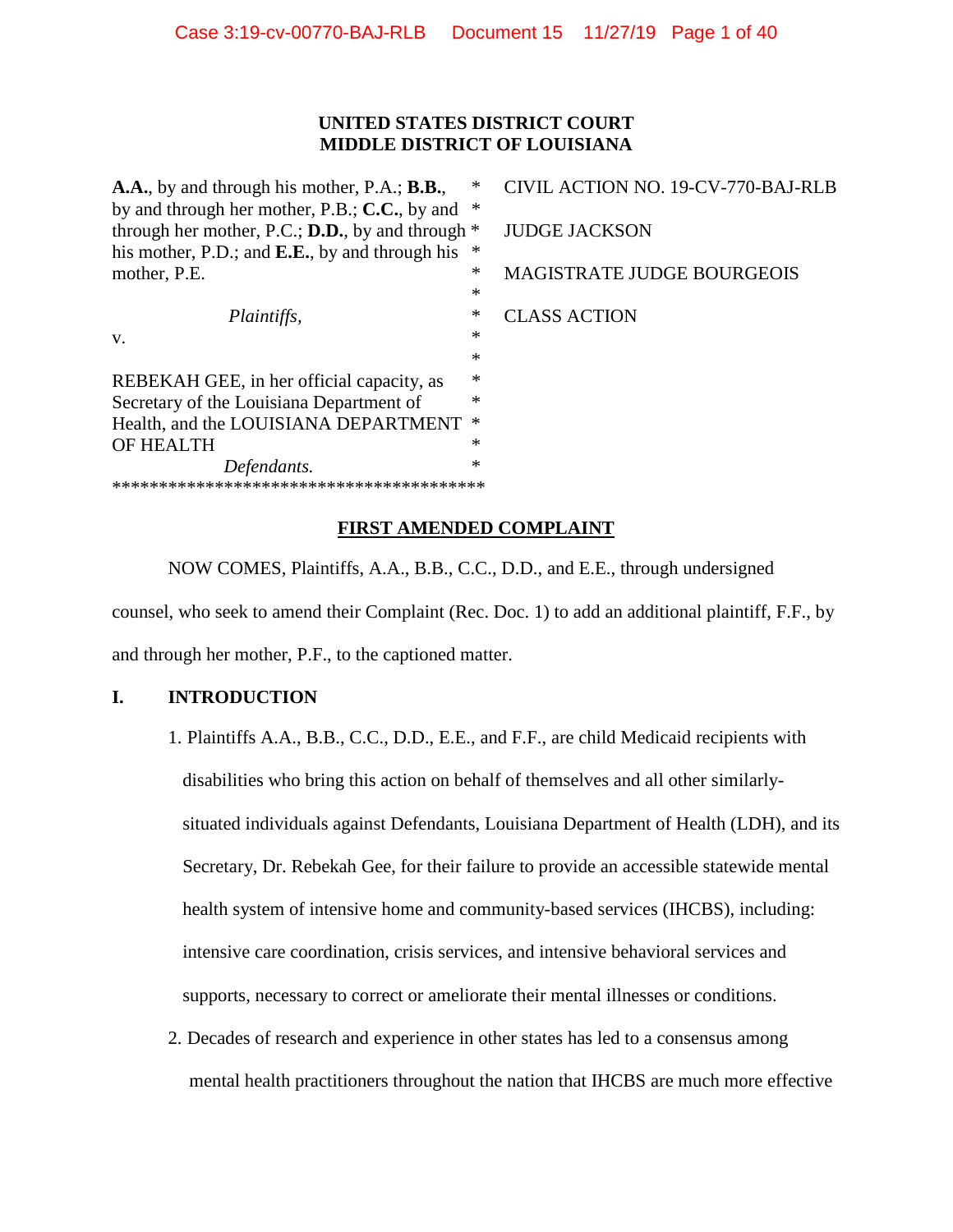#### Case 3:19-cv-00770-BAJ-RLB Document 15 11/27/19 Page 2 of 40

and less expensive option than institutionalizing children and youth who have ongoing mental health needs or who experience a psychiatric crisis.

- 3. Children and youth with mental illnesses or conditions who are left untreated or undertreated have an increased risk of chronic physical conditions and a shorter life expectancy than those who do not have a mental health condition. These children often experience struggling self-esteems, strained family and peer relationships, languishing in school, and becoming involved with the juvenile-justice system. Therefore, for Plaintiffs and the proposed Class— approximately 47,500 Louisiana Medicaid-eligible children and youth under the age of 21 with a mental illness or condition, a significant number of whom are children and youth with severe emotional disturbances—IHCBS are necessary to lead functioning and productive lives.
- 4. Unfortunately, rather than provide necessary IHCBS, Defendants have implemented a fragmented, inadequate, and uncoordinated mental health system for Louisiana Medicaid children and youth with gaps in service coverage, availability, and accessibility; a lack of coordination between and among behavioral health providers and child-serving systems; and minimal medication management with infrequent counseling. Resultantly, Plaintiffs and the Class deteriorate in their homes and/or cycle in and out of emergency rooms and psychiatric facilities away from their families and communities. Their conditions either worsen or do not improve, and they become unnecessarily institutionalized or at serious risk thereof. This cycle, by itself, is traumatic for these children.
- 5. Defendants' failure to provide Plaintiffs and the Class with the necessary IHCBS, on a consistent and statewide basis, violates the Early and Periodic Screening, Diagnostic,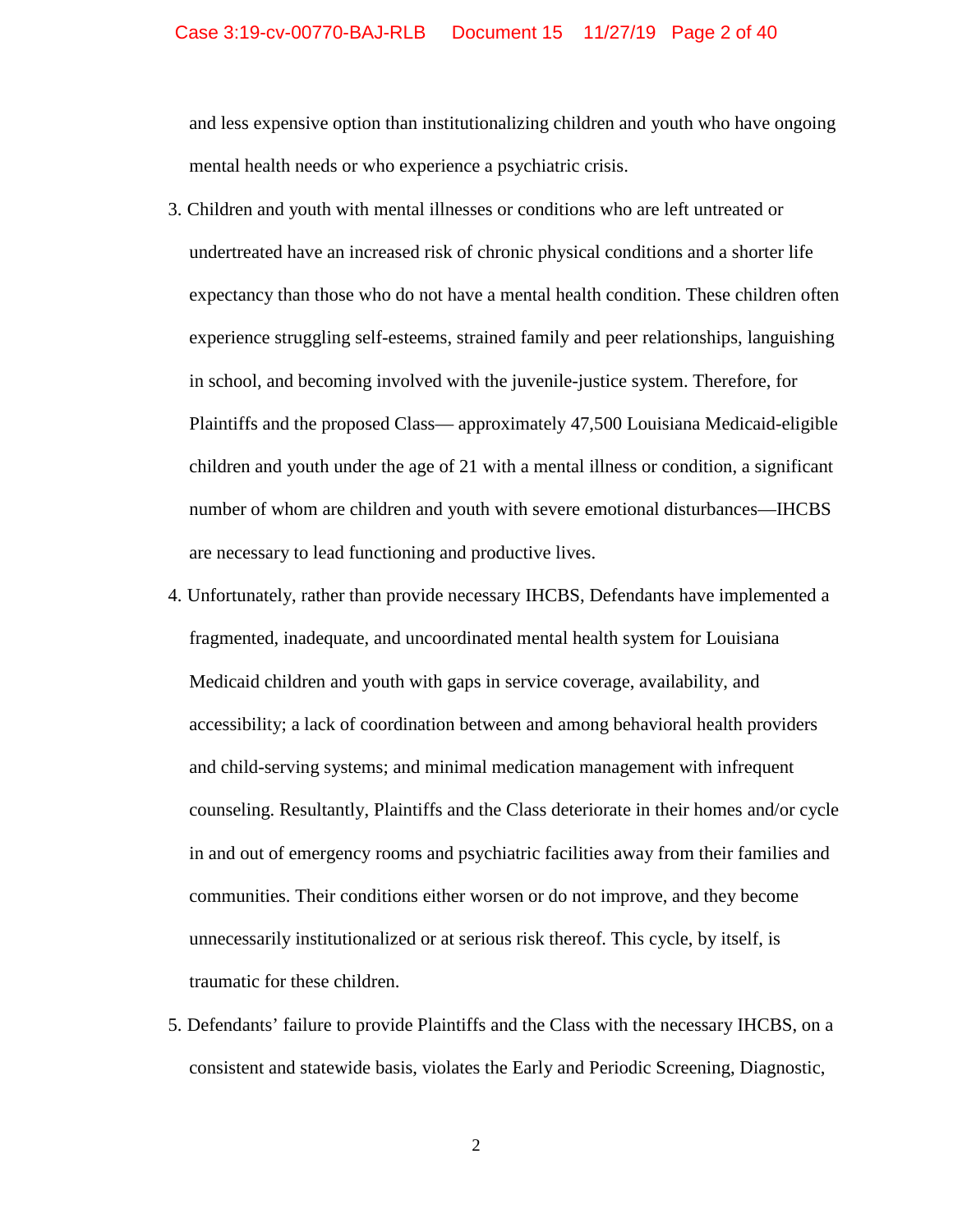and Treatment (EPSDT) provisions and the Reasonable Promptness provisions of Title XIX of the Social Security Act (Medicaid Act), 42. U.S.C. § 1396, *et seq*. The resulting unnecessary institutionalization, or the serious risk thereof, violates Title II of the Americans with Disabilities Act (ADA), Section 504 of the Rehabilitation Act of 1973 (Section 504), and their implementing regulations.

- 6. Defendants know that the State has failed to ensure that Louisiana Medicaid children and youth under the age of 21 with a mental illness or condition receive the necessary IHCBS that federal law requires it to provide:
- 7. Plaintiffs and the Class cannot wait any longer for Defendants to fulfill their legal mandate to provide them with the IHCBS that they desperately need. Accordingly, Plaintiffs, individually and on behalf of the Class, seek prospective injunctive relief ordering Defendants to provide necessary IHCBS to correct or ameliorate their conditions and prevent their unnecessary institutionalization.
	- a. In November 2014, Mental Health America (MHA) released its annual report, in which it ranked Louisiana last in the nation (51st out of the 50 states and the District of Columbia) in providing access to mental health care for children with a mental illness or condition. *Parity of Disparity: The State of Mental Health*, Mental Health America, (2015),

[https://www.mhanational.org/sites/default/files/Parity%20or%20Disparity%20201](https://www.mhanational.org/sites/default/files/Parity%20or%20Disparity%202015%20Report.pdf) [5%20Report.pdf](https://www.mhanational.org/sites/default/files/Parity%20or%20Disparity%202015%20Report.pdf) at 32.

b. In a *Shreveport Times* news article published January 2016 entitled, *Watchdog: Children's mental health services shortage puts them at risk*, The Honorable Paul Young of the Juvenile Court of Caddo Parish, who, according to the article,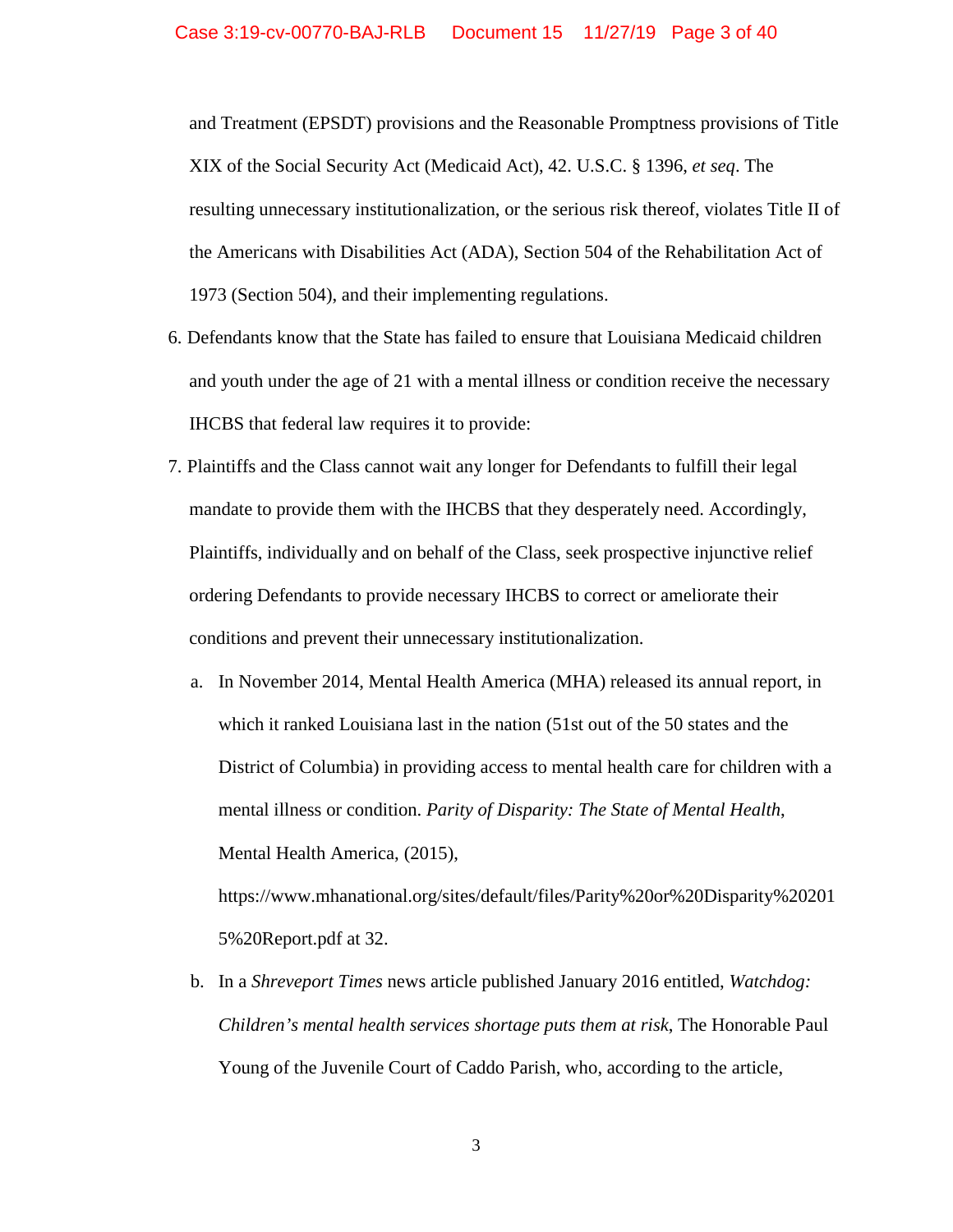established "the state's first mental health court for children with severe mental or behavioral challenges," is quoted as stating, "Our mental health system is definitely broken. If you don't have [the mental health court], kids get placed and have to stay in detention, which is expensive . . ." (d. Jan. 2, 2016), [https://www.shreveporttimes.com/story/news/2016/01/02/childrens-mental-health](https://www.shreveporttimes.com/story/news/2016/01/02/childrens-mental-health-services-shortage-puts-children-risk/77697114/)[services-shortage-puts-children-risk/77697114/](https://www.shreveporttimes.com/story/news/2016/01/02/childrens-mental-health-services-shortage-puts-children-risk/77697114/) (last viewed Nov. 6, 2019).

- c. In February 2018, the Louisiana Legislative Auditor (Legislative Auditor) released a performance audit report (February 2018 LDH Audit) evaluating the accessibility of mental health services for both adult and children Louisiana Medicaid recipients, concluding that "Louisiana does not always provide Medicaid recipients with comprehensive and appropriate specialized behavioral health services." *Access to Comprehensive and Appropriate Specialized Behavioral Health Services,* Louisiana Legislative Auditor (February 14, 2018), [https://www.lla.la.gov/PublicReports.nsf/B99F834BF8F4AB908625823400758F9](https://www.lla.la.gov/PublicReports.nsf/B99F834BF8F4AB908625823400758F9B/$FILE/000179B4.pdf) [B/\\$FILE/000179B4.pdf](https://www.lla.la.gov/PublicReports.nsf/B99F834BF8F4AB908625823400758F9B/$FILE/000179B4.pdf) at 7 (last viewed Nov. 6, 2019); and
- d. According to the 2017-2018 National Survey of Children's Health conducted by the Health Resources and Services Administration of the U.S. Department of Health and Human Services, 62.6 percent of all Louisiana children between the ages of 3 through 17 who have been diagnosed with a mental illness or condition have not received mental health treatment or counseling. *National Outcome Measure 18: Percent of children, ages 3 through 17, with a mental/behavioral condition who receive treatment or counseling*, Data Resource Center for Child & Adolescent Health,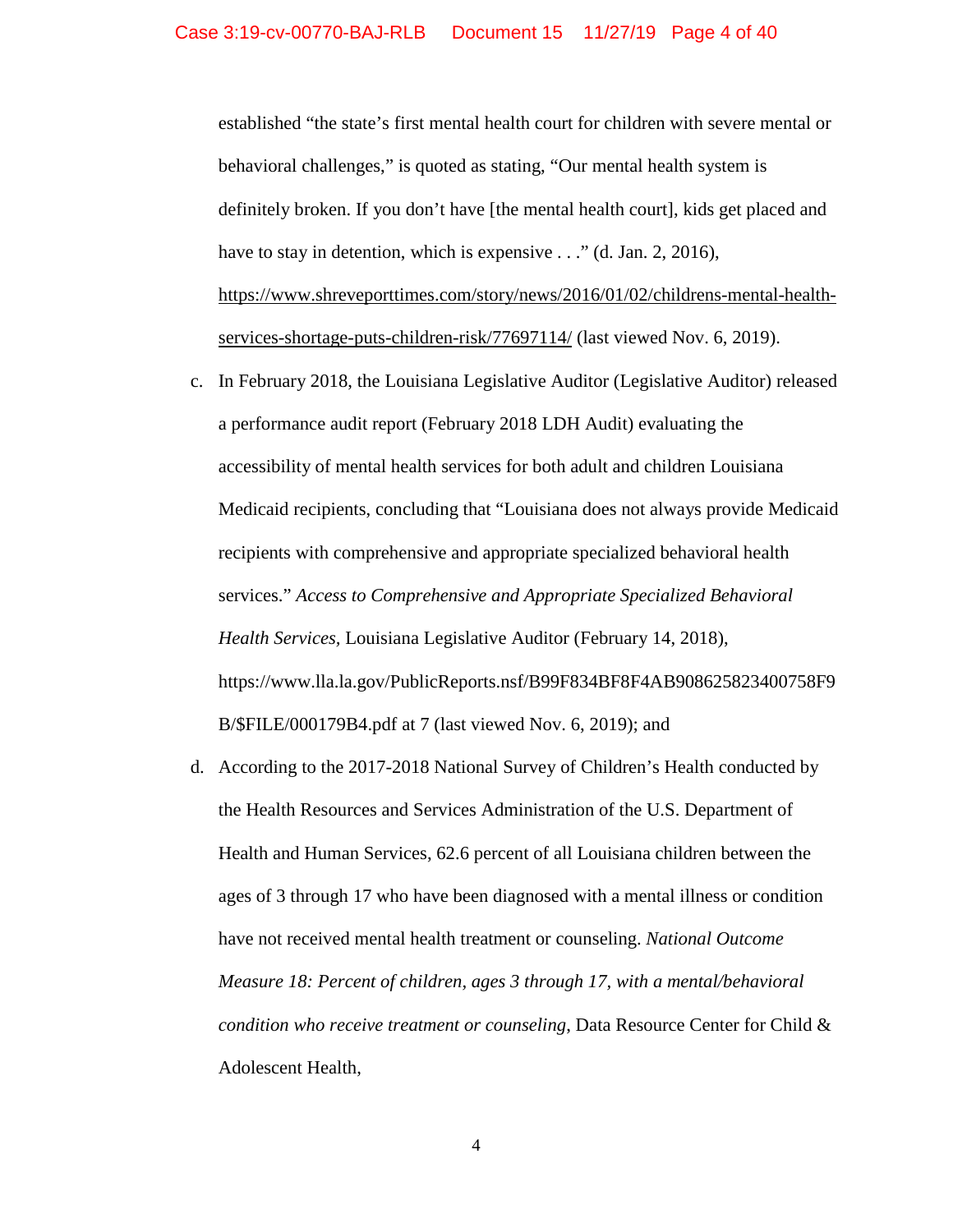<https://www.childhealthdata.org/browse/survey/results?q=7286&r=20> (last viewed Oct. 29, 2019).

## **II. JURISDICTION AND VENUE**

- 8. This Court has subject matter jurisdiction under [28 U.S.C. § 1331](https://www.law.cornell.edu/uscode/text/28/1331) and § 1343 to hear claims arising under the Medicaid Act, Title II of the ADA, and Section 504.
- 9. This Court has jurisdiction to order the declaratory and injunctive relief sought in this action, as well as other relief that is "further necessary and proper" under 42 U.S.C. § 1983, 42 U.S.C. § 12133, 29 U.S.C. § 794a, [28 U.S.C. §§ 2201-](https://www.law.cornell.edu/uscode/text/28/2201)[2202,](https://www.law.cornell.edu/uscode/text/28/2202) Rules 57 and 65 of the Federal Rules of Civil Procedure, and 42 U.S.C. § 1988.
- 10. At all times, Defendants acted under color of law.
- 11. Venue in the United States District Court for the Middle District of Louisiana is proper under 28 U.S.C. § 1391(b) because a substantial part of the events or omissions giving rise to Plaintiffs' claims occurred in this District.

# **III. THE PARTIES**

#### *Plaintiffs*

# **A.A. (East Baton Rouge Parish)**

12. Plaintiff, A.A., is an 11-year-old Medicaid recipient residing in East Baton Rouge Parish, Louisiana, who has been diagnosed with multiple mental illnesses and conditions. He brings this action by and through his mother, P.A. Due to Defendants' failure to ensure the provision of IHCBS, A.A. has repeatedly cycled in and out of hospitals and psychiatric institutions that are located hundreds of miles away from his family; and therefore, is at serious risk of being unnecessarily institutionalized.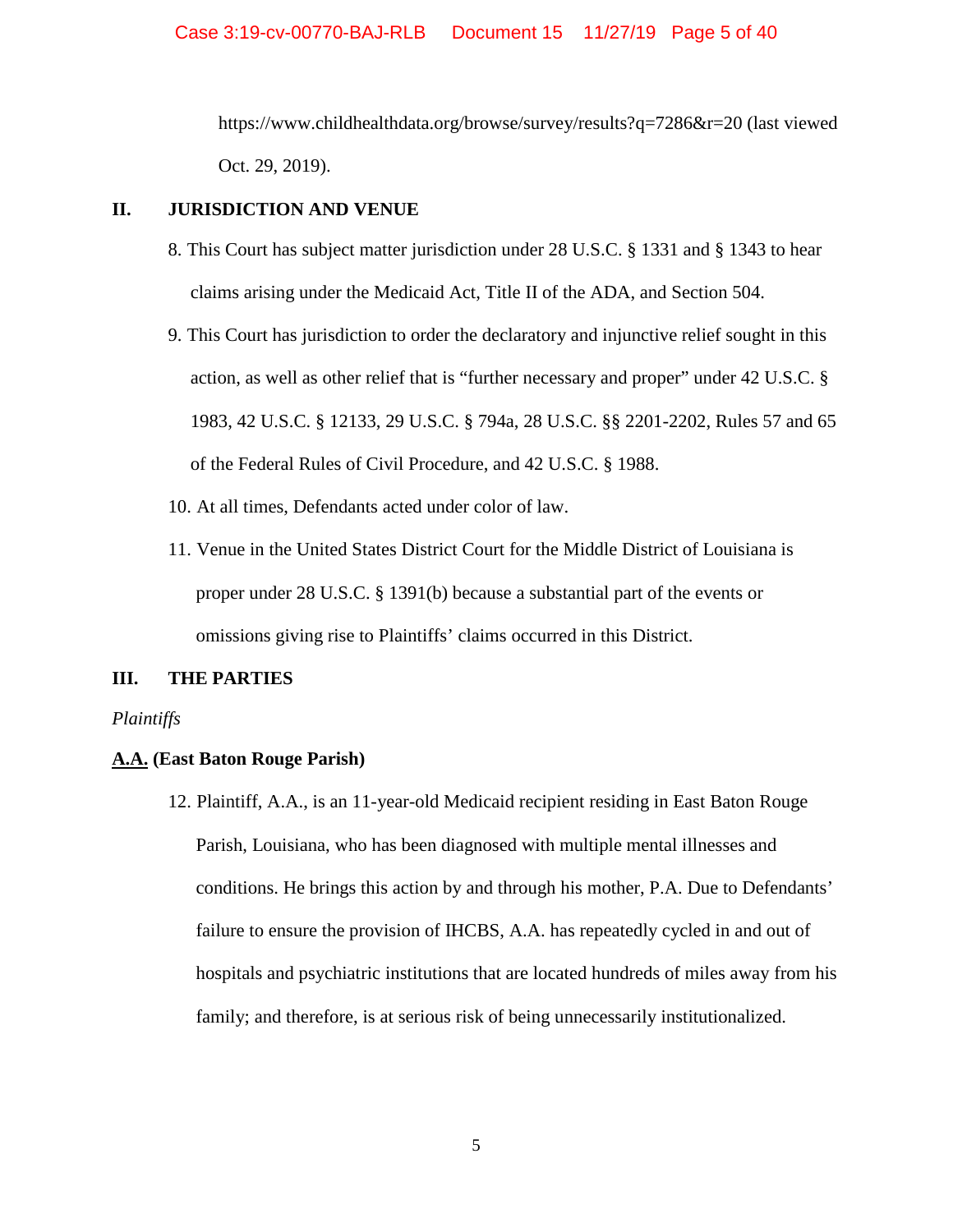### **B.B. (Caddo Parish)**

13. Plaintiff, B.B., is a 13-year-old Medicaid recipient residing in Caddo Parish, Louisiana, who has been diagnosed with multiple mental illnesses and conditions. She brings this action by and through her mother, P.B. Due to Defendants' failure to ensure the provision of IHCBS, B.B.'s mental health needs have gone untreated to the point that she is at serious risk of unnecessary institutionalization.

## **C.C. (Terrebonne Parish)**

14. Plaintiff, C.C., is a 13-year-old Medicaid recipient residing in Terrebonne Parish, Louisiana, who has been diagnosed with multiple mental illnesses and conditions. She brings this action by and through her mother, P.C. Due to Defendants' failure to ensure the provision of IHCBS, C.C. has repeatedly cycled in and out of hospitals and psychiatric institutions that are located hundreds of miles away from her family, and she has become juvenile-justice involved. Because of Defendants' failures, C.C. is at serious risk of being unnecessarily institutionalized.

## **D.D. (Rapides Parish)**

15. Plaintiff, D.D. is a 13-year-old Medicaid recipient residing in Rapides Parish, Louisiana, who has been diagnosed with multiple mental illnesses and conditions. He brings this action by and through his mother, P.D. Due to Defendants' failure to ensure the provision of IHCBS, D.D.'s mental health needs have gone untreated to the point that he is at serious risk of imminent and unnecessary institutionalization a result that is made more complicated by D.D.'s need for constant medical attention because he has a pacemaker. The techniques used in institutional placement are even less appropriate for him than other children because of his heart condition.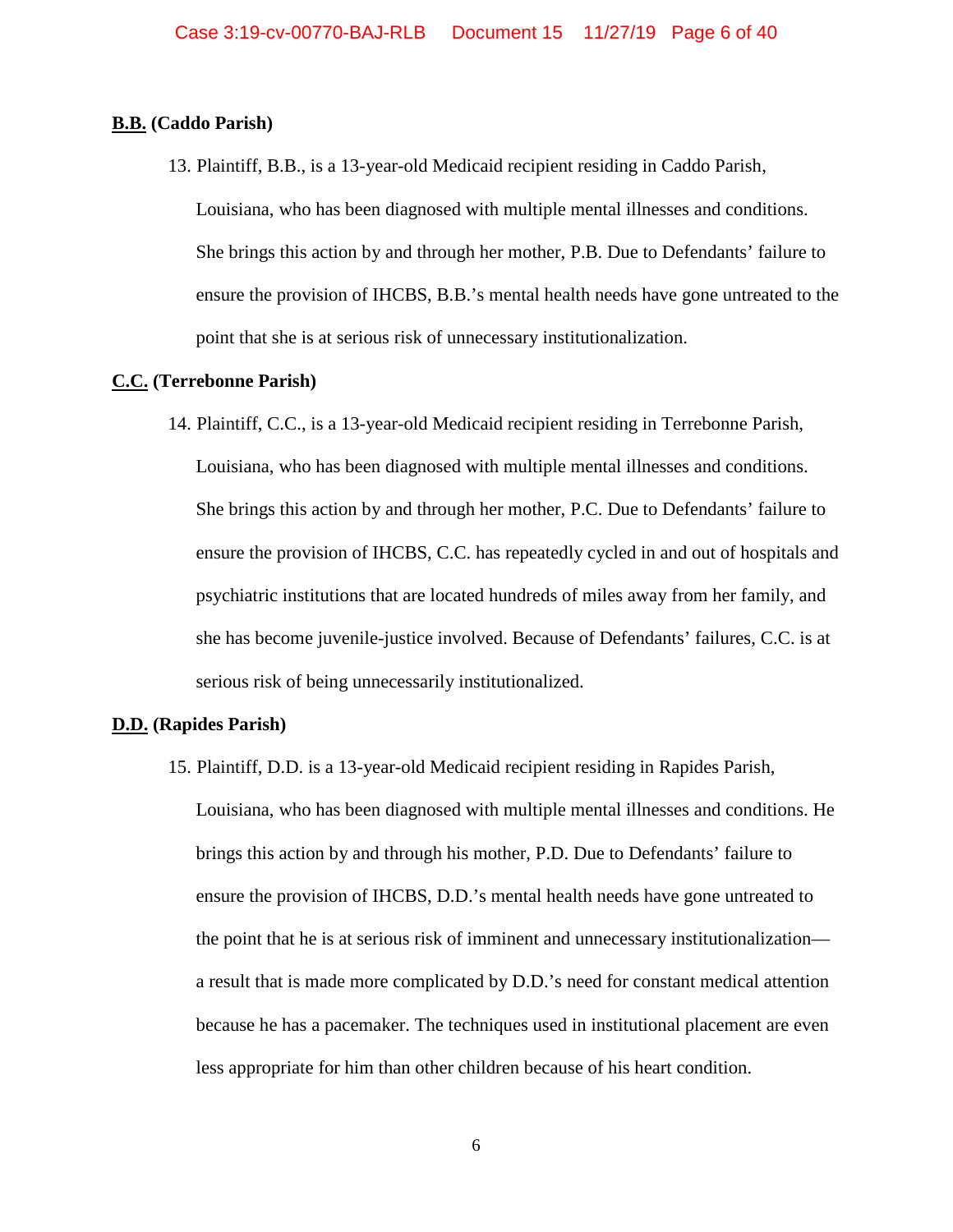### **E.E. (Pointe Coupee Parish)**

16. Plaintiff, E.E. is a 12-year-old Medicaid recipient residing in Pointe Coupee Parish, Louisiana, who has been diagnosed with multiple mental illnesses and conditions. He brings this action by and through his mother, P.E. Due to Defendants' failure to ensure the provision of IHCBS, E.E. has repeatedly cycled in and out of hospitals and psychiatric institutions that are located hundreds of miles away from his family, and he has become juvenile-justice involved. Because of Defendants' failures, E.E. is at serious risk of being unnecessarily institutionalized.

#### **F.F. (Orleans Parish)**

17. Plaintiff, F.F. is a 9-year-old Medicaid recipient residing in Orleans Parish, Louisiana, who has been diagnosed with multiple mental illnesses and conditions. She brings this action by and through her mother, P.F. Due to Defendants' failure to ensure the provision of IHCBS, F.F. has been unnecessarily institutionalized, at least once in a psychiatric institution located hundreds of miles away from her family. Because of Defendants' failures, F.F. is at serious risk of being unnecessarily institutionalized.

#### *Defendants*

- 18. Defendant Dr. Rebekah Gee is the Secretary of the LDH, and as such, is responsible for the "administration, control, and operation of the functions, programs, and affairs" of LDH and ensuring that LDH complies with federal laws and regulations. La. Rev. Stat. Ann. § 36:253, § 36.254. Defendant Gee is sued in her official capacity only.
- 19. Defendant LDH is the single state agency responsible for administering Louisiana's Medicaid program. La. Rev. Stat. Ann. § 36:251.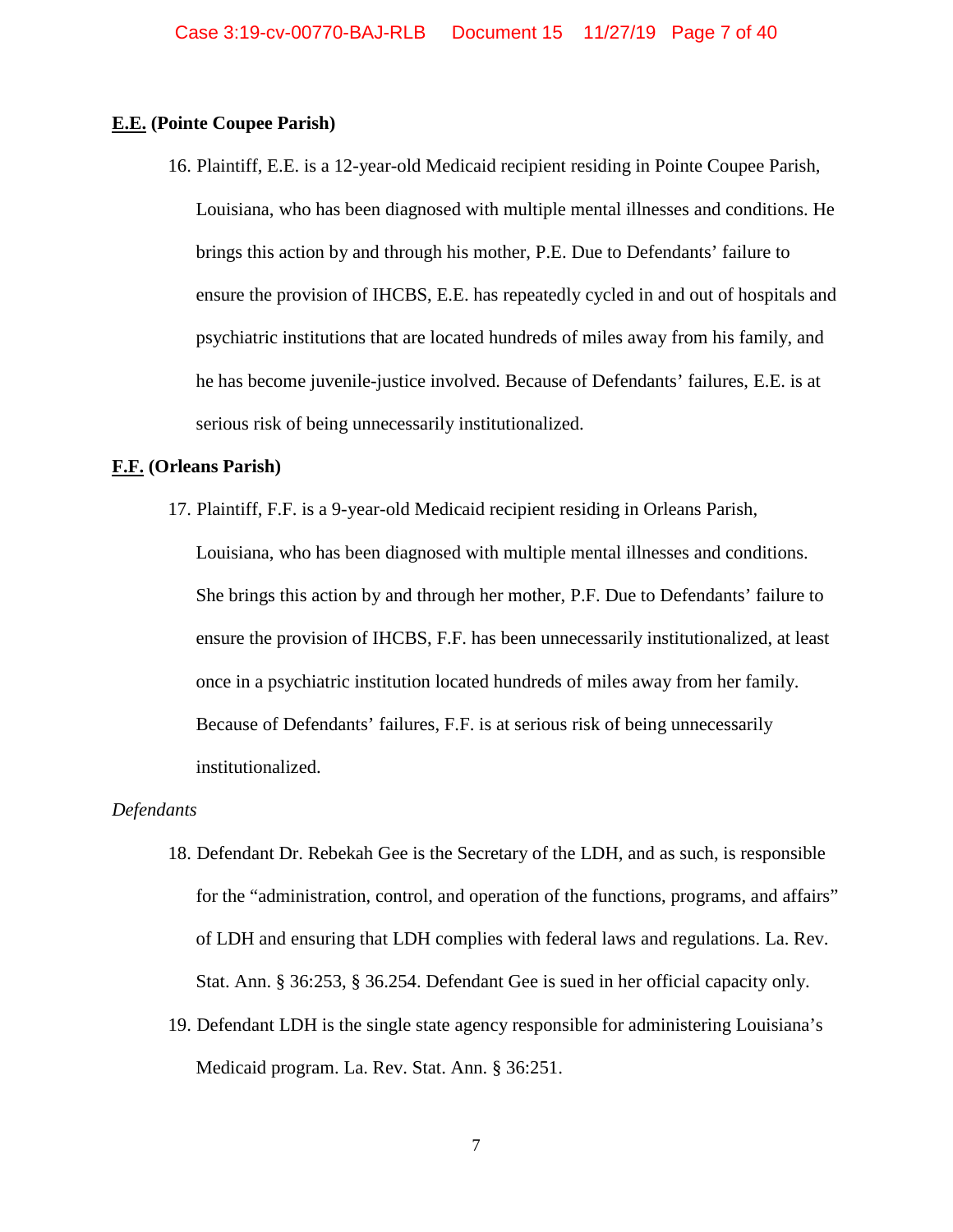## **IV. CLASS ALLEGATIONS**

20. Plaintiffs bring this statewide class action pursuant to Federal Rules of Civil

Procedure 23(a) and 23(b)(2) on behalf of:

All Medicaid-eligible youth under the age of 21 in the State of Louisiana who are diagnosed with a mental illness or condition, not attributable to an intellectual or developmental disability, and who are eligible for, but not receiving, intensive home and community based (mental health) services with sufficient frequency, intensity, and duration they need to remain in their homes and home communities.

- 21. The Class is composed of approximately 47,500 youth under 21 throughout Louisiana who have a psychiatric illness, including children with severe emotional disturbances. The Class is of limited financial means as Medicaid-eligible persons. The Class also includes future members— Louisiana Medicaid-eligible children and youth who will require IHCBS to address their mental health needs.
- 22. Common questions among Plaintiffs and the Class include: (a) whether Defendants are providing necessary and timely IHCBS to Plaintiffs and the Class consistent with the EPSDT and Reasonable Promptness requirements of the Medicaid Act; (b) whether Defendants are failing to provide Plaintiffs and the Class with services in the most integrated setting appropriate to their needs, thereby resulting in unnecessary institutionalization or serious risk of institutionalization of Plaintiffs and the Class; (c) and whether Defendants utilize criteria or methods of administration in their Medicaid program that otherwise have the effect of discriminating against Plaintiffs and members of the Class on the basis of their disabilities.
- 23. The claims and remedies asserted by Plaintiffs are typical of the claims and remedies asserted by the Class. Plaintiffs and the Class are all Medicaid-eligible youth under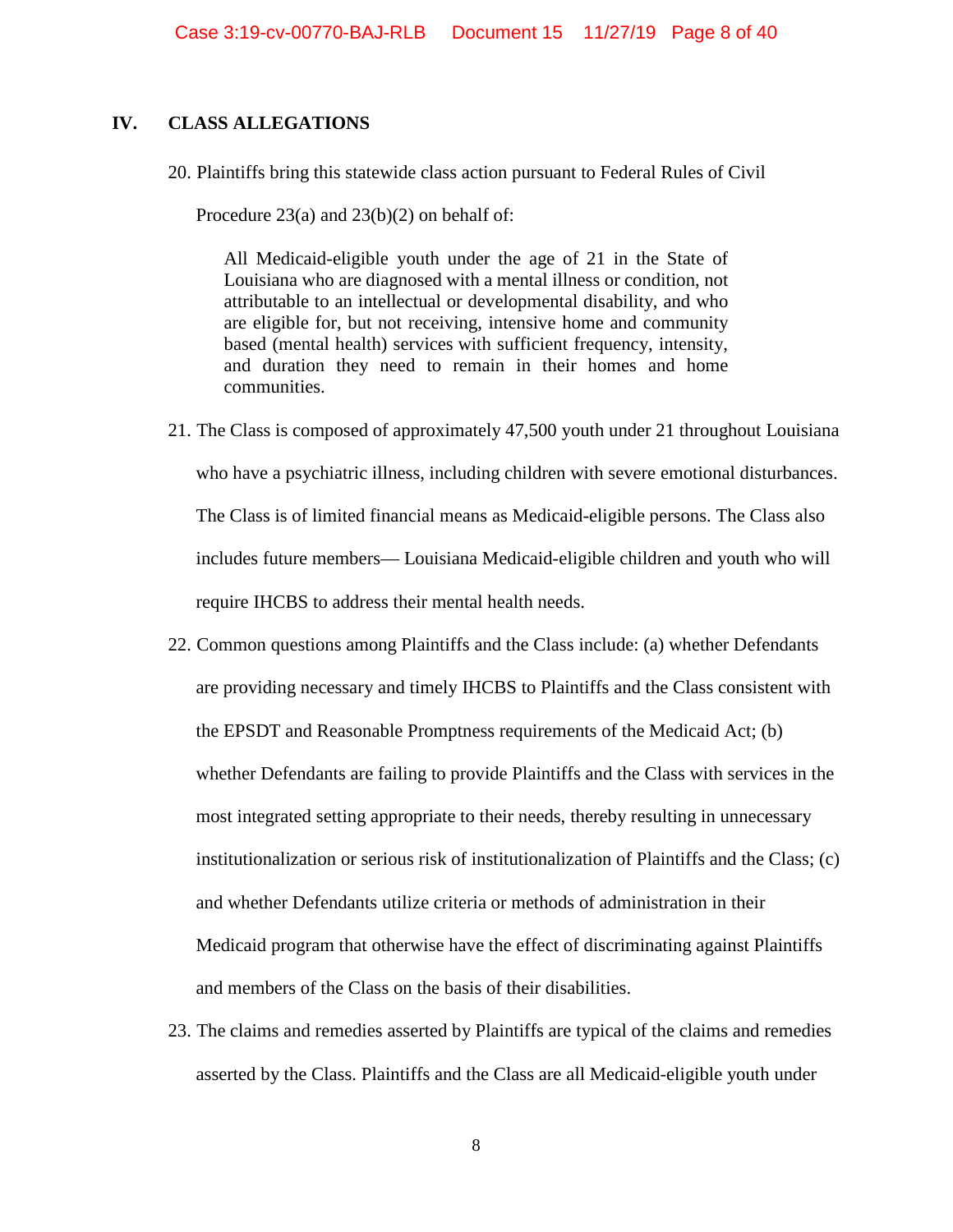the age of 21, with mental illnesses or conditions, who require IHCBS in order to correct or ameliorate a mental illness or condition. The remedies sought by Plaintiffs are the same remedies that would benefit the Class: an injunction requiring Defendants to take affirmative actions to provide or arrange for necessary IHCBS for all individual Plaintiffs and the Class in order to correct or ameliorate their significant mental health conditions.

- 24. Plaintiffs and their parents are adequate representatives of the Class. They share the interests of the Class in advocating for IHCBS, as required by the Medicaid Act. Like the Class, they also seek to avoid the serious risk of being unnecessarily institutionalized in violation of Title II of the ADA and Section 504. Finally, Plaintiffs' families have experienced the same challenges as class members in navigating the Medicaid system as it relates to their children.
- 25. Counsel for Plaintiffs, Southern Poverty Law Center (SPLC), the National Health Law Program (NHeLP), the National Center for Law and Economic Justice (NCLEJ), Advocacy Center, and O'Melveny & Meyers, LLP (OMM) are adequate counsel for class representatives. Each has extensive experience litigating complex, federal classaction lawsuits under Rule 23(b)(2). SPLC has led a multi-year investigation into the systemic and widespread deficiencies of the Louisiana children's mental health system. SPLC, NCLEJ, NHELP, and the Advocacy Center have extensive experience litigating Rule 23(b)(2) class actions under the Medicaid Act, the ADA, and Section 504.
- 26. Plaintiffs and the Class further meet Rule 23(b)(2) requirements. First, Plaintiffs and the Class have suffered the same injury: all have been deprived of necessary and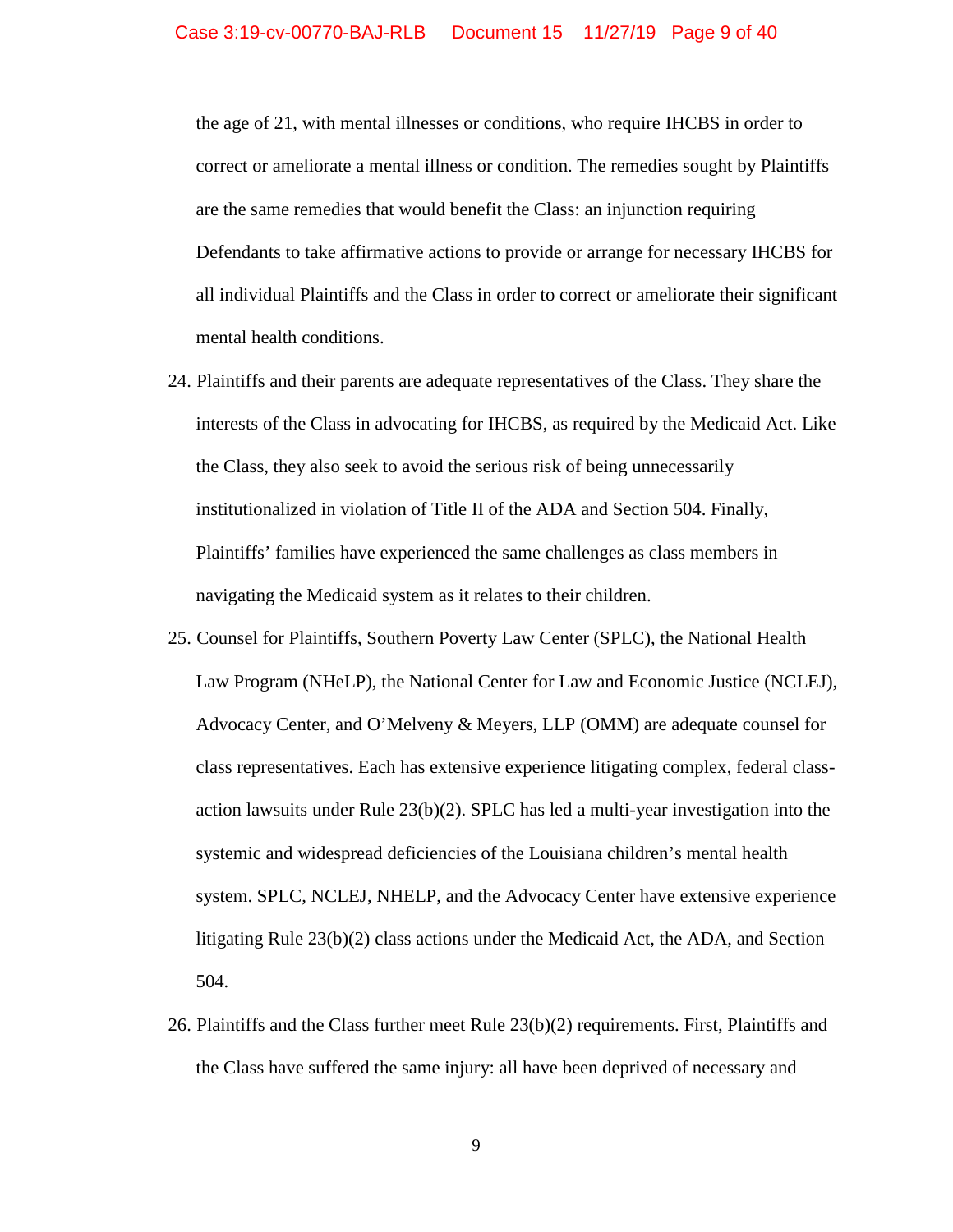timely IHCBS in violation of the Medicaid Act. Due to this failure, they are also at serious risk of unnecessary institutionalization in violation of the ADA and Section 504. Second, neither Plaintiffs nor the Class seek monetary relief; and thus, the question of predominance is inapplicable. Finally, the injunctive relief sought by Plaintiffs and the Class is sufficiently specific and can be achieved with a single order requiring Defendants to provide necessary IHCBS.

# **V. STATUTORY AND REGULATORY FRAMEWORK FOR DEFENDANTS**

#### **A. The Federal Medicaid Act and EPSDT Mandate**

- 27. Medicaid is a cooperative federal and state-funded program authorized and regulated pursuant to the Medicaid Act, which provides medical assistance for certain groups of low-income persons. *See* 42 U.S.C. § 1396, *et seq.*
- 28. Medicaid's central purpose is to furnish medical assistance, rehabilitation, and other services to help low-income families and individuals attain or retain capability for independence or self-care. *See* 42 U.S.C. § 1396-1.
- 29. State participation in Medicaid is voluntary; however, states that choose to receive federal funding for a significant portion of the cost of providing Medicaid benefits and administering the program must adhere to the minimum federal requirements set forth in the Medicaid Act, as amended, and its implementing regulations.
- 30. States participating in the Medicaid program must designate a single state agency that has the non-delegable duty to administer or supervise the administration of the Medicaid program and to ensure that the program complies with all relevant laws and regulations. *See* 42 U.S.C. § 1396a(a)(5); 42 C.F.R. § 431.10.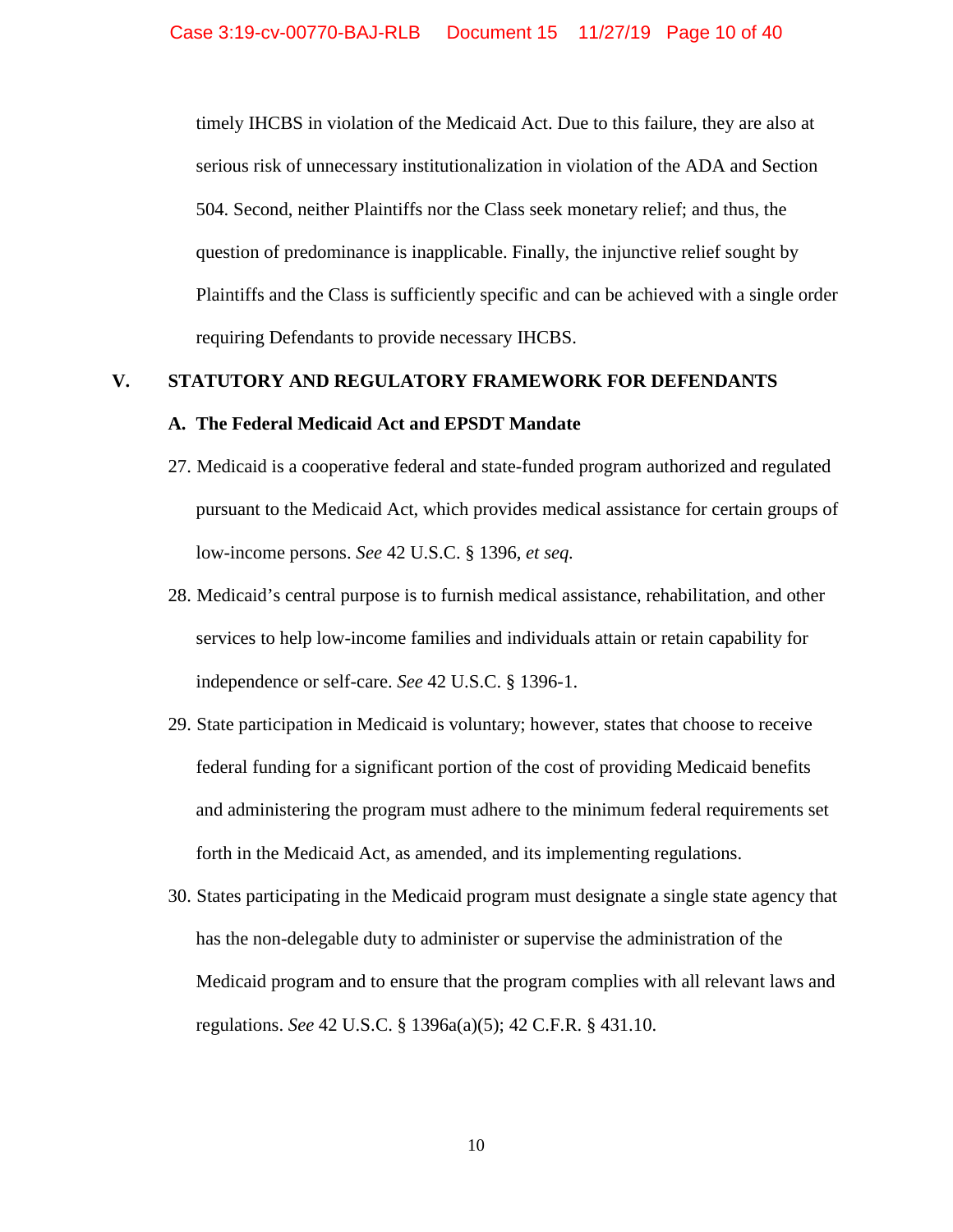- 31. Federal law requires states participating in Medicaid to operate their Medicaid programs pursuant to state Medicaid plans that have been approved by the Secretary of the U.S. Department of Health and Human Services.
- 32. States must cover certain mandatory services in their state Medicaid plans. 42 U.S.C.  $§1396a(a)(10)(A), 1396d(a)(1)-(5), (17), (21), and (28)-(29)$ . Mandatory services include EPSDT for children under age 21. 42 U.S.C. §§ 1396a(a)(10)(A), 1396a(a)(43), 1396d(a)(4)(B), 1396d(r).
- 33. EPSDT requires that the services that are coverable under 42 U.S.C. §1396d(a) must be provided if they are "necessary health care, diagnostic services, treatment, and other measures . . . to correct or ameliorate defects and physical and mental illnesses and conditions . . . regardless of whether or not such services are covered" for adults. 42 U.S.C. § 1396d(r)(5). Services must be covered if they correct, compensate for, improve a condition, or prevent a condition from worsening, even if the condition cannot be prevented or cured. *EPSDT: A Guide for States: Coverage in the Medicaid Benefit for Children and Adolescents*, U.S. Dep't of Health & Human Servs., Ctrs., (June 2014),

[https://www.medicaid.gov/medicaid/benefits/downloads/epsdt\\_coverage\\_guide.pdf](https://www.medicaid.gov/medicaid/benefits/downloads/epsdt_coverage_guide.pdf) (last viewed Nov. 6, 2019 at 10. (EPSDT: A Guide). Specifically, states participating in the Federal Medicaid Program must establish and implement an EPSDT program in their state Medicaid plan that:

a. informs all persons in the state who are under the age of 21 and eligible for medical assistance of the availability of EPSDT as described in 42 U.S.C. § 1396d(r);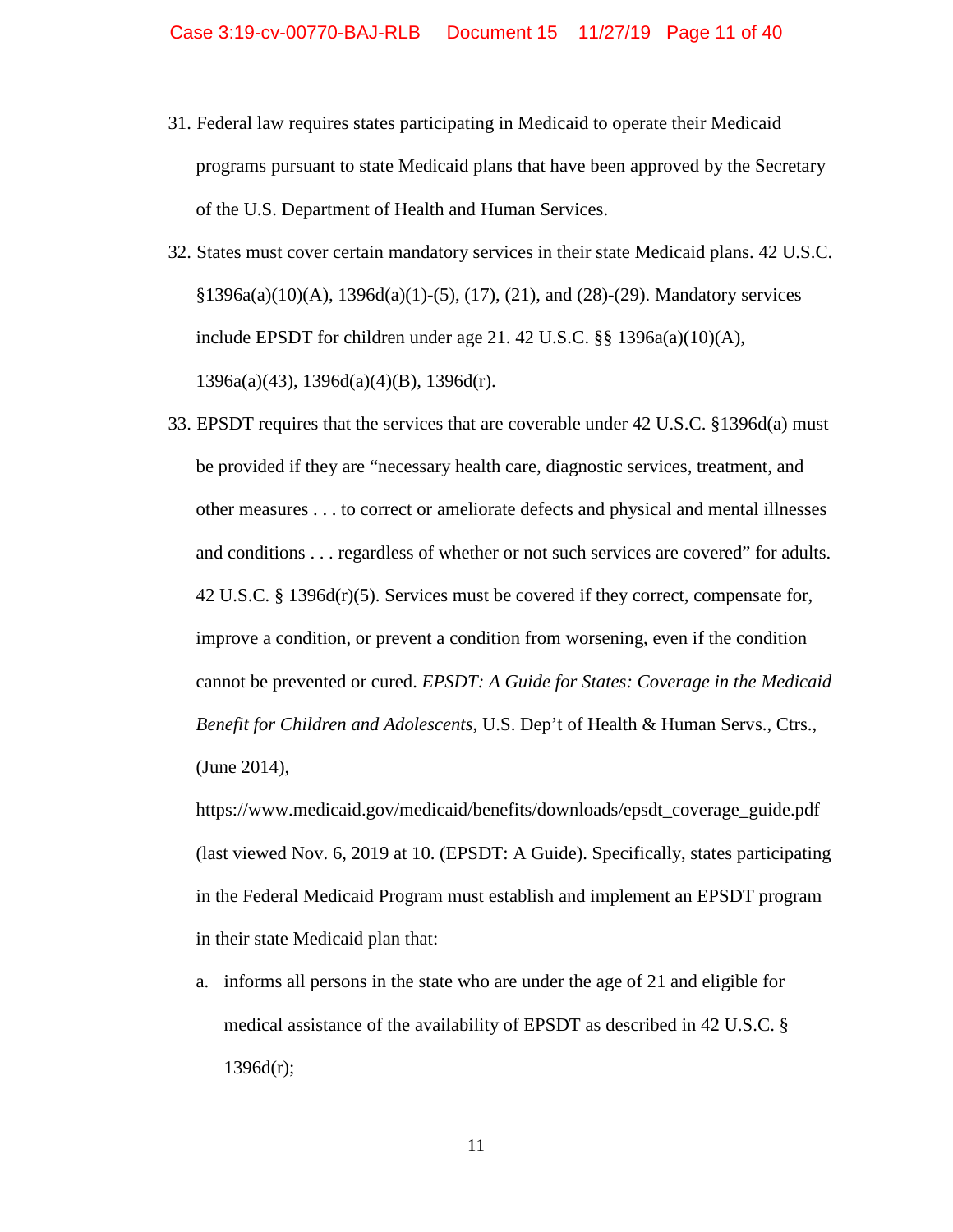- b. provides or arranges for the provision of such screening services in all cases where they are requested  $(42 \text{ U.S.C.} \text{ § } 1396a(a)(43))$ ; and
- c. provides or arranges for corrective treatment, the need for which is disclosed by such child health screening services. *Id.*
- 34. Rehabilitative services (*Id*. at § 1396d(a)(13)) and case management services (*Id*. at § 1396d(a)(19), 1396n(g)) are among the services listed in 42 U.S.C. § 1396d(a) that are encompassed within IHCBS and covered by Medicaid. These services must be provided by the state under the EPSDT mandate.
- 35. The Medicaid Act requires states to provide covered services (or "make medical assistance available"), including mental health services provided pursuant to the EPSDT mandate, to Medicaid beneficiaries when medically necessary, with "reasonable promptness to all eligible individuals." 42 U.S.C. § 1396a(a)(8). "The term 'medical assistance' means payment of part or all of the cost of the . . . care and services or the care and services themselves, or both." 42 U.S.C. § 1396d(a).
- 36. Additionally, states "must set standards for the timely provision of EPSDT services which meet reasonable standards of medical and dental practice . . . and must employ processes to ensure timely initiation of treatment, if required, generally within an outer limit of six months after the request for screening services." 42 C.F.R. § 441.56(e).
- 37. States must "make available a wide variety of individual and group providers qualified and willing to provide EPSDT services." 42 C.F.R. § 441.61(b).
- 38. Even when a particular service or treatment for youth is not included in a state plan, a state must nevertheless provide that service or treatment if it is listed in Section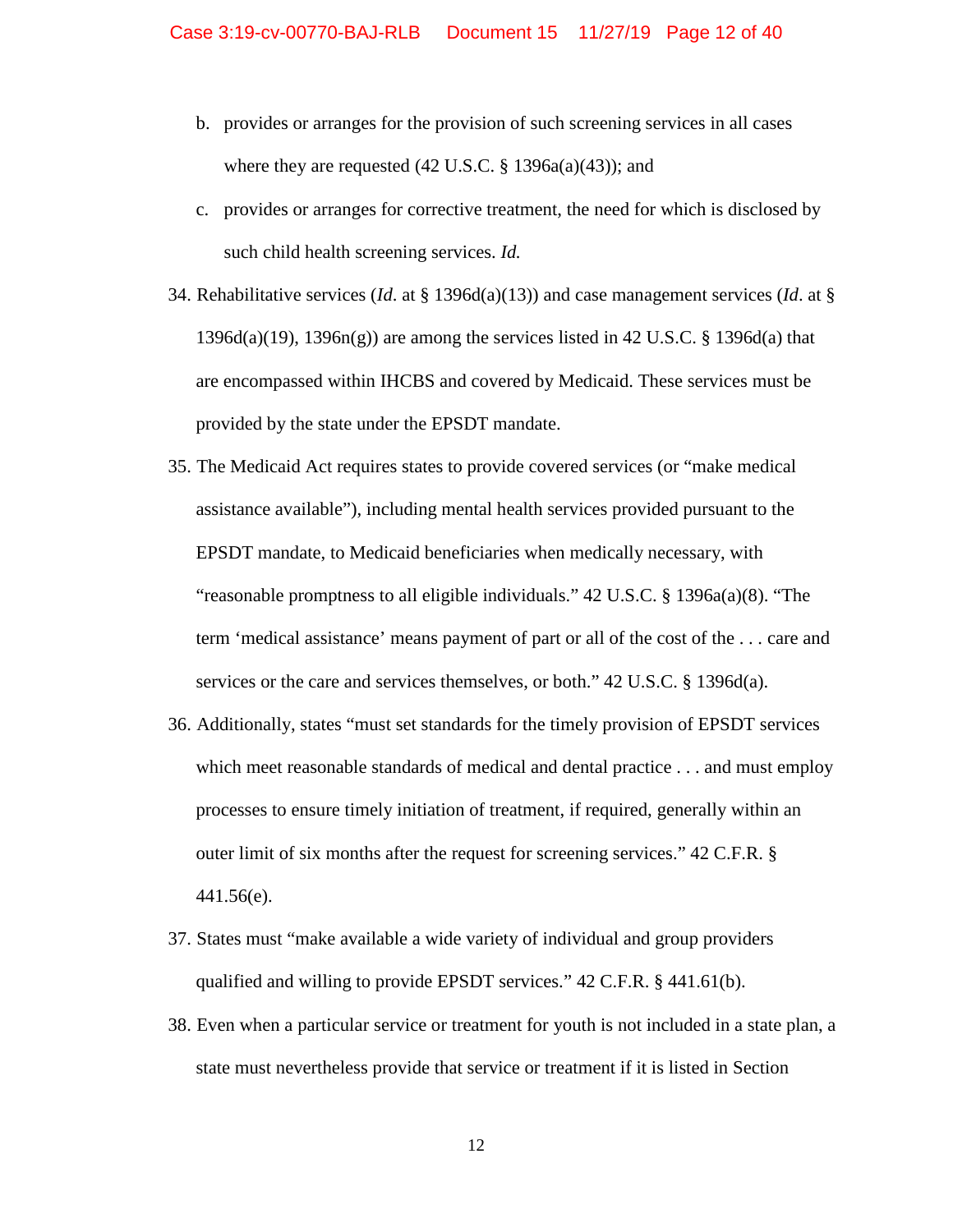1396d(a) and necessary to correct or ameliorate the child's condition. 42 U.S.C. § 1396a(a)(43)(C); 42 C.F.R. § 441.57.

# **B. The Americans With Disabilities Act and Section 504 of the Rehabilitation Act of 1973**

- 39. Congress enacted the ADA in 1990 "to provide a clear and comprehensive national mandate for the elimination of discrimination against individuals with disabilities." 42 U.S.C. § 12101(b)(1). The ADA acknowledges that "historically, society has tended to isolate and segregate individuals with disabilities, and despite some improvements, such forms of discrimination against individuals with disabilities continue to be a serious and pervasive social problem." *Id*. § 12101(a)(2).
- 40. In enacting the ADA, Congress found that "[i]ndividuals with disabilities continually encounter various forms of discrimination, including . . . segregation. . . ." *Id*. §  $12101(a)(5)$ .
- 41. Title II of the ADA provides that "no qualified individual with a disability shall, by reason of such disability, be excluded from participation in or be denied the benefits of the services, programs, or activities of a public entity, or be subjected to discrimination by any such entity." *Id*. § 12132.
- 42. Plaintiffs and the Class are "qualified individuals with a disability," meaning they are each an "individual with a disability, who with or without reasonable modifications to rules, policies, or practices, the removal of architectural, communication, or transportation barriers, or the provision of auxiliary aids and services, meets the essential eligibility requirements for the receipt of services or the participation in programs or activities provided by a public entity." *Id*. § 12131.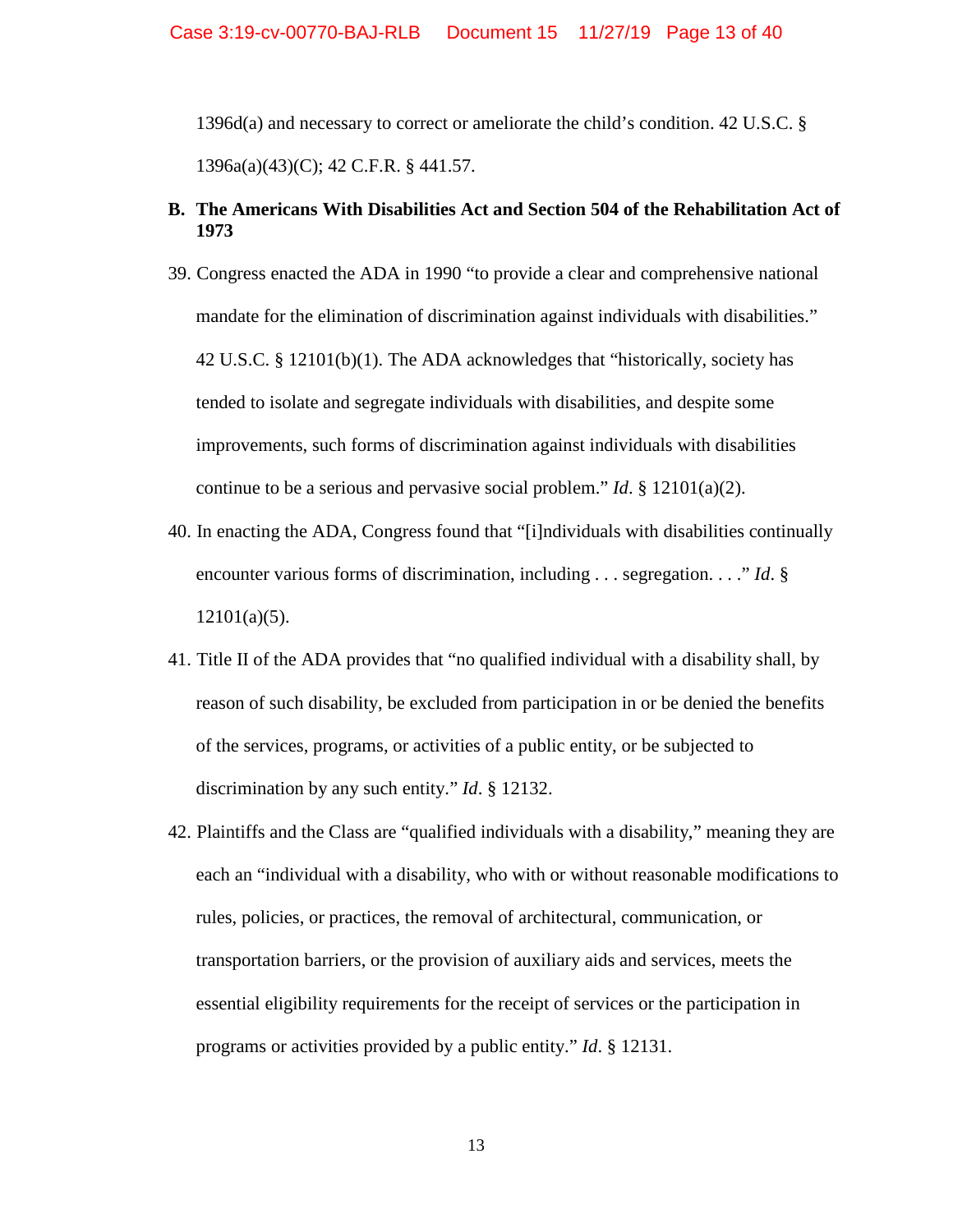- 43. Defendant Gee administers LDH, which is a "public entity" subject to the nondiscrimination requirements of Title II of the ADA. *Id*. § 12131.
- 44. Regulations implementing the requirements of Title II of the ADA provide that "[a] public entity shall administer services, programs, and activities in the most integrated setting appropriate to the needs of qualified individuals with disabilities." 28 C.F.R. § 35.130(d). The most integrated setting appropriate to the needs of a qualified individual with a disability means "a setting that enables individuals with disabilities to interact with nondisabled persons to the fullest extent possible." 28 C.F.R. pt. 35, App. B. 59.
- 45. The ADA's implementing regulations further prohibit public entities from utilizing "criteria or methods of administration" that have the effect of subjecting qualified individuals with disabilities to discrimination or "[t]hat have the purpose or effect of defeating or substantially impairing accomplishment of the objectives of the entity's program with respect to individuals with disabilities . . . ." *Id*. § 35.130(b)(3). The regulations also provide that, "A public entity shall not impose or apply eligibility criteria that screen out or tend to screen out an individual with a disability or any class of individuals with disabilities from fully and equally enjoying any service, program, or activity, unless such criteria can be shown to be necessary for the provision of the service, program, or activity being offered." *Id*. § 35.130(b)(8).
- 46. The implementing regulations of Title II of the ADA require public entities to "make reasonable modifications in policies, practices, or procedures when the modifications are necessary to avoid discrimination on the basis of disability unless the public entity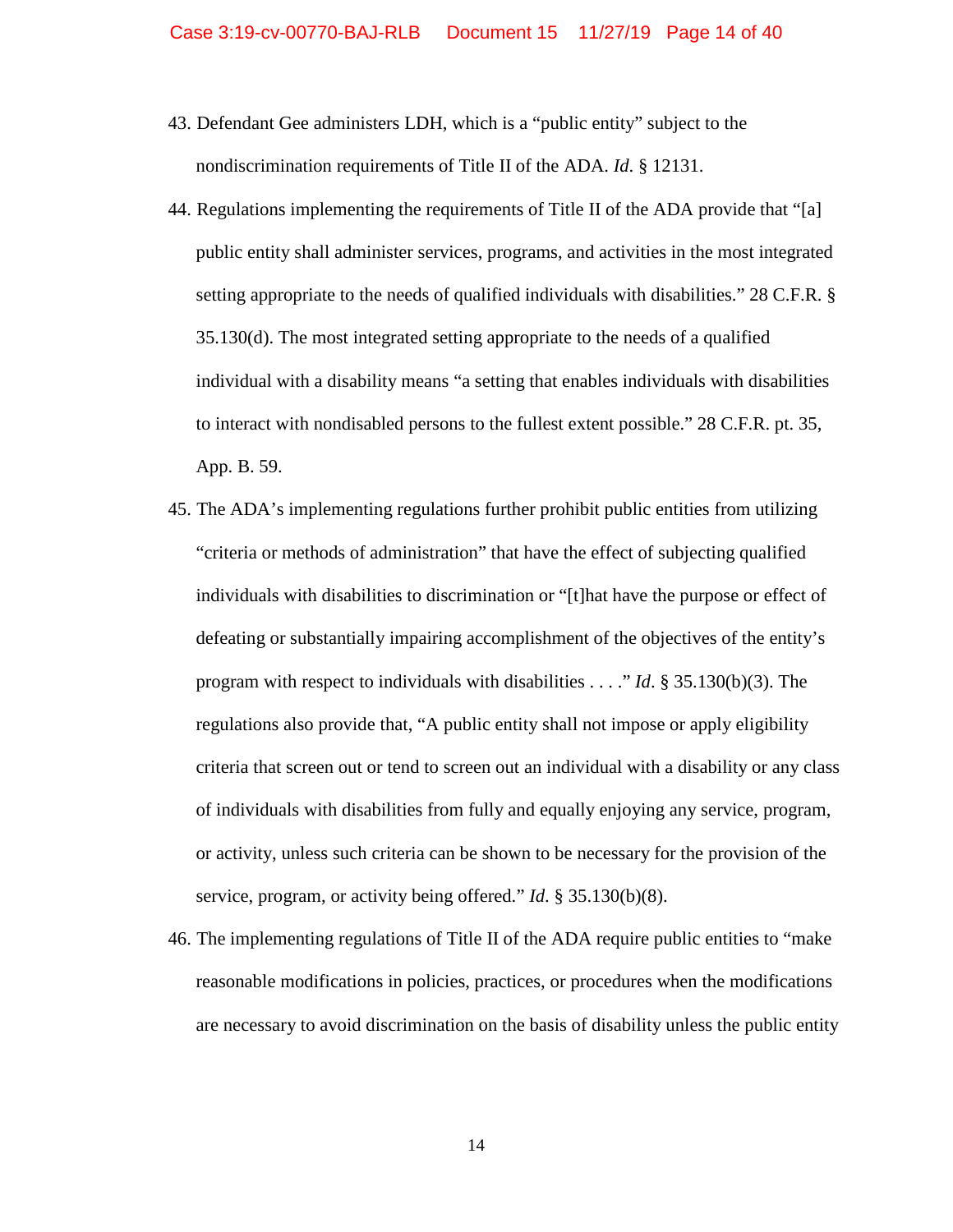can demonstrate that making the modifications would fundamentally alter the nature of the service, program, or activity." *Id*. § 35.130(b)(7).

- 47. The United States Supreme Court has held Title II of the ADA prohibits the unjustified segregation of individuals with disabilities. *Olmstead v. L.C. ex rel. Zimring*, 527 U.S. 581, 600 (1999). The Court explained that its holding "reflects two evident judgments." *Id.* "First, institutional placement of persons who can handle and benefit from community settings perpetuates unwarranted assumptions that persons so isolated are incapable or unworthy of participating in community life." *Id.* "Second, confinement in an institution severely diminishes the everyday life activities of individuals, including family relations, social contacts, work options, economic independence, educational advancement, and cultural enrichment." *Id.* at 601.
- 48. Similar to the ADA, Section 504 states that "[n]o otherwise qualified individual with a disability . . . shall, solely by reason of her or his disability, be excluded from the participation in, be denied the benefits of, or be subjected to discrimination under any program or activity receiving Federal financial assistance." 29 U.S.C. § 794(a).
- 49. Under Section 504, "program or activity" means "all of the operations of a department, agency, special purpose district, or other instrumentality of a State or of a local government." *Id*. § 794 (b)(1).
- 50. Section 504 defines an "individual with a disability" as "any person who has a disability as defined in…the Americans with Disabilities Act." *Id*. § 705(20)(B).
- 51. Implementing regulations of Section 504 provide that programs or activities that receive federal funding may not deny or otherwise "afford a qualified [individual with a disability] an opportunity to participate in or benefit from the aid, benefit, or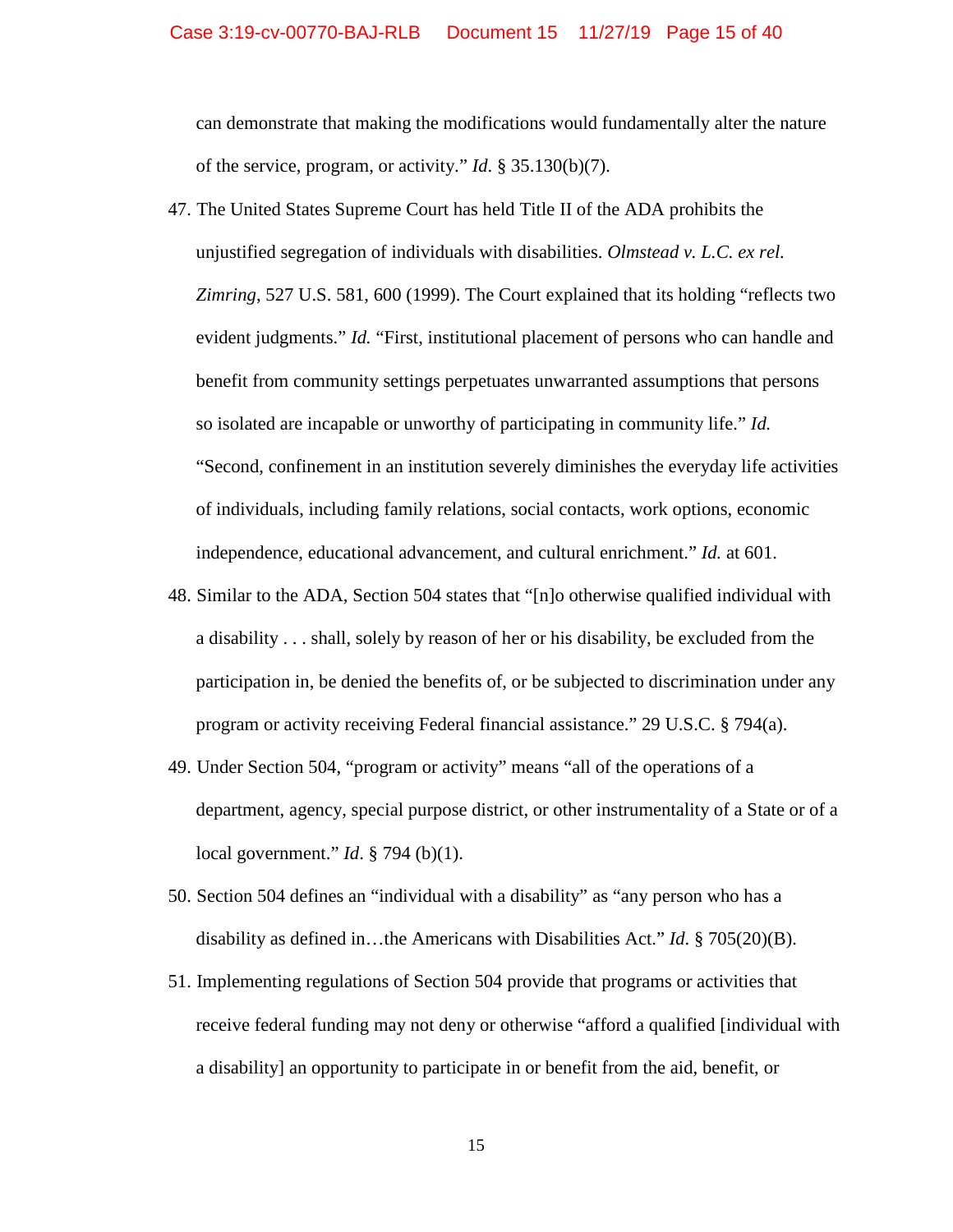service" that is not "equal to" or "as effective as that afforded [or provided] to others." 45 C.F.R. § 84.4 (b)(1)(i)-(iii); *see also* 28 C.F.R. § 41.51 (DOJ regulations describing prohibitions on disability-based discrimination).

- 52. The implementing regulations of Section 504 further provide that such programs must "afford [individuals with disabilities] equal opportunity to obtain the same result, to gain the same benefit, or to reach the same level of achievement, in the most integrated setting appropriate to the person's needs." 45 C.F.R. § 84.4 (b)(2); *see also* 28 C.F.R. § 41.51(d) ("Recipients [of federal financial assistance] shall administer programs and activities in the most integrated setting appropriate to the needs of [qualified individuals with disabilities].")
- 53. Because they share a similar framework, Title II of the ADA and Section 504 generally "are interpreted *in pari materia*." *Frame v. City of Arlington*, 657 F.3d 215, 223 (5th Cir. 2011).

#### **C. Public Behavioral Health Services for Children and Youth in Louisiana**

- 54. Louisiana has elected to participate in the Medicaid program and receives federal matching funding that is currently set at 65 percent. *Federal Matching Shares for Medicaid and CHIP for Oct. 1, 2018 through Sept. 30, 2019*, 82 Fed. Reg. 55383, 55385 (2019).
- 55. As required of all states participating in Medicaid, Louisiana has prepared a state plan for medical assistance (State Plan). *See Louisiana Medicaid Program, State Plan, Chapter 3, Section 3.1-A*,

<http://ldh.la.gov/assets/medicaid/StatePlan/Sec3/Attachment3.1AItem4b.pdf> (last accessed Nov. 4, 2019) (State Plan).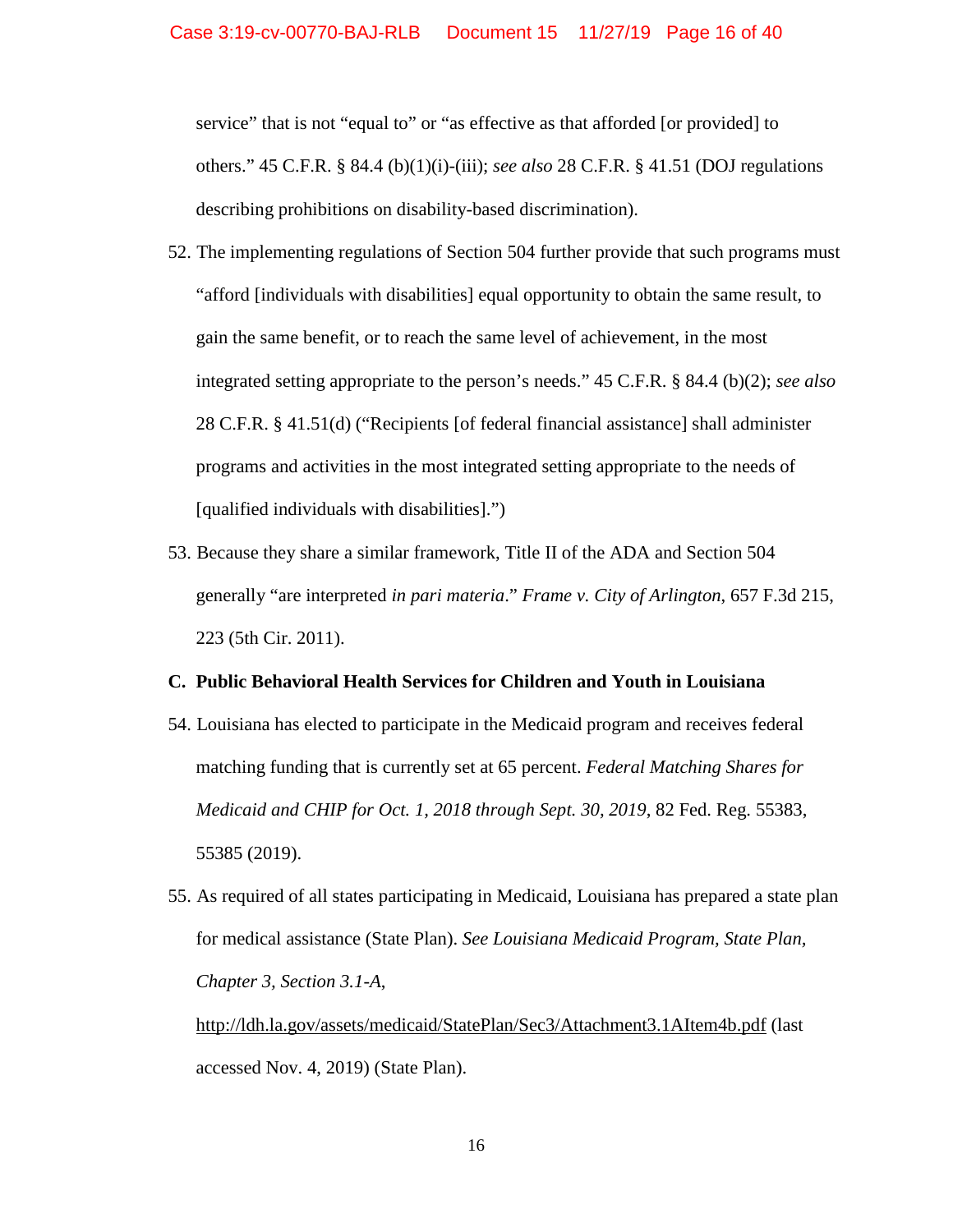- 56. LDH is the single state agency responsible for administering Louisiana's Medicaid program. La. Rev. Stat. Ann. § 36:251.
- 57. As of the date of this filing, LDH contracts with five Managed Care Organizations (MCOs) to deliver physical health and mental health services to all Medicaid-eligible beneficiaries, including children and youth. *See Provider and Plan Resources*, Louisiana Department of Health,<http://ldh.la.gov/index.cfm/page/1065> (last accessed Nov. 4, 2019).
- 58. Even though LDH contracts with MCOs to deliver services, LDH remains solely and ultimately responsible for ensuring the fulfillment of all relevant Medicaid requirements, including the mandates of the EPSDT program. 42 U.S.C. § 1396a(a)(5), 42 U.S.C. § 1396u-2; 42 U.S.C § 1396a(a)(43).

## **VI. DEFENDANTS' UNLAWFUL POLICIES, PRACTICES, AND PROCEDURES**

# **A. Defendants' failure to fulfill their Federal mandate to implement an accessible, statewide system of IHCBS**

59. In 2018, the Legislative Auditor determined that Defendants have failed to implement an accessible system of IHCBS throughout the state. *February 2018 LDH Audit*, at 5, 7. Contributing to Defendants' failure to provide an accessible system of IHCBS is Defendants' failure to ensure coverage of all necessary EPSDT services in their State Plan. The Defendants also acknowledge that their implementation of a public behavioral health system is entirely undermined by, *inter alia*, a "shortage of licensed providers throughout the state." *FY2018-19 Combined Behavioral Health Block Grant Plan*, Louisiana Department of Health, (Sept. 1, 2017), [http://ldh.la.gov/assets/csoc/block\\_grant/FY1819\\_Block\\_Grant\\_Plan\\_approved\\_upda](http://ldh.la.gov/assets/csoc/block_grant/FY1819_Block_Grant_Plan_approved_update.pdf) [te.pdf](http://ldh.la.gov/assets/csoc/block_grant/FY1819_Block_Grant_Plan_approved_update.pdf) at 15 (last viewed November 6, 2019).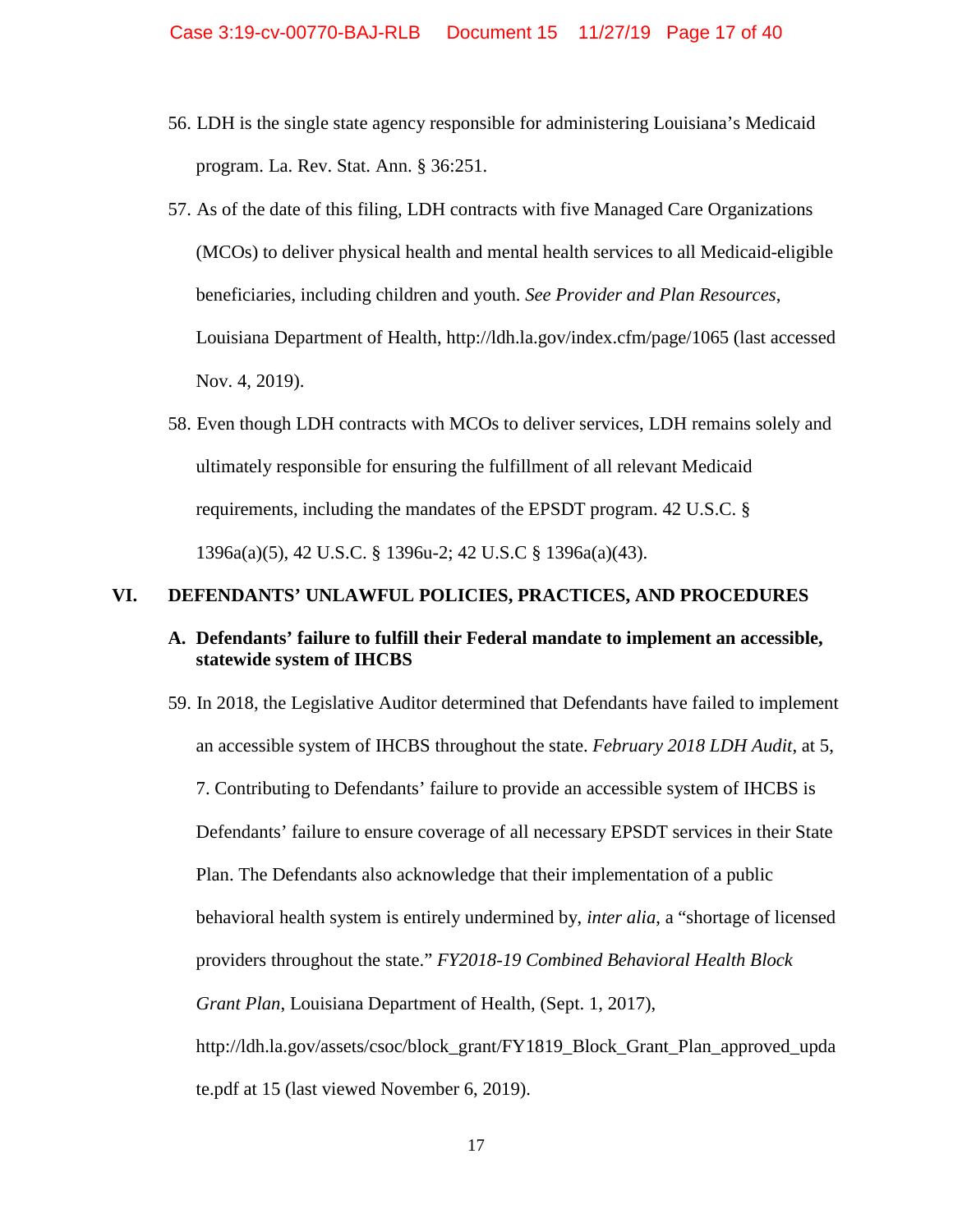60. Yet another critical barrier to the accessibility of public behavioral health services, including IHCBS, as acknowledged by Defendants in their most recent application for federal block grant funding, is the lack of "education on how to navigate behavioral health system and get services." *FY2020 Combined Behavioral Health Block Grant Plan*, Louisiana Department of Health (Sept. 1, 2019),

[http://ldh.la.gov/assets/csoc/block\\_grant/FINAL\\_BG.pdf](http://ldh.la.gov/assets/csoc/block_grant/FINAL_BG.pdf) at 15. Families of children and youth Medicaid beneficiaries who have been diagnosed with a mental illness or condition have difficulty accessing what mental health services there are, in part, because they are unaware that such services exist.

61. Defendants' failure to provide IHCBS, including intensive care coordination, crisis services, and intensive behavioral services and supports, has resulted in tens of thousands of Louisiana children and youth with behavioral and emotional disorders, including Plaintiffs and the Class, to languish or deteriorate in their communities to the point of being at serious risk of unnecessary institutionalization in psychiatric facilities away from their families.

#### **Intensive care coordination**

- 62. Intensive care coordination is a robust form of case management that includes: an assessment and service planning process conducted through a team, assistance accessing and arranging for services, coordinating multiple services, including crisis services, monitoring and follow-up activities, and transition planning.
- 63. For youth receiving intensive care coordination, a designated care coordinator must work in partnership with the family, conducting a comprehensive home-based assessment and identifying and coordinating a single treatment team (a "child and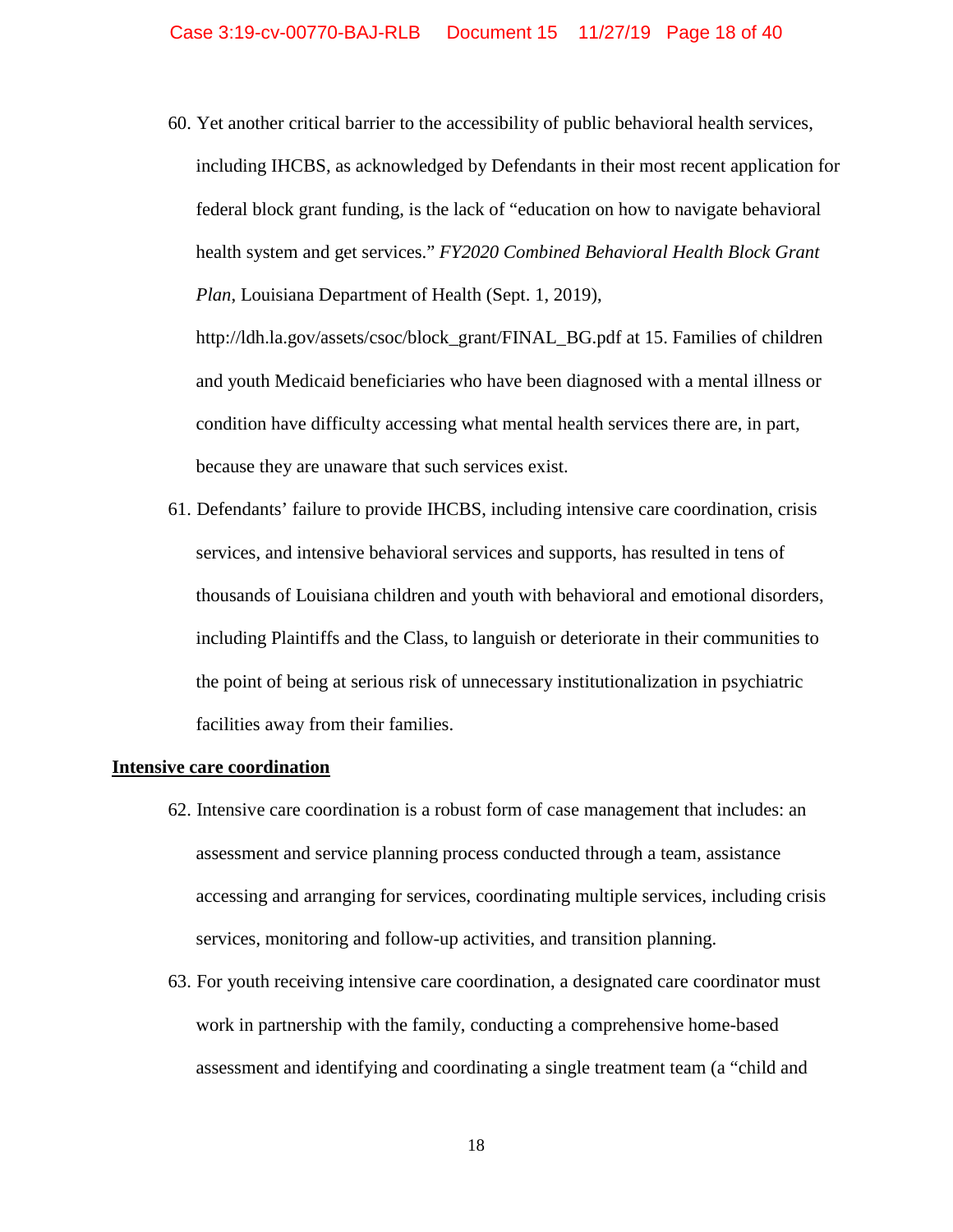family team, or "CFT"). The CFT will develop an integrated plan of care which describes the youth's and family's vision, identifies their strengths and needs, and articulates their service goals and preferences. This plan informs and guides the delivery of care in the community across providers and service settings. The CFT can include educational service providers, a collaboration which creates opportunities to coordinate Individual Education Plan (IEP) goals with community treatment planning efforts, and to consult regarding ongoing behavioral health needs.

- 64. Intensive care coordination is a coverable case management service and rehabilitation service under the Medicaid Act. *See* 42 U.S.C. §§ 1396d(a)(19); 1396n(g)(2); 42 C.F.R. § 440.169(d) (describing the components of case management); 42 U.S.C. §§ 1396d(a)(13); 42 C.F.R. § 440.130(d).
- 65. Intensive care coordination is necessary to correct or ameliorate the mental health conditions of Plaintiffs and the Class. However, Defendants have failed to ensure that intensive care coordination is covered as a service, as required under Medicaid's EPSDT mandate, and have failed to provide the service or to ensure that the MCOs they contract with to fulfill their EPSDT mandate provide intensive care coordination throughout the state to Louisiana Medicaid beneficiaries who are children and youth with mental illnesses or conditions.
- 66. The State Plan includes treatment planning as a component of a Medicaid covered rehabilitative service referred to as "community psychiatric support and treatment" or CPST. *See State Plan Chapter 3, Section 3.1-A*, Item 4.b, at 9a. According to the State Plan, treatment planning "includes an agreement with the individual and family members (or other collateral contacts) on the specific strengths and needs, resources,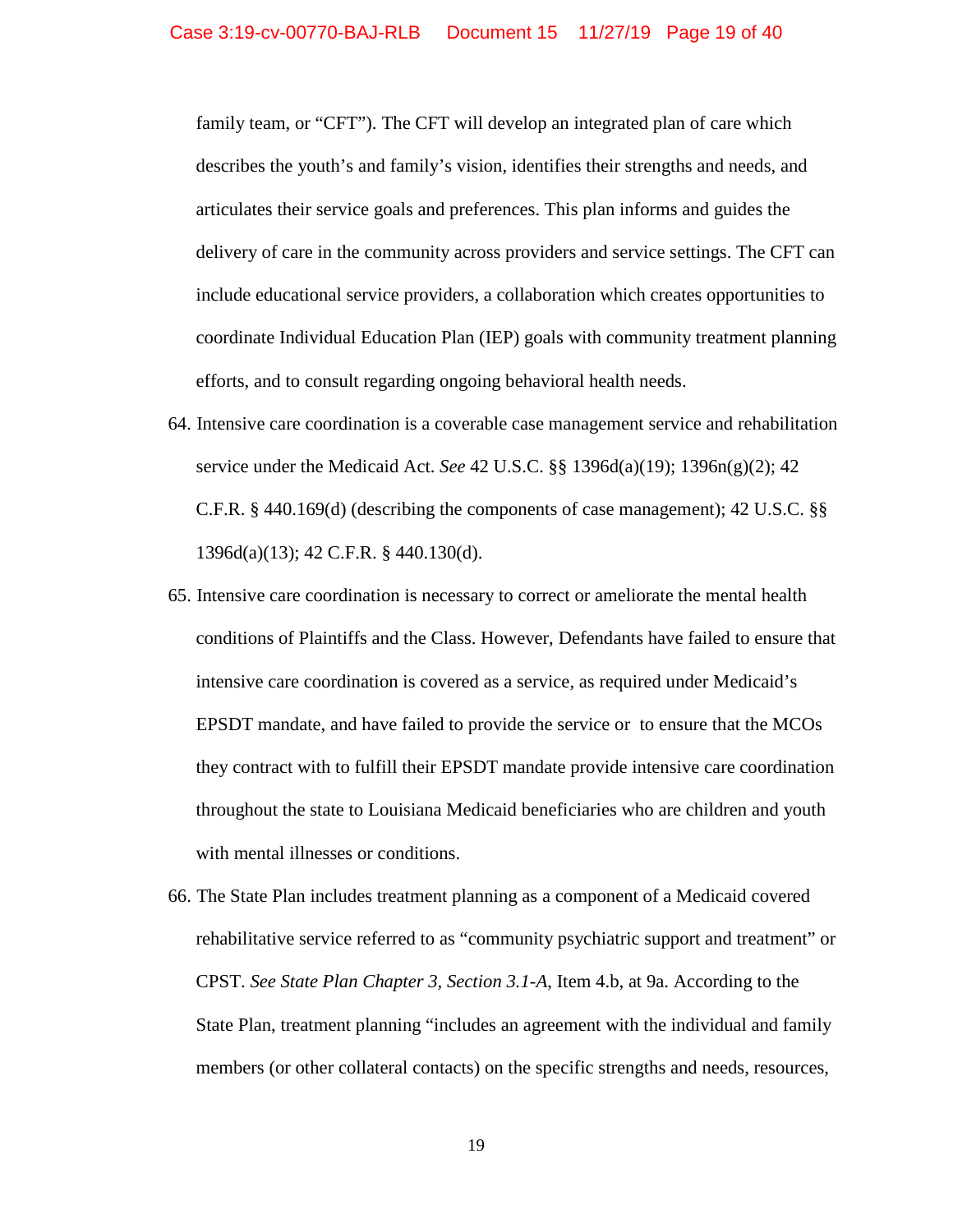natural supports, and individual goals and objectives for that person." *Id.* Treatment planning "should also include developing a crisis management plan." *Id.* However, treatment planning, as defined in the State Plan, does not constitute intensive care coordination and is not sufficient to meet the needs of Plaintiffs and the Class. Furthermore, Defendants do not cover necessary intensive care coordination as a separate EPSDT service.

- 67. To the extent Defendants may argue that intensive care coordination services can be made available through case management provided by the MCOs, the Legislative Auditor concluded otherwise, when it observed that 0.8% of all Medicaid recipients with a behavioral health diagnosis received case management services from the MCOs. *February 2018 LDH Audit*, at 7. Ostensibly, because this figure includes both adults and children, it is safe to assume that a negligible number of Medicaid children with a behavioral health diagnosis receive any case management services.
- 68. As a result of the Defendants' failure to cover or provide intensive care coordination to Plaintiffs and the Class, these children and youth continue to receive inadequate and uncoordinated services through the existing fragmented mental health system, including receiving inconsistent and at times conflicting diagnoses and medication. As observed by the Legislative Auditor, "we saw examples in the Medicaid data where individuals received a variety of services across the state, including emergency rooms and psychiatric hospitals, and received differing behavioral health diagnoses." *February 2018 LDH Audit*, at 17.
- 69. Additionally, Plaintiffs and the Class, as a result of Defendants' failure to cover or provide intensive care coordination, are often forced to rely on personnel in other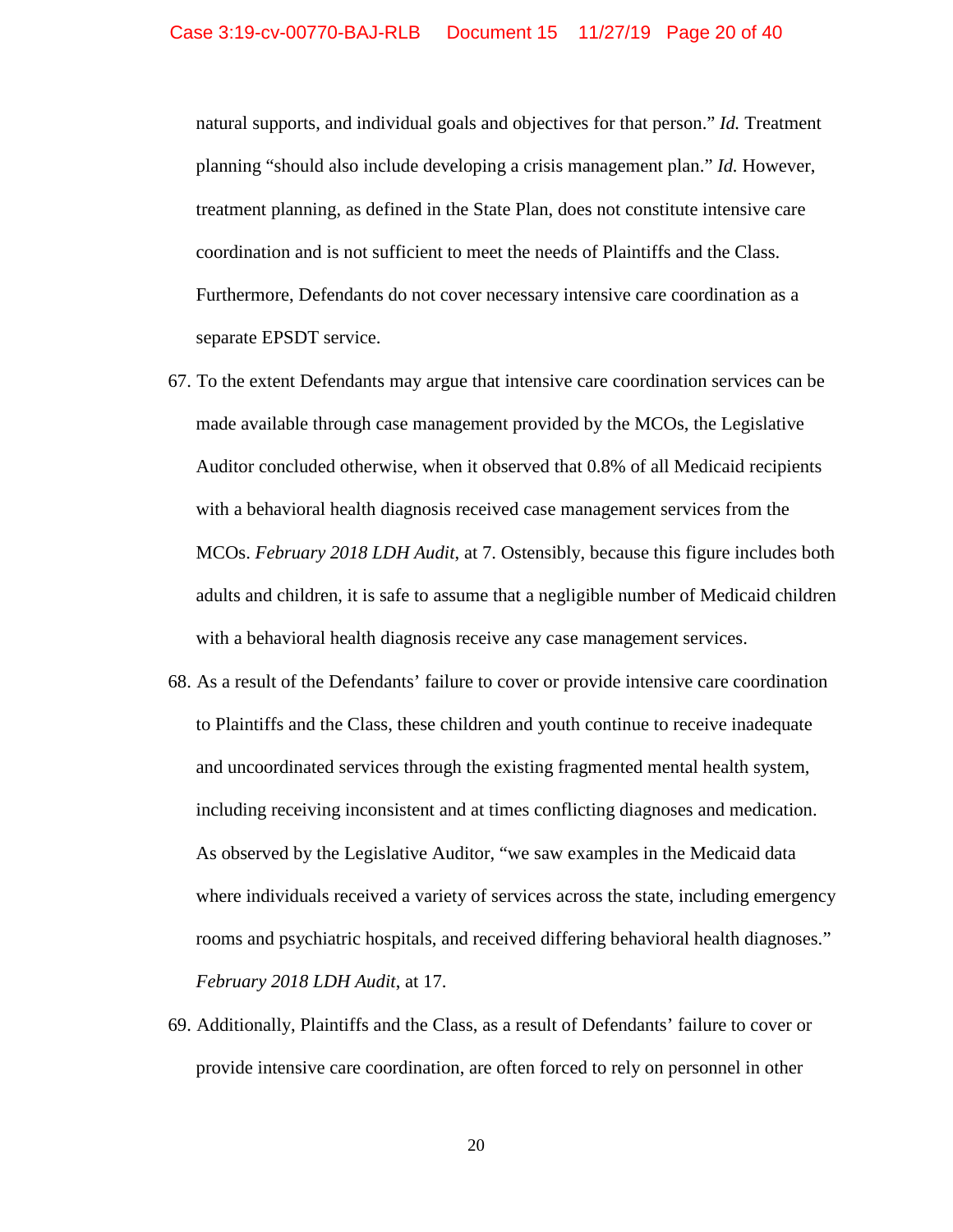systems (e.g., schools and juvenile-justice) who lack a clinical understanding of the child's mental health needs, but might be available to assist them with attempting to access mental health services.

70. Further, in the absence of intensive care coordination, the parents of Plaintiffs and members of the Class, who may have other children to rear, income challenges, or their own health issues, are forced to attempt to navigate the state's complex behavioral health system with little to no support from Medicaid authorities.

#### **Crisis services**

- 71. Per the Louisiana State Plan, crisis services consist of crisis intervention (or mobile crisis) and crisis stabilization services. *See State Plan, Chapter 3, Section 3.1-A*, *Item 4.b*, at 9d(1).
- 72. According to the State Plan, Defendants define crisis intervention as follows: "Crisis intervention is provided to [sic] children and youth who are experiencing a psychiatric crisis, designed to interrupt and/or ameliorate a crisis experience including a preliminary assessment, immediate crisis resolution and de-escalation, and referral to appropriate community services to avoid more restrictive levels of treatment." *Id.* "Crisis intervention is a face-to-face intervention" that is to be provided "where the child or youth lives, works, attends school, and/or socializes." *Id.*
- 73. According to the State Plan, Defendants define crisis stabilization as follows: "Crisis stabilization services are short-term and intensive supportive resources for children and youth and their family." *Id.* "The intent of this service is to provide an out-ofhome crisis stabilization option for the family in order to avoid psychiatric inpatient and institutional treatment of children and youth by responding to potential crisis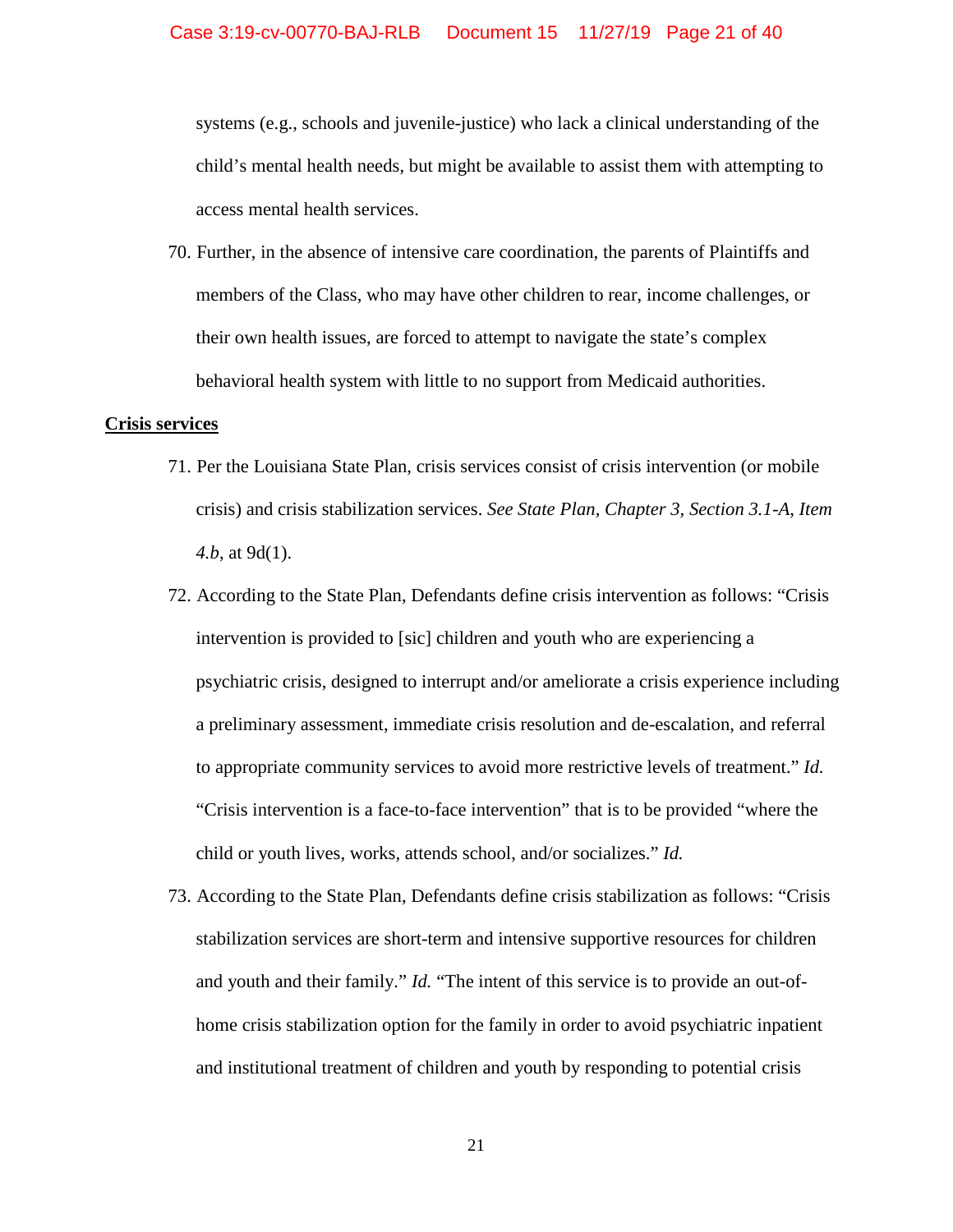situations." *Id.* "During the time the crisis stabilization is supporting the child or youth, there is regular contact with the family to prepare for the child's/youth's return and his/her ongoing needs as part of the family." *Id.* at 9d(2). Crisis stabilization services are a coverable service that must be provided in crisis receiving centers licensed by Defendants. *Id.* 

- 74. Crisis services are necessary to address the mental health needs of Plaintiffs and the Class; however, crisis intervention has not been provided to Plaintiffs and the Class and is not available in many areas of the state for children and youth. Additionally, crisis stabilization services are virtually non-existent throughout the state, as the Legislative Auditor found that "Louisiana does not have any crisis receiving centers." *February 2018 LDH Audit* at 10.
- 75. As recognized by the Legislative Auditor, crisis services "can help interrupt or mitigate a crisis and help prevent unnecessary emergency room visits and commitments." *Id.* However, with inadequate or non-existent statewide crisis intervention services, including mobile crisis services, and without crisis stabilization services in the state, Plaintiffs and the Class are forced to seek and receive services during a crisis at either a psychiatric hospital or an emergency room and subsequently end up forced to receive services in an institutional psychiatric facility far away from their home, family, community, and school.

## **Intensive behavioral services and supports**

76. Intensive behavioral services and supports are coverable rehabilitation services. *See*  42 U.S.C. § 1396d(a)(13).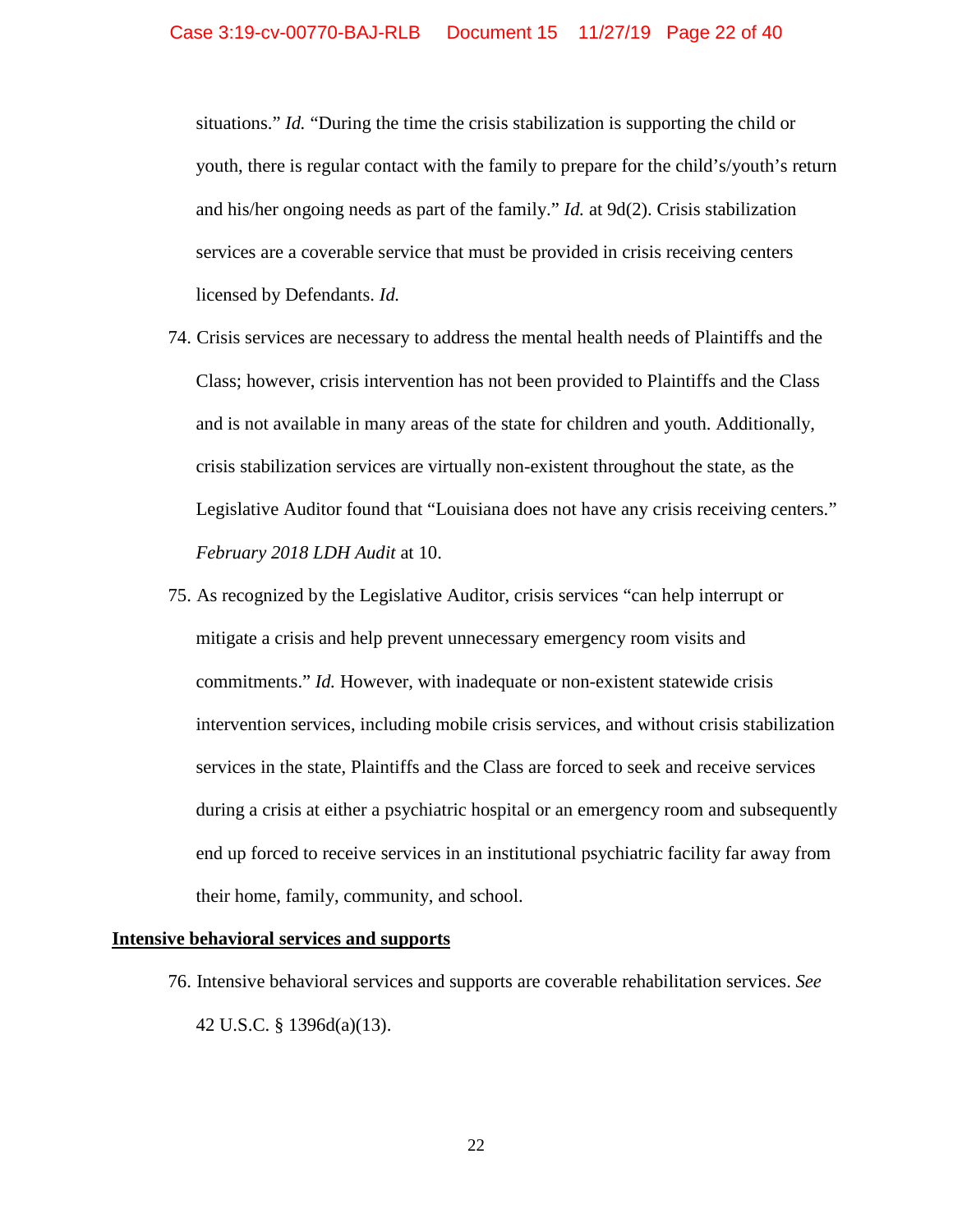77. According to Defendants' State Plan, intensive behavioral services and supports

include:

(1) therapeutic interventions, including ongoing professionallyadequate assessments of current risk and presenting problems, medication management, face-to-face individual, family, and group therapy by a qualified provider, and psychological testing; (2) face-to-face individualized supportive interventions associated with assisting individuals with skill restoration to restore stability, support functional gains and adapt to community living, including problem-solving, emotional and behavioral management, and social, interpersonal, self-care, and independent living skills; (3) and face-to-face psycho-educational services to improve selfmanagement of the negative effects of psychiatric or emotional symptoms that interfere with a person's daily living.

 *See State Plan, Chapter 3, Section 3.1-A* at 9-9(d).

- 78. Intensive behavioral services and supports should be accessible at any time and in any setting where a child is located. However, Defendants have failed to ensure the provision of intensive behavioral services and supports throughout the state, despite the necessity of these services for Plaintiffs and the Class. These services are either not provided at all, or not provided with the level of intensity, frequency, and duration sufficient to constitute intensive behavioral services that are necessary to address the mental health needs of Plaintiffs and the Class.
- 79. Defendants have further failed to ensure the provision of intensive behavioral services and supports by altogether not covering peer support services in their State Plan. Intensive behavioral services and supports should also include peer support specialists who work with the child in their natural setting, as trained mentors to support, coach, and train the child in age-appropriate behaviors, interpersonal communications, problem-solving skills, and conflict resolution. According to the Substance Abuse and Mental Services Administration (SAMHSA) of the U.S. Department of Health &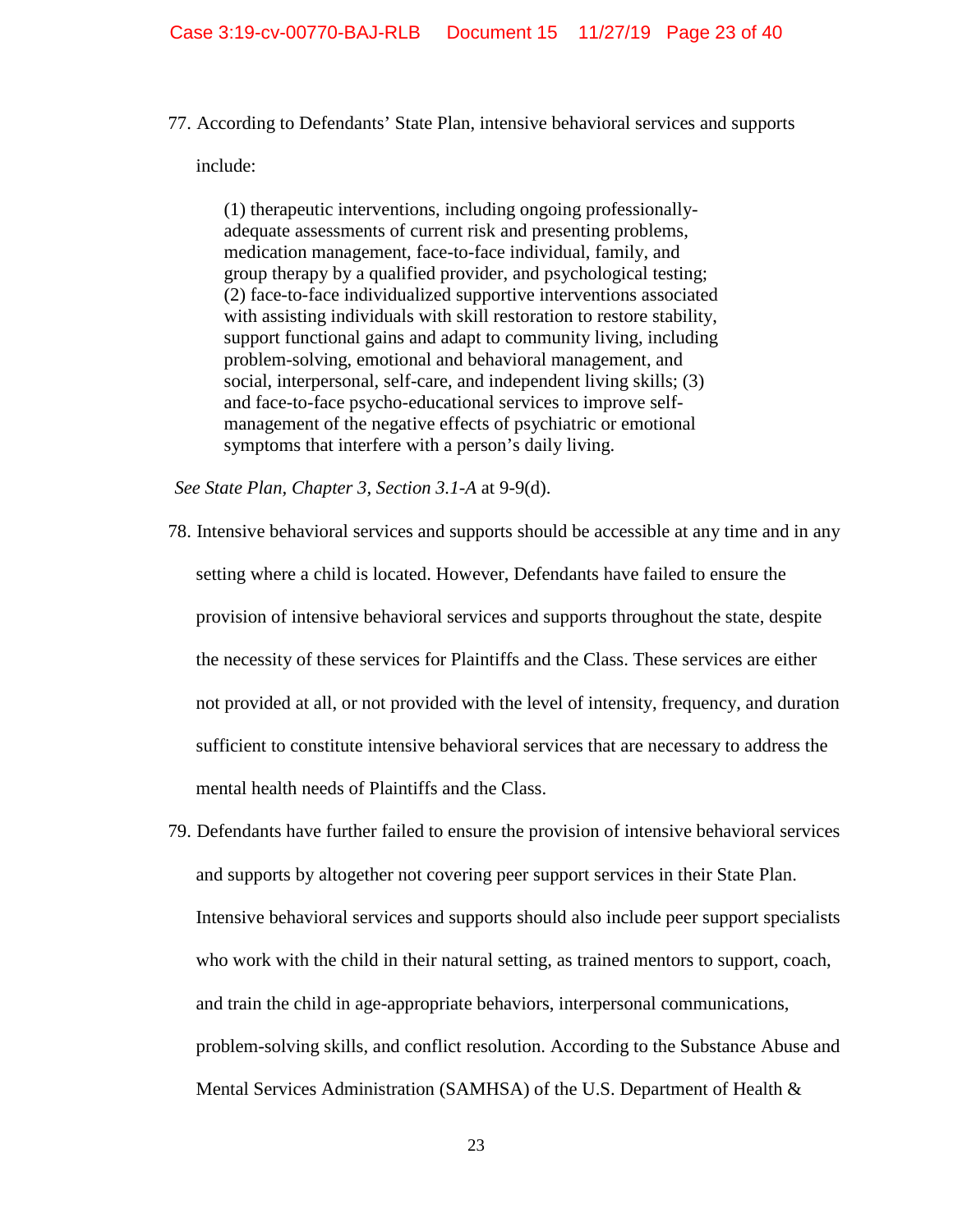Human Services, peer support services have been found to increase social support and social functioning, decrease psychotic symptoms, and reduce hospitalization rates. *Value of Peers, 2017*, Substance Abuse and Mental Health Services Administration, [https://www.samhsa.gov/sites/default/files/programs\\_campaigns/brss\\_tacs/value-of](https://www.samhsa.gov/sites/default/files/programs_campaigns/brss_tacs/value-of-peers-2017.pdf)[peers-2017.pdf](https://www.samhsa.gov/sites/default/files/programs_campaigns/brss_tacs/value-of-peers-2017.pdf) (last viewed Nov. 6, 2019) at 13. Defendants' failure to make peer support services a separate and coverable EPSDT service under the State Plan, has rendered necessary peer support services largely inaccessible and unavailable to Plaintiffs and the Class throughout the state.

80. A survey conducted by the Legislative Auditor and issued to 101 hospitals with emergency departments across the state, garnering a total of 36 responses, revealed that "85% of the respondents stated that there are not adequate community-based services, and 76% of the respondents do not believe that appropriate follow-up treatment and care services are available once they release patients." *February 2018 LDH Audit,* at 3, 9. The Legislative Auditor further determined that in the absence of community-based services, including IHCBS, Medicaid recipients (including Plaintiffs and the Class) continue to rely on emergency rooms to treat their mental health needs. *Id.* at 8. However, "according to staff interviewed from hospitals with emergency room departments, [emergency rooms] are not the appropriate place for individuals to be treated for most mental illnesses, as they are not designed to provide the level of unique care needed by an individual with behavioral health needs." *Id.*  Medicaid beneficiaries, including Plaintiff and the Class, are instead forced to seek mental health treatment in clinically-inappropriate settings and denied services that are necessary and sufficiently intensive to meet their needs.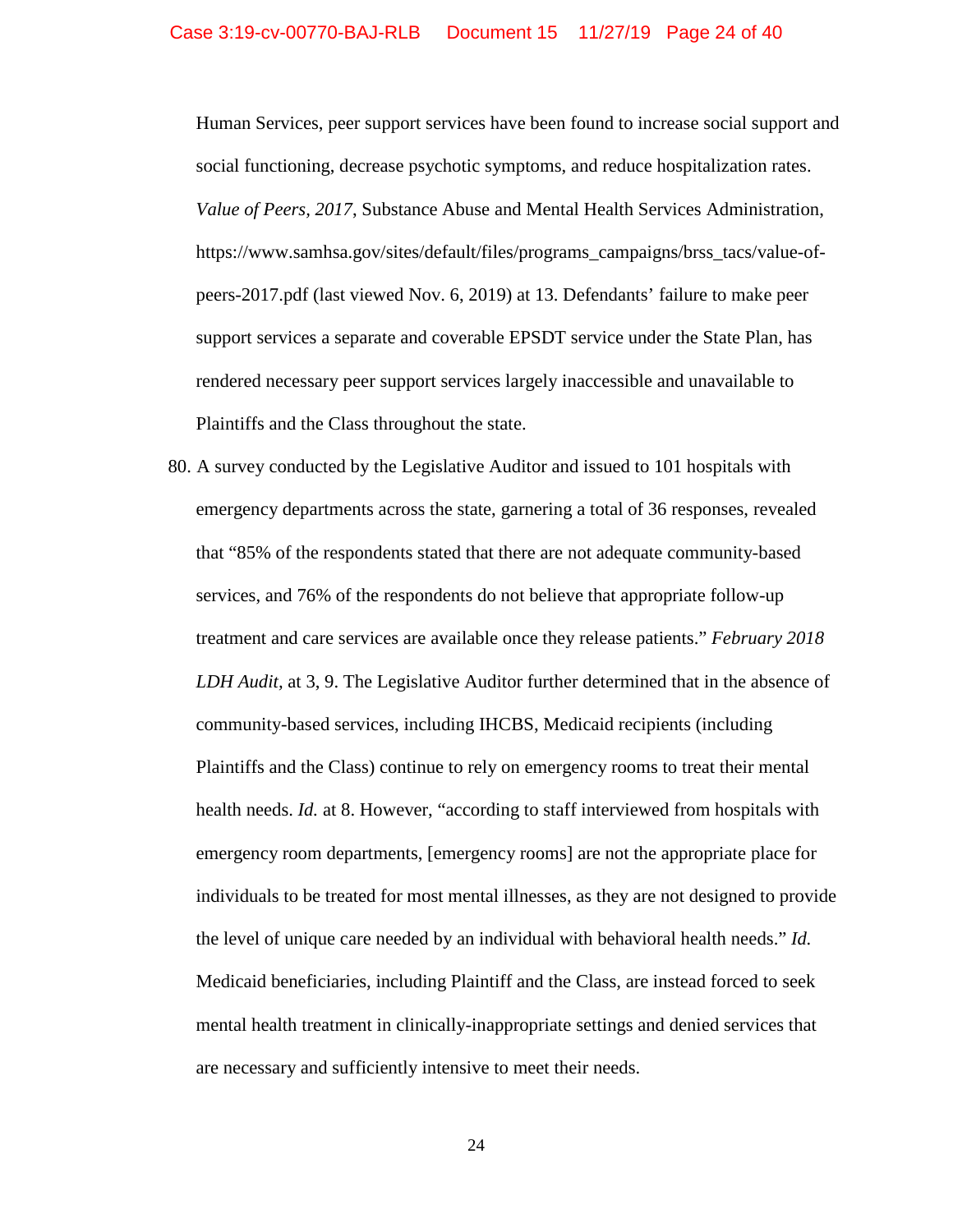#### **B. The Plaintiffs' Experience With Louisiana's Public Behavioral Health System**

- 81. Plaintiffs, A.A., B.B., C.C., D.D., E.E., and F.F., are child Medicaid recipients residing across Louisiana who have been diagnosed with a mental illness or condition. Each Plaintiff, as well as the members of the Class, share a common and vital thread: all have experienced harm resulting from Defendants' failure to ensure the provision of necessary IHCBS.
- 82. A.A., C.C., and E.E. have unnecessarily cycled in and out of hospitals, emergency rooms, and psychiatric institutions located hundreds of miles away from their families—a form of trauma by itself for the children and their families, and costly for Louisiana's taxpayers— and for B.B. and D.D., the risk of institutionalization is imminent. F.F. has been unnecessarily institutionalized twice, and, in the absence of necessary IHCBS, is at risk of cycling in and out of psychiatric institutions like A.A., C.C., and E.E. A.A., C.C., and E.E. have all become juvenile-justice involved as a result of their mental health needs not being adequately addressed, and B.B.'s, D.D.'s, and F.F.'s mothers fear that their children too will soon unnecessarily encounter the juvenile-justice system.

#### **A.A. (East Baton Rouge Parish)**

83. A.A. is an 11-year-old Medicaid recipient who lives in Baton Rouge. A.A. loves computers, video games, and aspires to attend college and become an FBI agent. A.A. desperately wants to be liked and to have friends. He currently lives with his mother, a younger brother who has mental health conditions, an older sister, and their cats.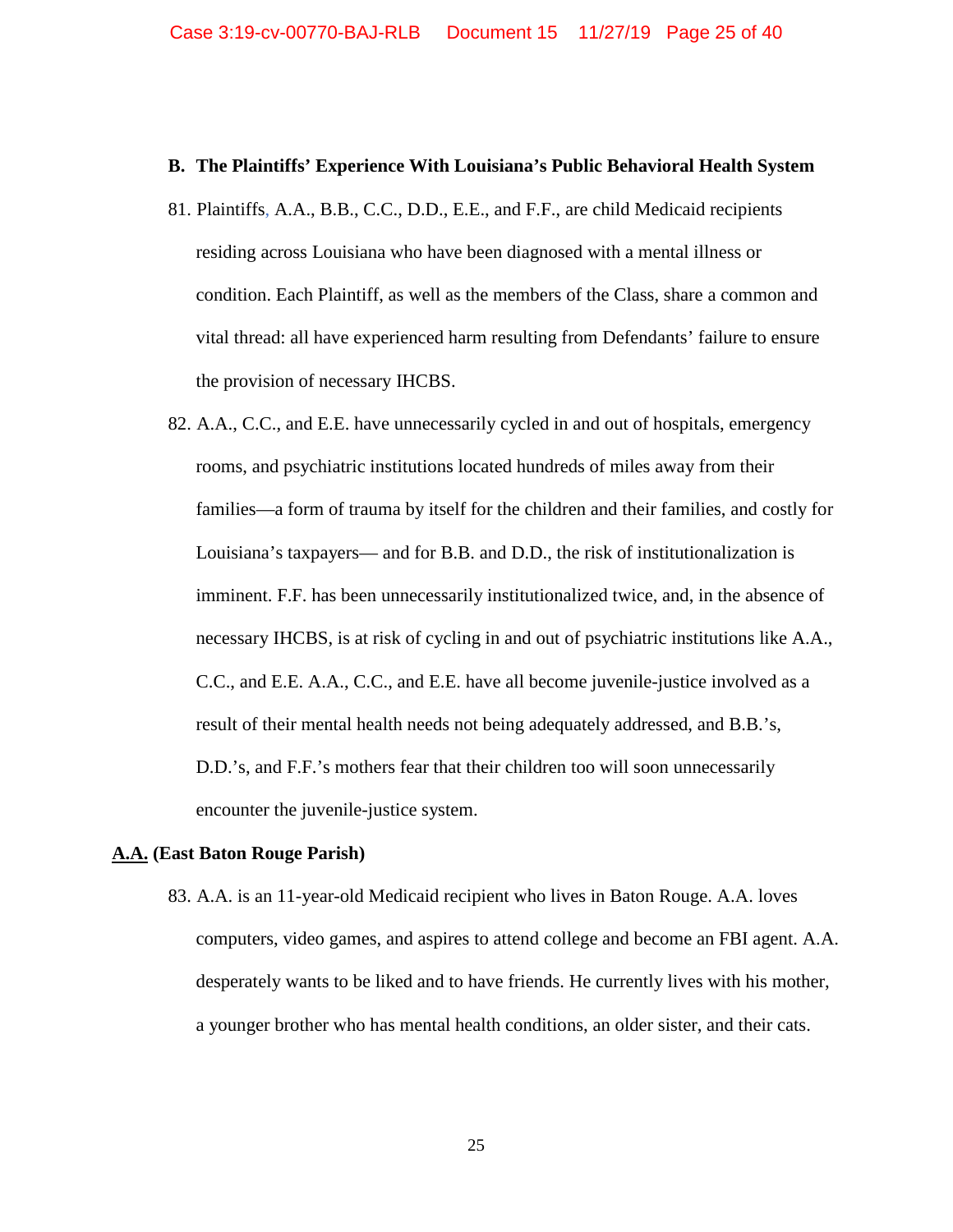- 84. A.A. has four different mental health diagnoses. A.A.'s providers first documented his behavioral symptoms in 2012 when he was four years old, and they continue to date. During moments of crisis, A.A. exhibits outbursts, anger, and engages in fighting. He expresses suicidal ideations, attention-seeking behaviors, and defiance. In light of his behaviors, A.A.'s providers determined that A.A. needs weekly individual, family, or group counseling; monthly medication management; psychiatric reassessments, as needed; care coordination; and IHCBS, including crisis services.
- 85. Despite these recommendations and A.A. consistently displaying these behavioral symptoms, A.A. has not had access to crisis services and other IHCBS needed to address his mental health conditions. A.A. does not have access to intensive care coordination to develop and implement his treatment plan. Instead, A.A. and his family are left to navigate the state's complex public behavioral health system alone.
- 86. Unable to access the IHCBS necessary to address his mental health needs, A.A. has been admitted under physician orders to psychiatric institutions six times over the last three years— in institutions as near as 80 miles from his home, but as far as 240 miles from his home. On average, A.A. spends eight to ten days at these institutions before he is discharged.
- 87. A.A.'s institutionalizations follow a cyclical pattern: in the absence of IHCBS, including crisis services, A.A.'s mother reluctantly takes her son to the nearest emergency room, where he is then referred by a physician for treatment at psychiatric institutions located hundreds of miles away from home. Upon being discharged, the psychiatric institution provides A.A.'s mother with a discharge plan, advising A.A.'s mother to call 911, a 1-800 suicide hotline, or the psychiatric facility itself if he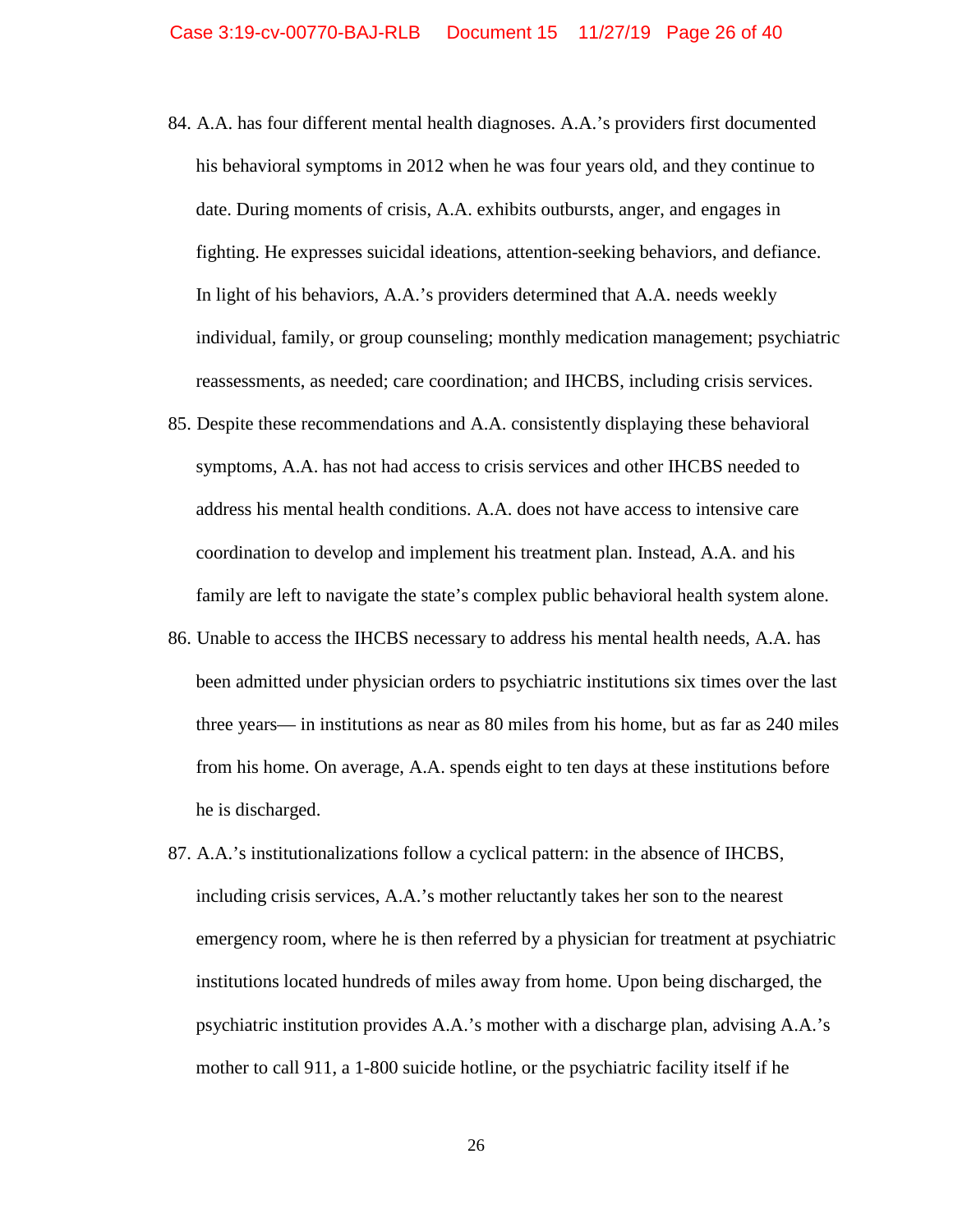experiences another psychiatric episode. Despite his mother's requests to his providers for IHCBS, A.A. returns home where he receives basic, inadequate behavioral interventions consisting of the same infrequent counseling sessions and occasional medication management he was receiving prior to his institutionalization. Resultantly, A.A. becomes re-institutionalized.

- 88. Lacking access to the necessary IHCBS to address his mental health needs, A.A.'s condition continues to deteriorate. At home, his relationship with his mother, siblings, and peers is strained. He has been suspended, expelled, sent to an alternative school, and brought home by the police multiple times.
- 89. Not wanting A.A. to be re-institutionalized and fearful of the juvenile-justice system, A.A.'s mother continues to advocate for the mental health services and support he needs as best as she can; however, advocating alone has taken a significant toll on her, A.A., and his siblings.

#### **B.B. (Caddo Parish)**

- 90. B.B. is a 13-year-old Medicaid recipient who lives in Shreveport. B.B. is enrolled in her school's gifted program. Her mother and teachers describe her as an overall pleasant young person. B.B. lives with her mother, stepfather, and her younger twin brothers.
- 91. B.B. has three different mental health diagnoses, as well as type 2 diabetes. When B.B. was four years old, she began to exhibit aggression, inattentiveness, anxiousness, suspiciousness, and bouts of depression. These behavioral symptoms continue to date.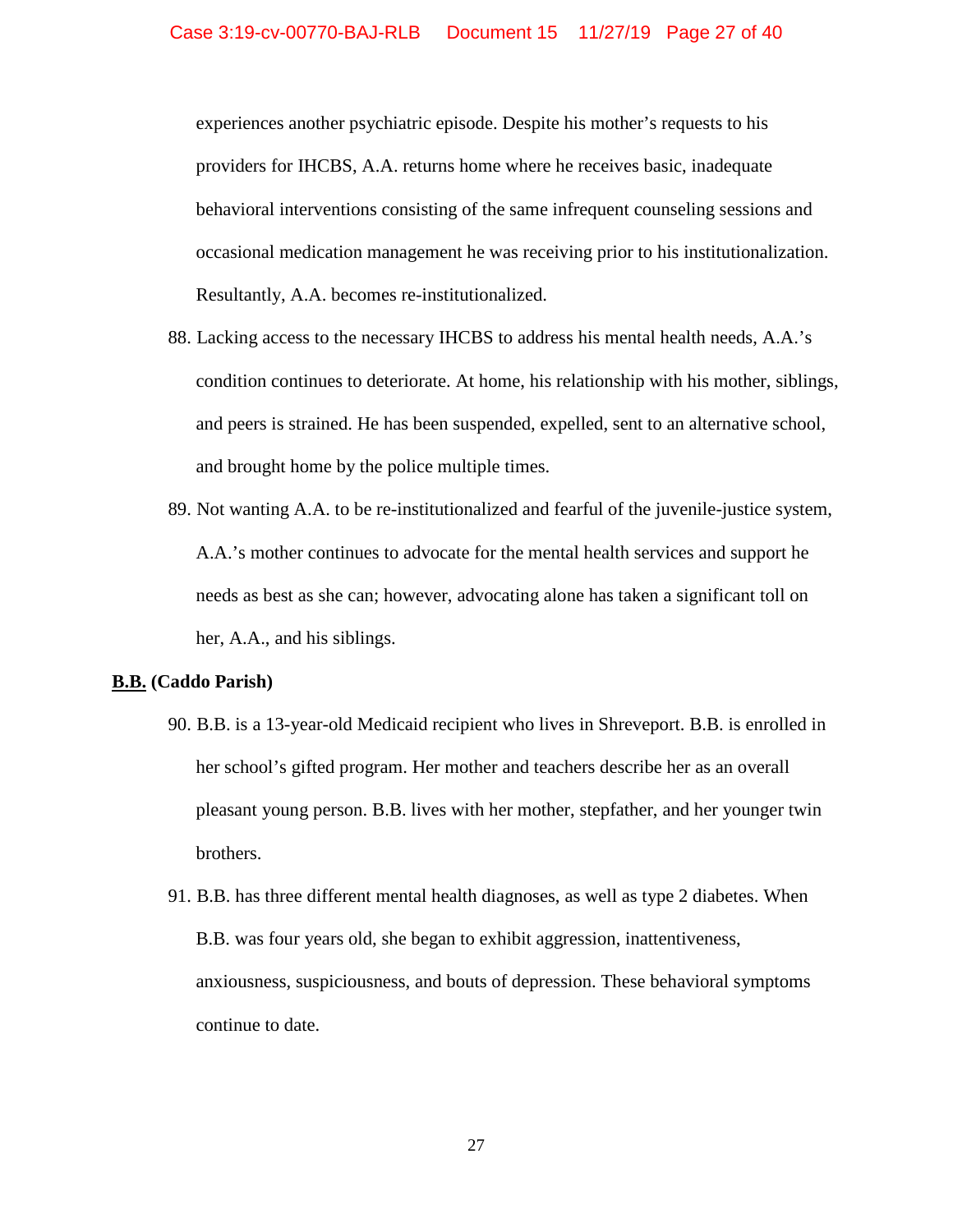- 92. Despite consistently displaying these behavioral symptoms, and despite her mother's request for IHCBS, B.B. has never received IHCBS. In the moments when B.B. experiences a psychiatric crisis, B.B.'s mother must manage the crisis alone, implementing de-escalation procedures that she has researched on her own so that she does not have to call the police on B.B. or have her daughter unnecessarily institutionalized.
- 93. B.B. has never received intensive care coordination. Instead, B.B.'s mother has to research available and accessible Medicaid services, locate providers, and keep these providers abreast of any changes in B.B.'s condition and treatment. B.B.'s mother has called providers in the area only to learn that they no longer accept Medicaid patients, or that there is a long waitlist to receive treatment from the provider. At most, B.B. has received outpatient counseling and medication management.
- 94. As B.B. continues through adolescence with her mental illnesses going untreated, her mother fears that B.B.'s academic prowess will be subsumed by her behavioral symptoms, that her relationship with her daughter will deteriorate to the point of no return, and that unnecessary institutionalization is imminent.

#### **C.C. (Terrebonne Parish)**

- 95. C.C. is a 13-year-old Medicaid recipient who lives in Houma. C.C. has been an honor student and has an interest in suspense and mystery novels. She lives with her adopted parents, along with their two cats and two dogs.
- 96. C.C. has eight different mental health diagnoses. C.C.'s behavioral symptoms include violent outbursts, damaging property, and running away from her home.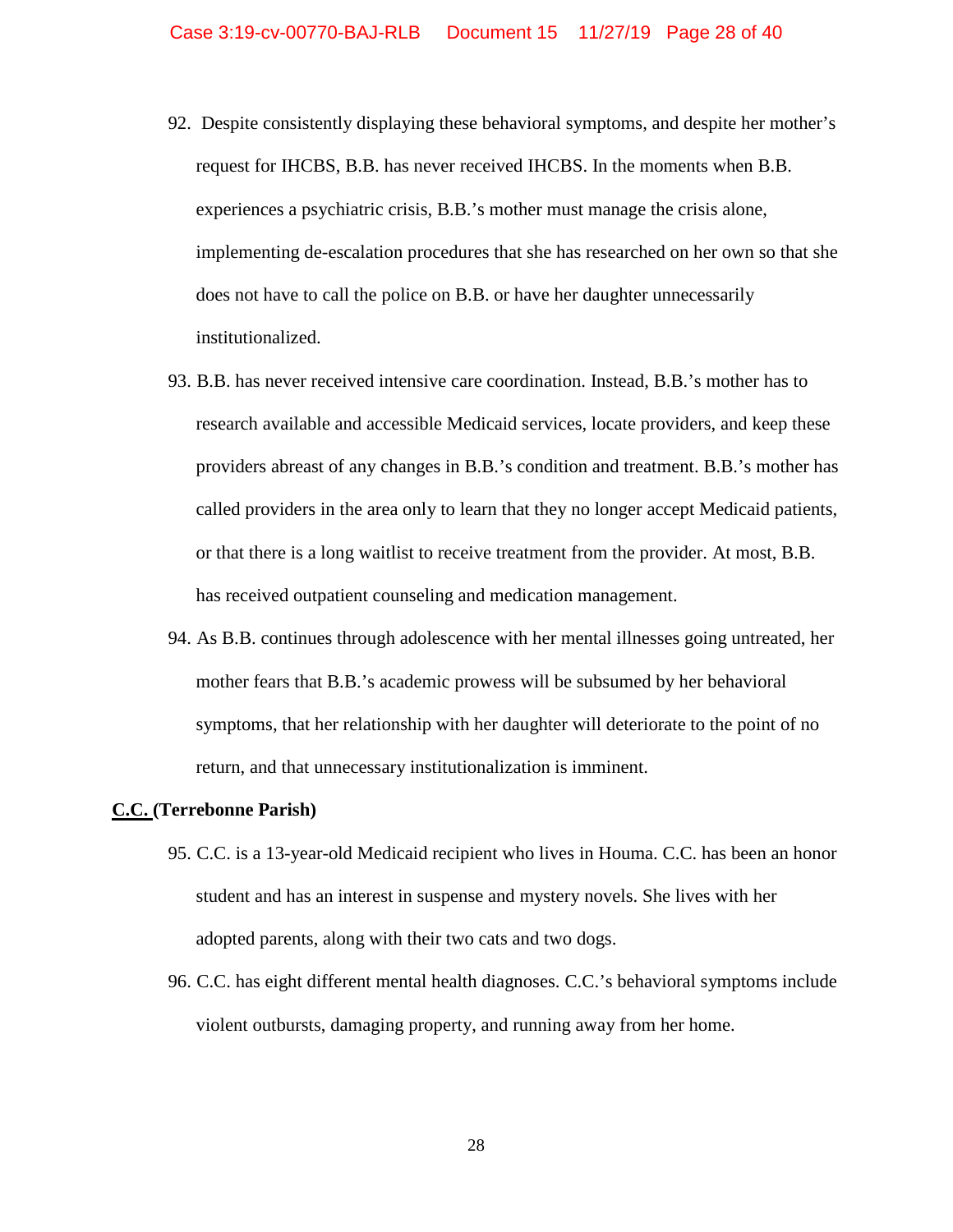- 97. Despite consistently displaying these behavioral symptoms for years, and despite being recommended for IHCBS, C.C. has never received crisis services and other IHCBS necessary to address her mental health conditions.
- 98. Unable to access IHCBS, C.C. has been admitted under physician orders to psychiatric institutions three times since becoming a Louisiana Medicaid recipient in 2016. These facilities have been as far away as 300 miles from her family, and her most recent institutionalization in late 2018 lasted for over 100 days. Between each institutionalization, C.C. only receives outpatient counseling and medication management.
- 99. Lacking access to the necessary IHCBS to address her mental health needs, C.C.'s condition continues to deteriorate. At home, her relationship with her mother, father, and adult siblings is strained. C.C. is also juvenile-justice involved, having spent six different overnight stays at the Terrebonne Parish Juvenile Detention Center, after violating the terms of her probation under the Families in Need of Services (FINS) program, a delinquency prevention program administered by the Louisiana Supreme Court.
- 100. Not wanting C.C. to be re-institutionalized, C.C.'s family is desperate for her to receive the IHCBS needed to remain at home and function at home and in her community.

### **D.D. (Rapides Parish)**

101. D.D. is a 13-year-old Medicaid recipient who lives in Alexandria. His mother and teachers describe D.D. as very inquisitive, and he enjoys drawing and playing video games. D.D. lives with his mother and multiple pets.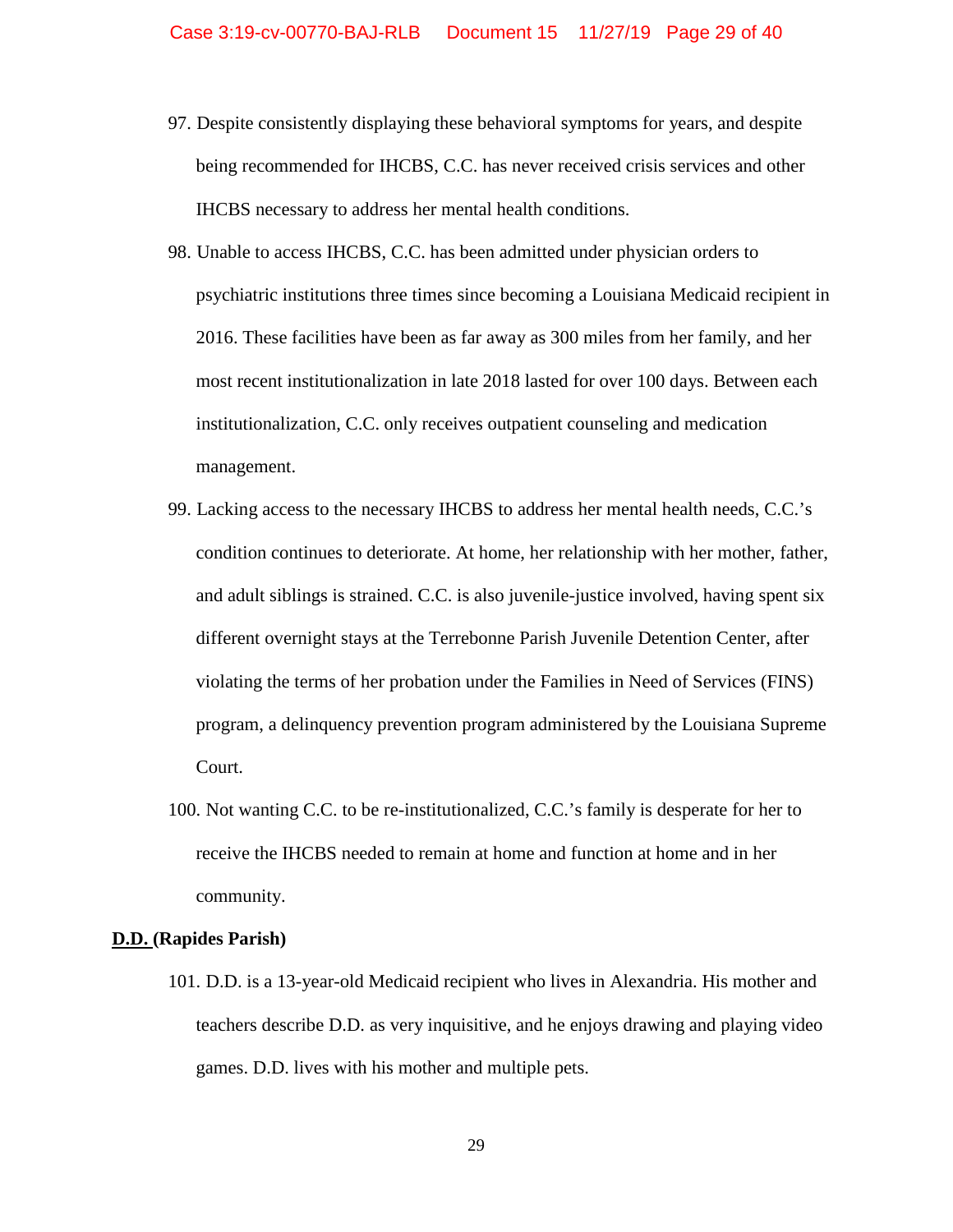- 102. D.D. has four different mental health diagnoses as well as a congenital heart condition that required the implantation of a pacemaker at birth. Since moving to Louisiana in 2015, D.D.'s mental health conditions have become very pronounced. He has repeatedly played with fire; expressed homicidal and suicidal ideations; engaged in self-harming behaviors; and made threats to himself, teachers, and peers.
- 103. Despite consistently displaying these behavioral symptoms, D.D. has not had access to crisis services and other IHCBS needed to address his mental health conditions.
- 104. D.D.'s mother first sought mental health services from Defendants in February 2017, when D.D. expressed suicidal ideations. Because Defendants do not provide necessary crisis intervention services or other IHCBS to meet her son's needs at home or in the community, D.D.'s mother had no choice but to take him to the nearest emergency room for psychiatric treatment.
- 105. While at the emergency room, a nurse in the emergency room attempted to have D.D. placed in an institution under physician's orders. However, the hospital called every psychiatric facility in the state, and all responded that they would not accept a child with a pacemaker due to liability concerns. As a result, D.D. was discharged from the emergency room after a three-day stay with no follow-up services.
- 106. Despite this hospitalization and the behavioral symptoms displayed by D.D. that led to his hospitalization, D.D. was not provided necessary crisis services and other IHBCS. In the spring of 2018, D.D. was expelled from school. At the time of his expulsion, D.D. was repeating the 5th grade due to behavioral concerns stemming from his unaddressed mental health needs.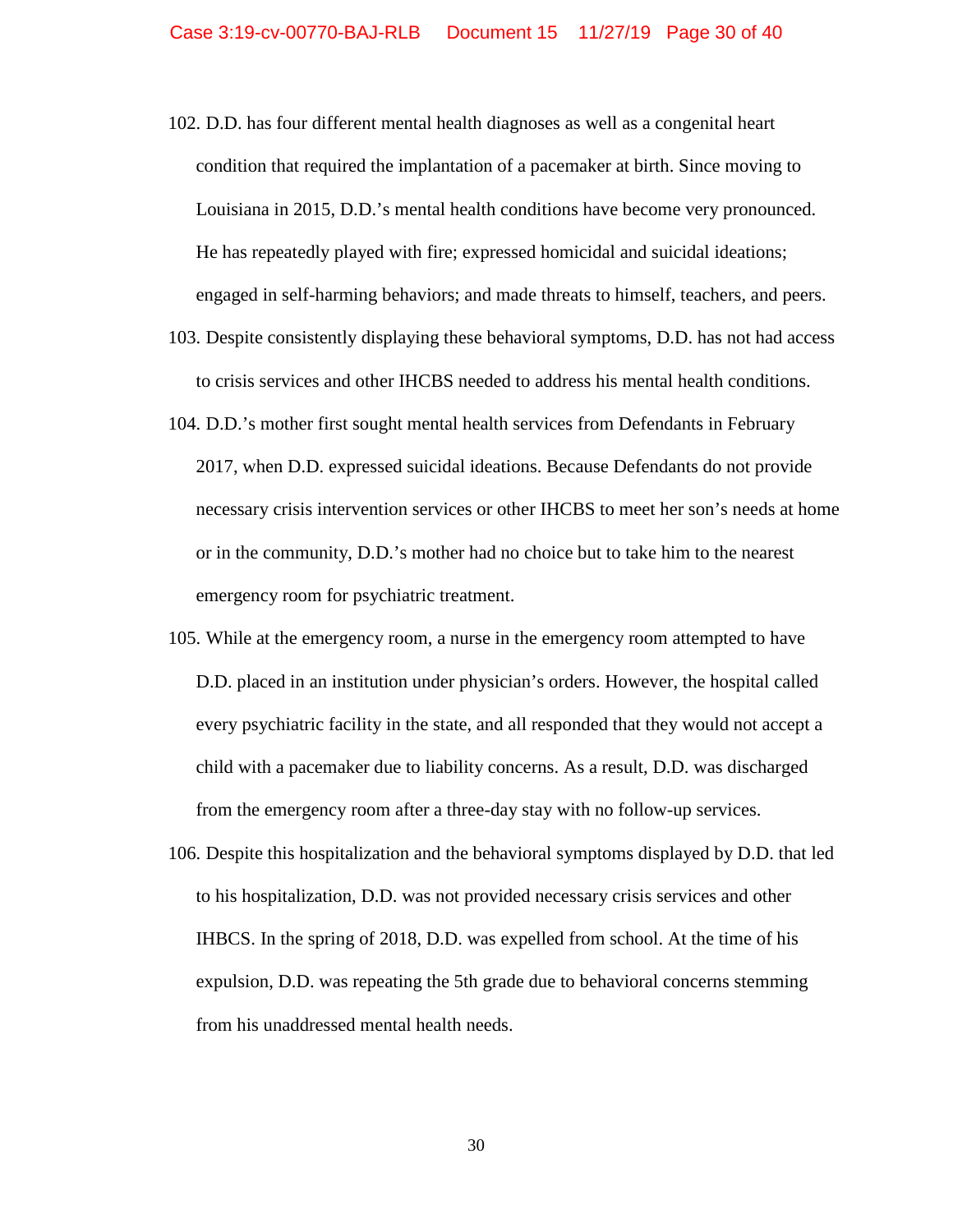- 107. Currently, D.D. only receives medication management and outpatient counseling. In the absence of necessary IHBCS, D.D.'s own family acts as crisis managers. With no access to needed crisis services, D.D.'s crisis plan instructs that at the moment he experiences another psychiatric crisis, he is to contact his sister, who lives in Florida; or his grandmother; his outpatient therapist; or 911.
- 108. D.D.'s mother is fearful that if D.D. again reaches the point of crisis, she will have no choice but to have him unnecessarily institutionalized to a psychiatric facility that is potentially hundreds of miles away from his home. At the same time, she worries that the facility will not be properly equipped and knowledgeable in caring for a child with both behavioral health and cardiac needs.

## **E.E. (Pointe Coupee Parish)**

- 109. E.E. is a 12-year-old Medicaid recipient who lives in Morganza. E.E. enjoys painting, drawing, reading, and sports. He hopes to travel the world one day. E.E. lives with his mother, stepfather, and siblings.
- 110. E.E. has four different mental health diagnoses. His behavioral symptoms were first noticed when he entered kindergarten and became physically aggressive and displayed threatening behaviors towards his family, teachers, and peers, and himself. These behaviors continue to date.
- 111. Despite consistently displaying these behavioral symptoms and despite being recommended for IHCBS, E.E. has not had access to crisis services and other IHCBS needed to address his mental health conditions. E.E.'s mother has had to attempt to navigate the state's complex public behavioral health system alone, despite having her own health needs to address.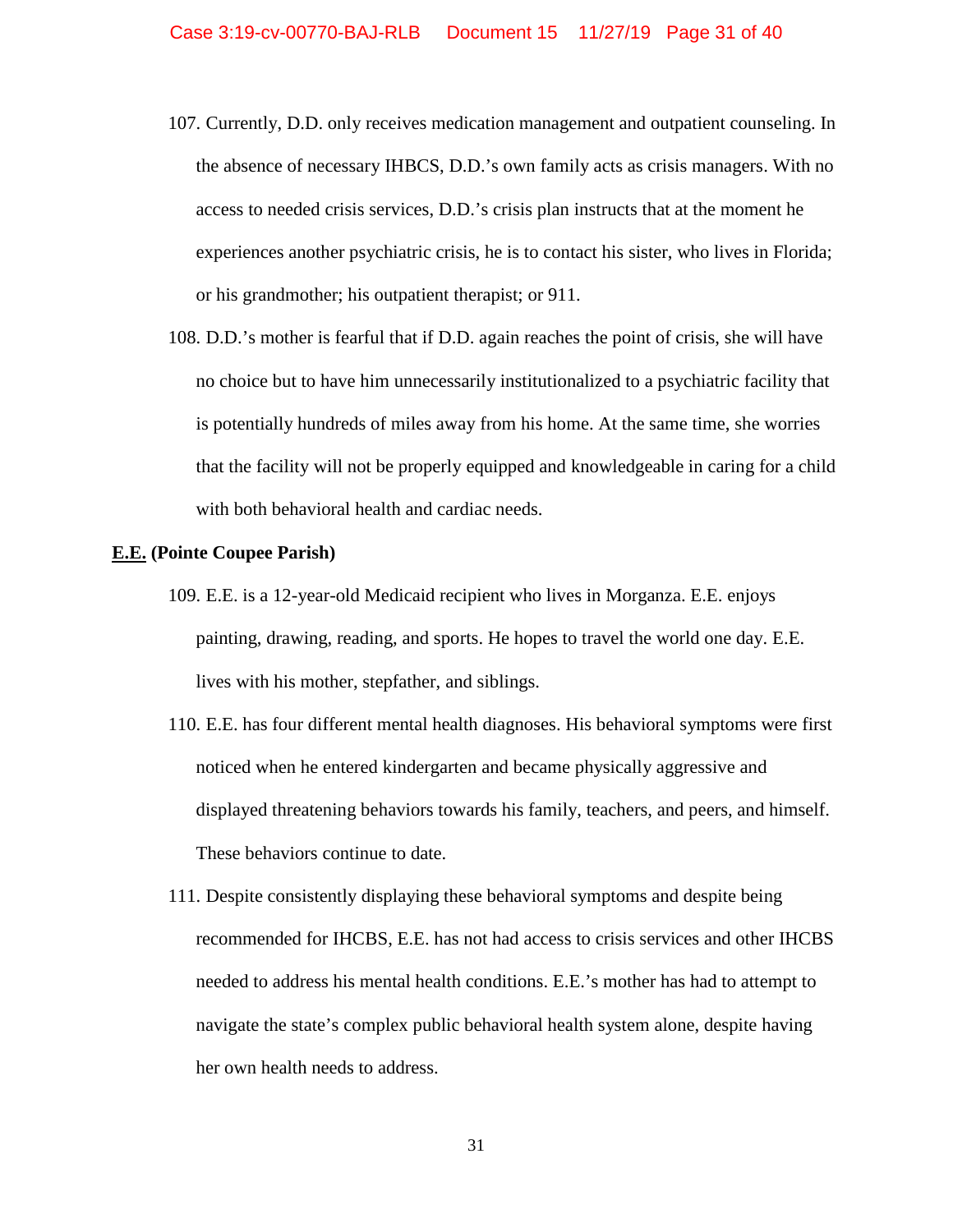- 112. Defendants have failed to provide intensive care coordination necessary to plan and coordinate E.E.'s treatment. For example, E.E.'s providers have repeatedly changed his diagnoses and prescribed medications without consulting one another. This has resulted in conflicting and inconsistent treatment. E.E. has been prescribed a cocktail of psychotropic medications by psychiatrists— a dangerous combination for a child diagnosed with a fatty liver and diabetes.
- 113. Unable to access the IHCBS necessary to address his mental health needs, E.E. has been admitted under physician orders to a psychiatric institution seven times over the last six years, in institutions as far as 200 miles away from his home. In each instance, E.E. was transported to a hospital emergency room by his family or the police. On average, E.E. spends eight to ten days at these institutions before he is discharged.
- 114. Upon discharge, and with there being no access to crisis services, E.E.'s mother received a discharge plan from the psychiatric institution advising her to call 911, a 1- 800 suicide hotline, or the psychiatric institution itself should E.E. experience another psychiatric crisis.
- 115. Between each institutionalization, despite requests made by his mother to providers to obtain needed IHCBS, E.E. does not receive such services. Instead, he receives the same basic interventions of inconsistent counseling sessions, and occasional medication and case management.
- 116. Lacking access to the necessary IHCBS to address his mental health needs, E.E.'s condition continues to deteriorate. E.E. has repeatedly been suspended and expelled from school. E.E. has also been arrested as a result of his outbursts and behaviors and has become juvenile-justice involved. Further, due to the manifestations of his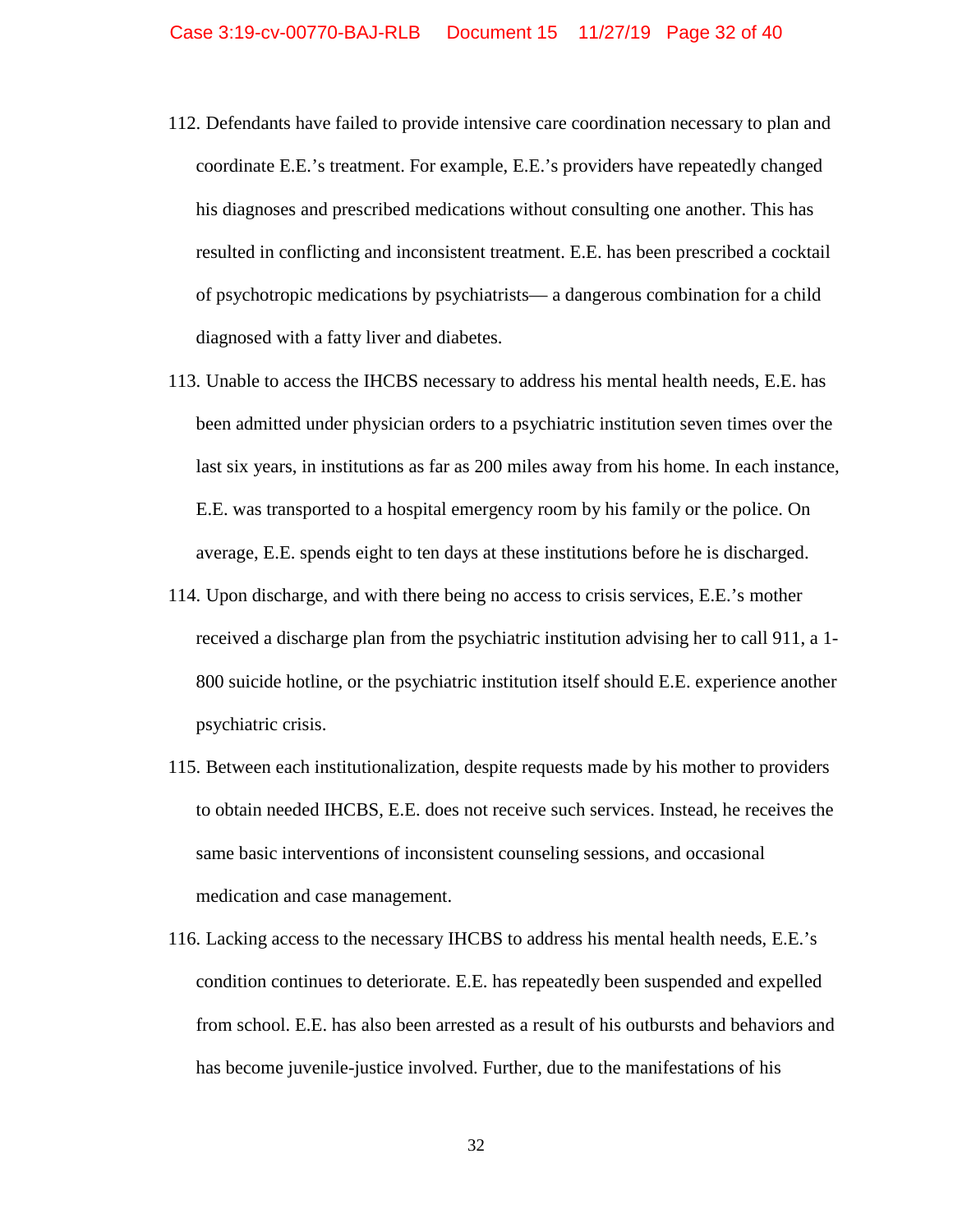behavioral symptoms at home, his relationships with his mother and siblings have been severely strained. In the absence of IHCBS, yet another stay at a psychiatric institution for E.E. is imminent.

## **F.F. (Orleans Parish)**

- 117. F.F. is a 9-year-old Medicaid recipient who lives in New Orleans. F.F. loves to color and draw. She is an exceptionally bright child and is currently undergoing testing for gifted placement at school. F.F. lives with her mother and two younger brothers. She also enjoys spending time with her older sister and older brother.
- 118. F.F. has received six different mental health diagnoses. Her behavioral symptoms were first noticed in preschool when she showed anger towards her siblings and peers, engaged in self-destructive behaviors, refused to follow the rules, and expressed suicidal ideations. These behaviors continue to date. Six months ago, F.F. began reporting that she hears voices and sees visions.
- 119. Despite consistently displaying these behavioral symptoms, and despite her mother's request to Medicaid providers for IHCBS, F.F. has never received crisis services and other IHCBS needed to address her mental health conditions. At best, F.F. has received infrequent outpatient counseling and sparse medication management.
- 120. In the absence of these services, F.F.'s mother has been told to call 911 or go to emergency rooms if F.F. experiences a behavioral health crisis.
- 121. In the absence of intensive care coordination, F.F.'s mother has been forced to keep providers abreast of changes in F.F.'s conditions, identify and locate additional providers, and ultimately advocate for her daughter on her own.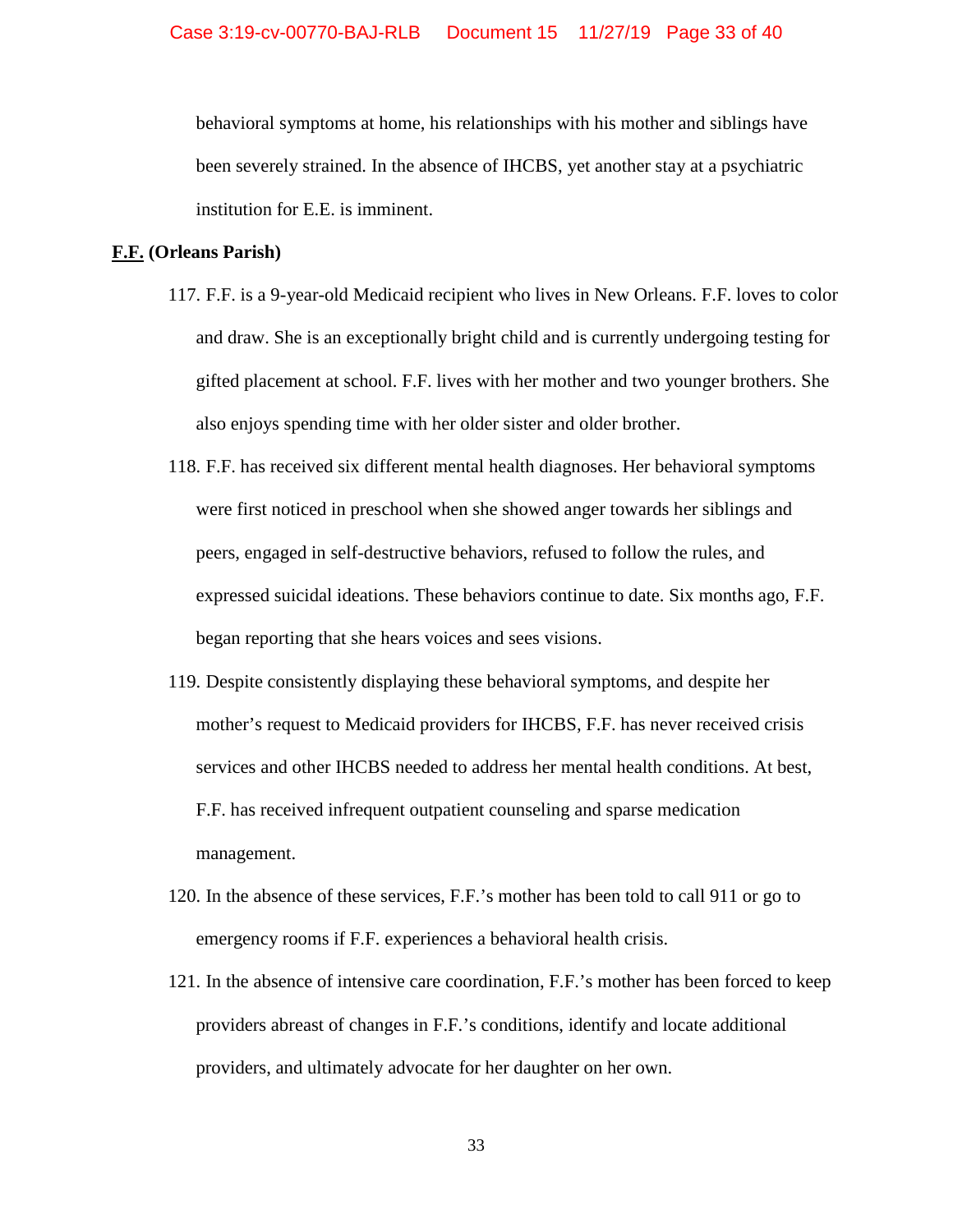122. Lacking access to the necessary IHCBS to address her mental health needs, F.F.'s condition continues to deteriorate. F.F. has been admitted to two psychiatric institutions since May 2019. Both of these hospitalizations extended at least seven days, and one of the hospitalizations was at a psychiatric facility almost 300 miles away from her home At school, F.F. further continues to languish and is frequently disciplined for behavioral infractions. In the absence of IHCBS, yet another stay at a psychiatric institution for F.F. is imminent.

## **VII. LEGAL CLAIMS**

## **COUNT I Defendant Gee's Violation of the EPSDT Provisions of the Medicaid Act**

- 123. Plaintiffs incorporate by reference the foregoing paragraphs of this Complaint as though fully set forth herein.
- 124. Defendant Gee has failed to provide or otherwise arrange for Plaintiffs and the Class to receive the required Early and Periodic Screening, Diagnostic and Treatment services that are needed to adequately assess and address their mental illness or conditions, in violation of 42 U.S.C. §§ 1396a(a)(10)(A), 1396a(a)(43)(B),  $1396d(a)(4)(B)$ , and  $1396d(r)(1)(A)$ .
- 125. Defendant Gee has failed to arrange for the provisions of IHCBS that are necessary to correct or ameliorate the mental illnesses or conditions of Plaintiffs and the Class throughout the state, in violation of 42 U.S.C.  $\S$  1396a(a)(10(A), 1396a(a)(43)(C), and  $1396d(r)(5)$ .
- 126. Defendant Gee's actions and omissions described above deprive Plaintiffs and the Class of their statutory rights under the EPSDT mandate to receive necessary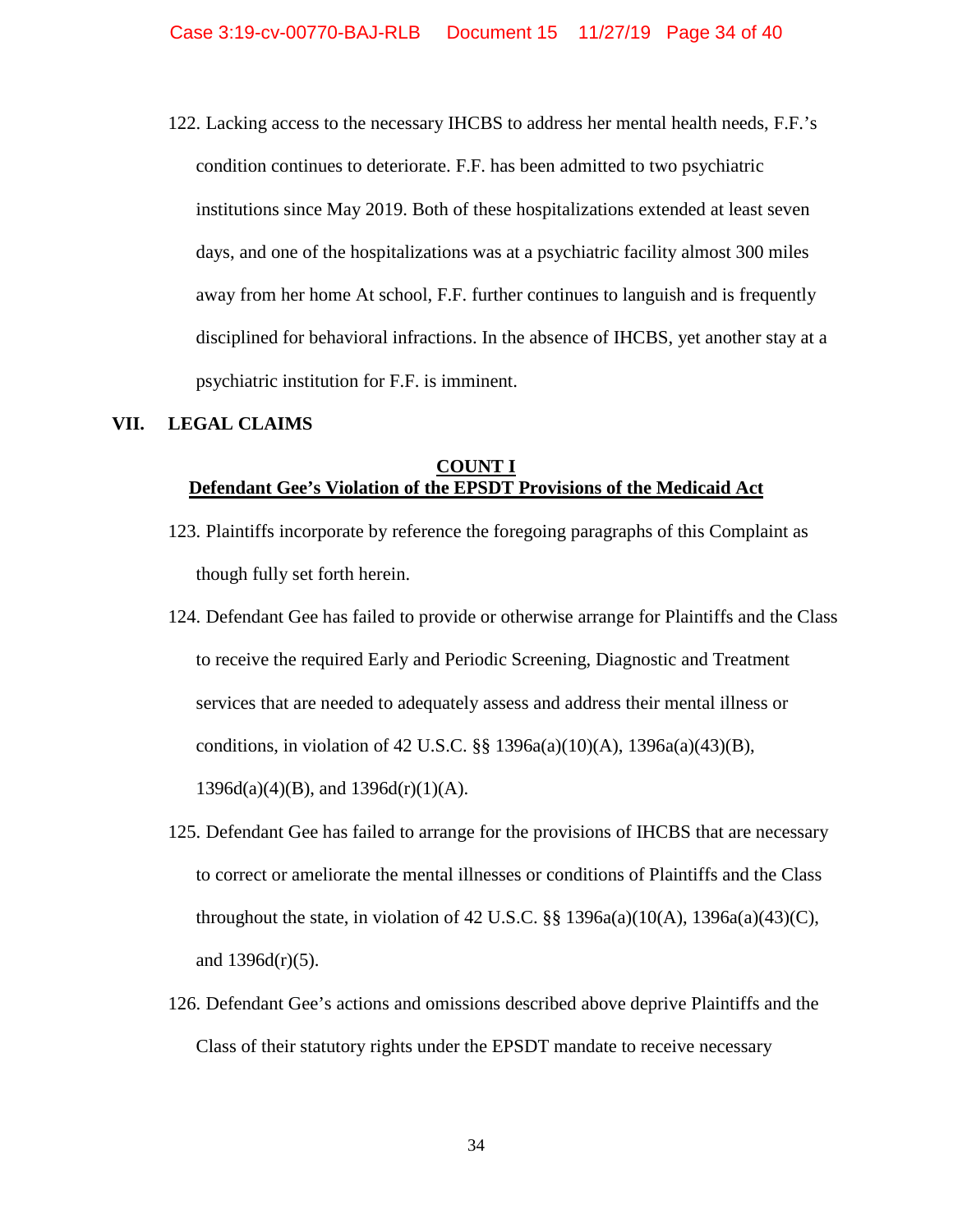screening, diagnostic, and treatment (IHCBS). Plaintiffs and the Class are therefore entitled to relief under 42 U.S.C. § 1983.

## **COUNT II**

# **Defendant Gee's Violation of the Reasonable Promptness Provisions of the Medicaid Act**

- 127. Plaintiffs incorporate by reference the foregoing paragraphs of this Complaint as though fully set forth herein.
- 128. Defendant Gee has engaged in the continuous and ongoing failure to ensure the provision of medically necessary IHCBS with "reasonable promptness" in violation of 42 U.S.C. § 1396a(a)(8).
- 129. Defendant Gee's actions and omissions described above violate the Medicaid Act by depriving Plaintiffs and the Class of their right to receive IHCBS with reasonable promptness, thereby entitling Plaintiffs and the Class to relief under 42 U.S.C. § 1983.

# **COUNT III Defendant Gee's Violation of Title II of the Americans With Disabilities Act**

- 130. Plaintiffs incorporate by reference the foregoing paragraphs of this Complaint as though fully set forth herein.
- 131. Defendant Gee administers the Louisiana Department of Health, a "public entity" under Title II of the ADA. 42 U.S.C. § 12131(1).
- 132. Plaintiffs and the Class are qualified persons with disabilities under Title II of the ADA, and they are qualified to participate in or receive LDH's programs, services, and activities, including necessary IHCBS under the Medicaid Act's EPSDT provisions. 42 U.S.C. §§ 12102, 12131(2).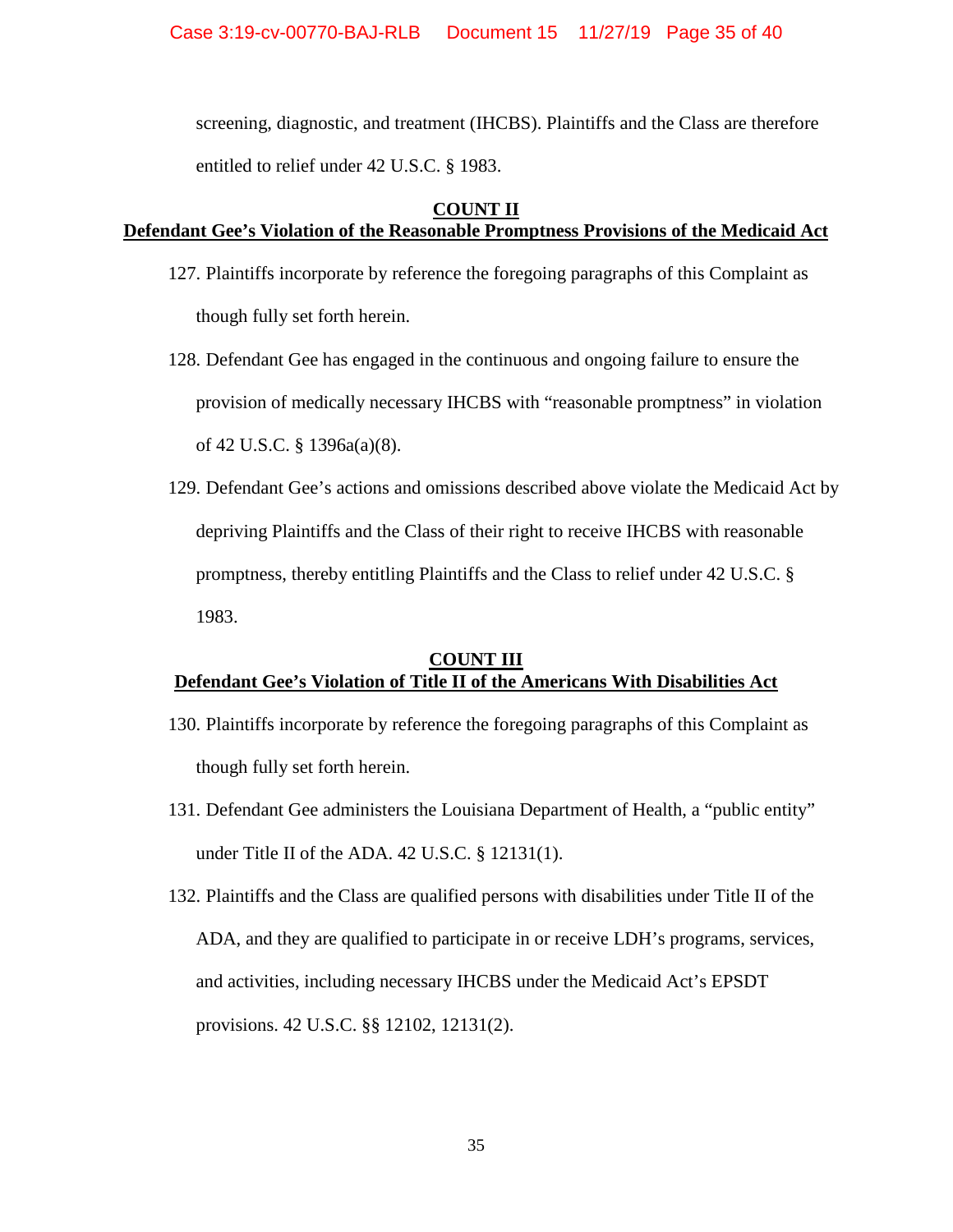- 133. Defendant Gee has violated Title II of the ADA by administering LDH's Medicaid services in a manner that fails to ensure Plaintiffs and the Class receive federallymandated IHCBS, in the most integrated setting appropriate to their needs (i.e., at home and in the community). These failures subject Plaintiffs and the Class to unnecessary institutionalization in hospitals and psychiatric facilities, or the serious risk thereof. 42 U.S.C. § 12132; 28 C.F.R. § 35.130(d).
- 134. Defendant Gee's actions constitute discrimination in violation of Title II of the ADA, 42 U.S.C. § 12132, and its implementing regulations at 28 C.F.R. Part 35, by failing to provide reasonable modifications to programs and services in order to provide or ensure the provision of necessary IHCBS, and to provide these services to qualified individuals, including Plaintiffs and the Class. 28 C.F.R. §35.130(b)(7).
- 135. Defendant Gee has utilized and adopted criteria and methods of administration that have the effect of subjecting Plaintiffs and the Class to unnecessary institutionalization or serious risk thereof, and therefore discrimination based on their disabilities, in failing to provide, or ensure the provision of IHCBS to qualified individuals, including Plaintiffs and the Class. 28 C.F.R. § 35.130(b)(3).
- 136. Plaintiffs and the Class are therefore entitled to declaratory and injunctive relief to remedy Defendant Gee's violations of Title II of the ADA.

## **COUNT IV Defendants Gee and LDH's Violation of Section 504 of the Rehabilitation Act**

- 137. Plaintiffs incorporate by reference the foregoing paragraphs of this Complaint as though fully set forth herein.
- 138. Defendant LDH is a recipient of federal funds and is, therefore, a "program or activity" under Section 504. 29 U.S.C. §794(b)(1).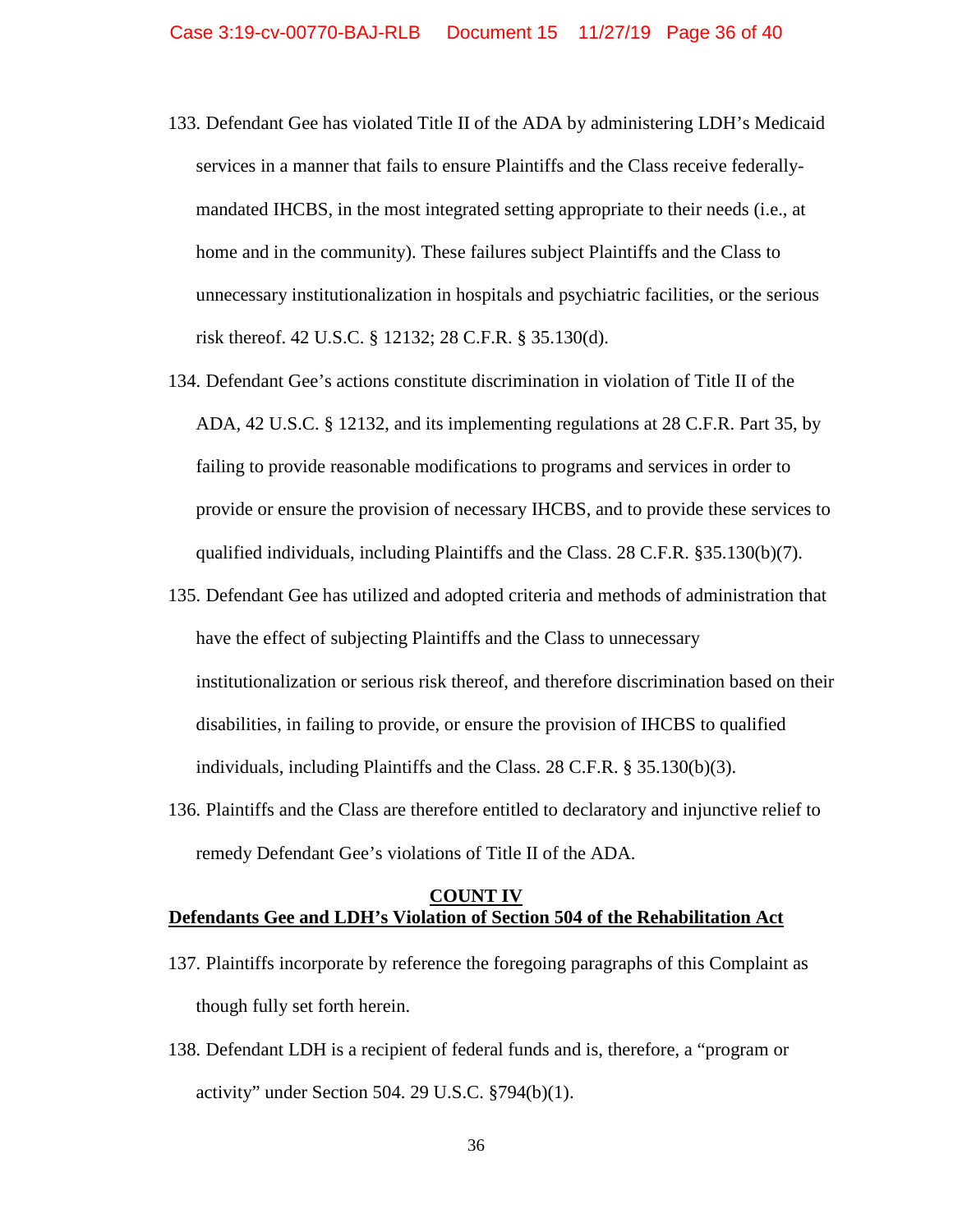- 139. Plaintiffs and the Class are qualified persons with disabilities covered by Title II of the ADA, and they are qualified to participate in or receive LDH's programs, services, and activities, including necessary IHCBS, under the Medicaid Act's EPSDT provisions. 29 U.S.C. § 705(20) (defining an individual with a disability under Section 504 as "any person who has a disability as defined in . . . the Americans with Disabilities Act"); *see also* 42 U.S.C. §§ 12102, 12131(2).
- 140. Defendants Gee and LDH have violated Section 504 by administering LDH's Medicaid services in a manner that fails to ensure that Plaintiffs and the Class receive federally-mandated EPSDT services, including IHCBS, in the most integrated setting appropriate to their needs (i.e., at home and in the community). These failures subject Plaintiffs and the Class to unnecessary institutionalization in hospitals and psychiatric facilities, or serious risk thereof. 29 U.S.C. § 794; 45 C.F.R. §§ 84.4 (b)(1)(i)-(iii), (b)(2); 28 C.F.R. § 41.51(d).
- 141. Defendants Gee and LDH's actions constitute discrimination in violation of Section 504 by failing to provide reasonable modifications to programs and services in order to ensure the provision of IHCBS to qualified individuals, including Plaintiffs and the Class.
- 142. Defendants Gee and LDH have utilized and adopted criteria and methods of administration that have the effect of subjecting Plaintiffs and the Class to unnecessary institutionalization, or serious risk thereof, and therefore discrimination based on their disabilities. 28 C.F.R. § 41.51(b)(3); 45 C.F.R. § 84.4.
- 143. Plaintiffs and the Class are therefore entitled to declaratory and injunctive relief to remedy Defendants Gee and LDH's violations of Section 504.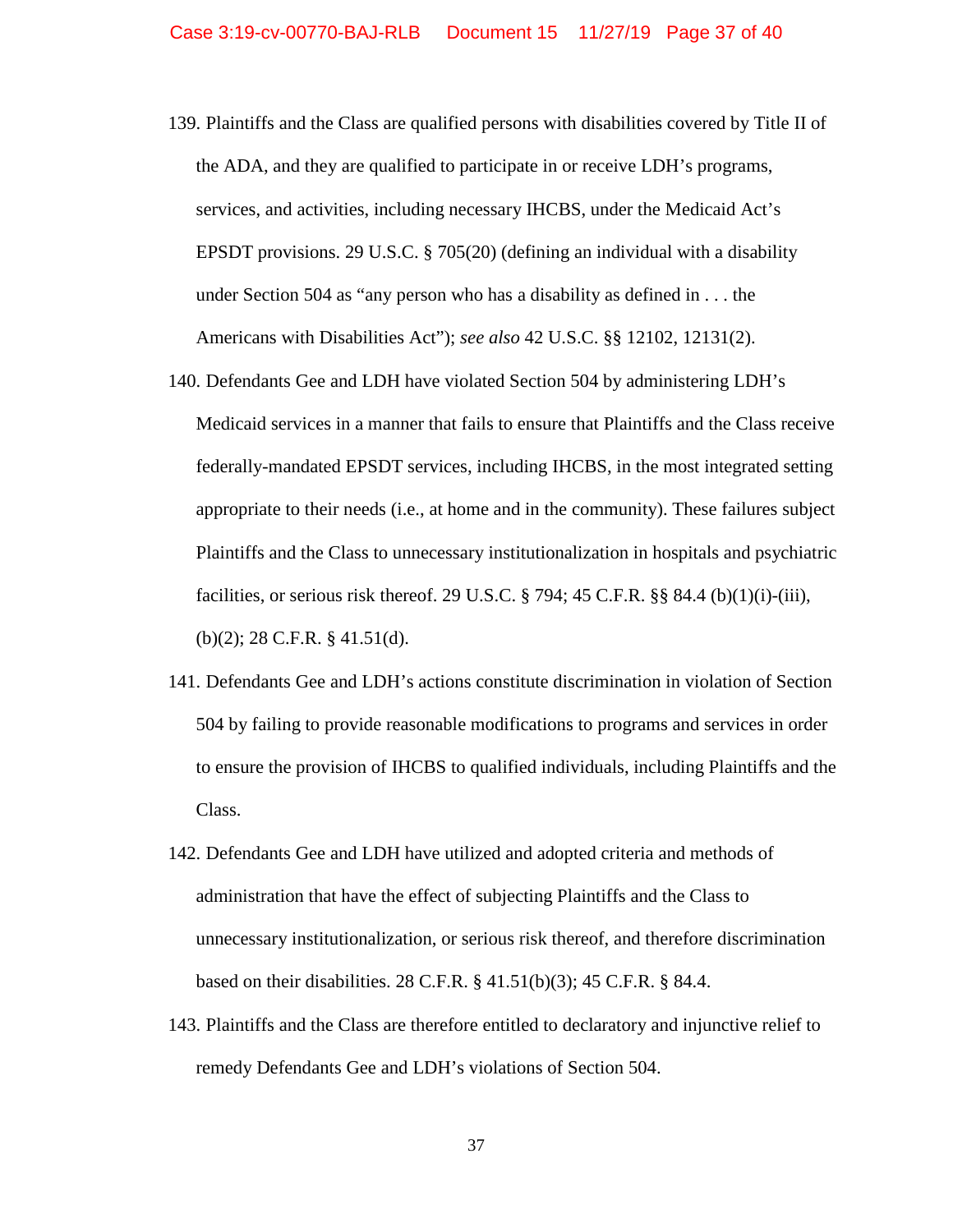### **VIII. PRAYER FOR RELIEF**

- 144. WHEREFORE, Plaintiffs request that the Court order the following relief and remedies on behalf of themselves and others similarly situated:
	- a. Certify this case as a class action pursuant to Federal Rule of Civil Procedure 23(a) and Rule 23(b)(2);
	- b. Issue a declaratory judgment in favor of Plaintiffs and the Class that Defendants have failed to comply with the requirements of the EPSDT provisions and reasonable promptness provisions of the Medicaid Act, the Americans with Disabilities Act, and the Rehabilitation Act;
	- c. Grant permanent injunctive relief requiring the Defendants to:
		- i. establish and implement policies, procedures, and practices to ensure the provision of intensive home and community-based mental health services to Plaintiffs and the Class;
		- ii. establish and implement policies, procedures, and practices to ensure that Defendants do not discriminate against Plaintiffs and the Class; and that Defendants provide Plaintiffs and the Class the services for which they are eligible in the most integrated setting appropriate to their needs;
	- d. Retain jurisdiction over the Defendants until such time as the Court is satisfied that Defendants' unlawful policies, practices, and acts complained of herein will not reoccur;
	- e. Award Plaintiffs their costs and reasonable attorneys' fees pursuant to 42 U.S.C. § 1988 and other applicable laws or regulations incurred for prosecuting this case; and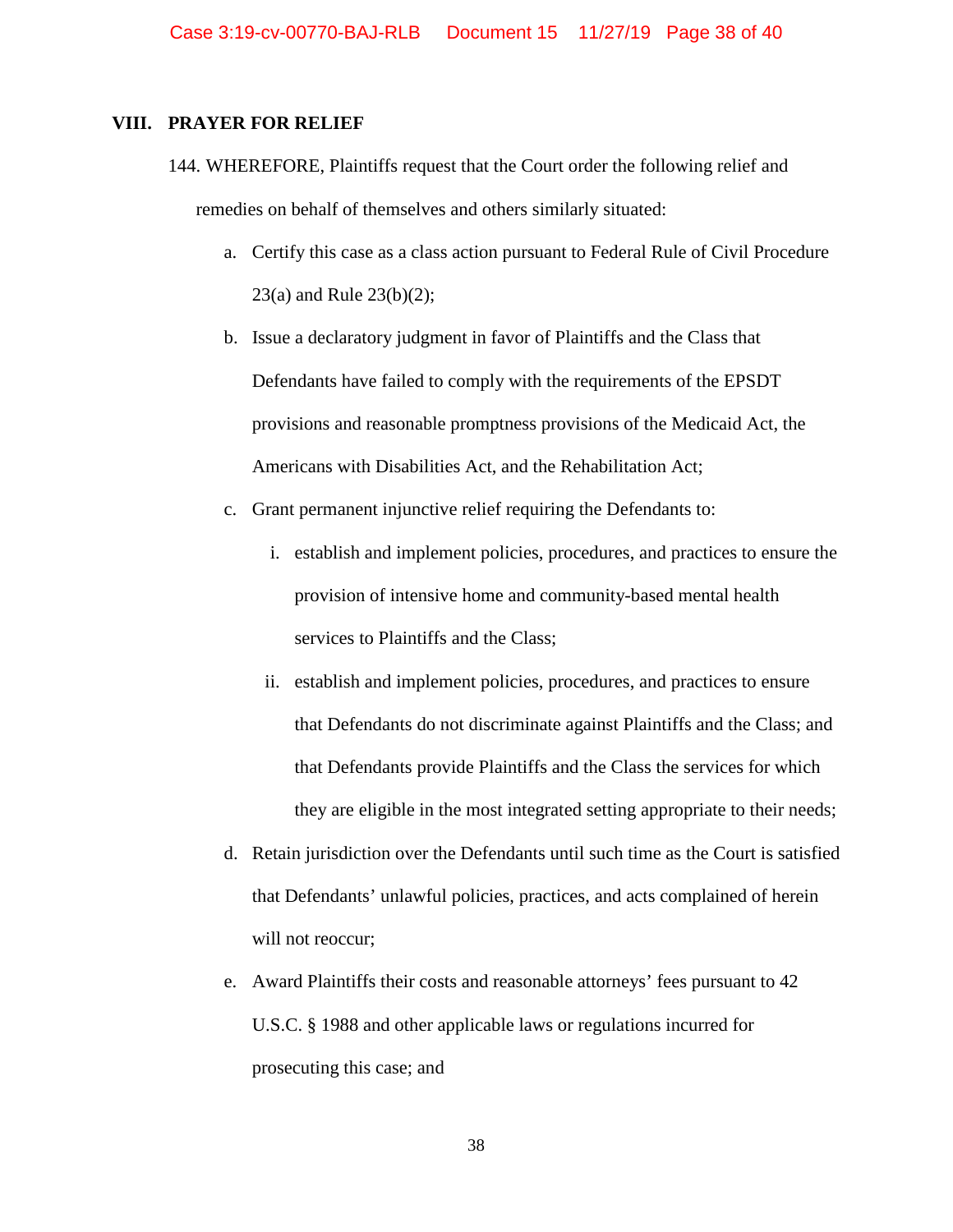f. Grant such other equitable relief as the Court deems just and proper.

Respectfully submitted this 27th day of November 2019,

A.A., B.B., C.C., D.D., and E.E., By and through their parents

/s/ Victor M. Jones

Victor M. Jones, LA Bar No. 34937, T.A. Sophia Mire Hill, LA Bar No. 36912 Neil S. Ranu, LA Bar No. 34873 **Southern Poverty Law Center** 201 St. Charles Avenue, Suite 2000 New Orleans, LA 70170 Phone: (504) 486-8982, ext. 1491 Facsimile: (504) 486-8947 [victor.jones@splcenter.org](mailto:victor.jones@splcenter.org) [sophia.mire.hill@splcenter.org](mailto:sophia.mire.hill@splcenter.org) [neil.ranu@splcenter.org](mailto:neil.ranu@splcenter.org)

 $/s/$  Kimberly Lewis Kimberly Lewis, CA Bar No. 144879 Abigail Coursolle, CA Bar No. 266646 **National Health Law Program** 3701 Wilshire Boulevard, Suite 750 Los Angeles, CA 90010 Phone: (310) 204-6010 [lewis@healthlaw.org](mailto:lewis@healthlaw.org) [coursolle@healthlaw.org](mailto:coursolle@healthlaw.org) Admitted *pro hac vice*

 $/s/$  Travis W. England Travis W. England, NY Bar No. 4805693 Britney R. Wilson, NY Bar No. 5426713 **National Center for Law and Economic Justice** 275 Seventh Avenue, Suite 1506 New York, NY 10001-6860 Phone: (212) 633-6967 Facsimile: (212) 633-6371 [england@nclej.org](mailto:england@nclej.org) [wilson@nclej.org](mailto:wilson@nclej.org) Admitted *pro hac vice*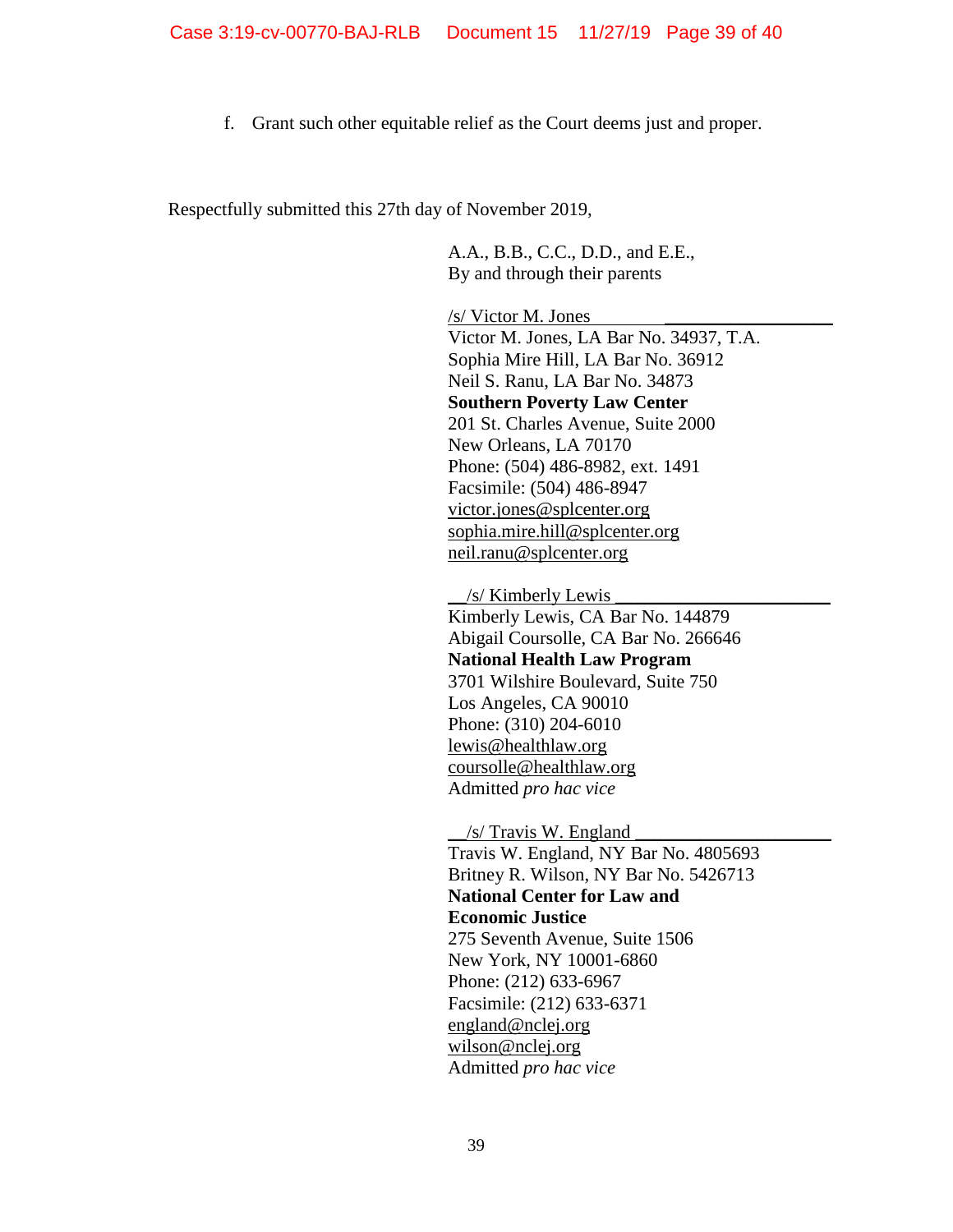$\angle$ /s/ Debra J. Weinberg

Debra J. Weinberg, LA Bar No. 32760 Ronald Lospennato, LA Bar No. 32191 **Advocacy Center**  8325 Oak Street New Orleans, LA 70118 Phone: (504) 522-2337 Facsimile: (504) 522-5507 [dweinberg@advocacyla.org](mailto:dweinberg@advocacyla.org) [rlospennato@advocacyla.org](mailto:rlospennato@advocacyla.org)

 $\frac{1}{s}$  Darin Snyder

Darin W. Snyder, CA Bar No. 136003 Kristin M. MacDonnell, CA Bar No. 307124 **O'Melveny & Myers LLP** Two Embarcadero Center, 28<sup>th</sup> Floor San Francisco, CA 94111 Phone: (415) 984-8700 Facsimile: (415) 984-8701 [dsnyder@omm.com](mailto:dsnyder@omm.com) [kmacdonnell@omm.com](mailto:kmacdonnell@omm.com) Admitted *pro hac vice*

*Counsel for Plaintiffs and class members*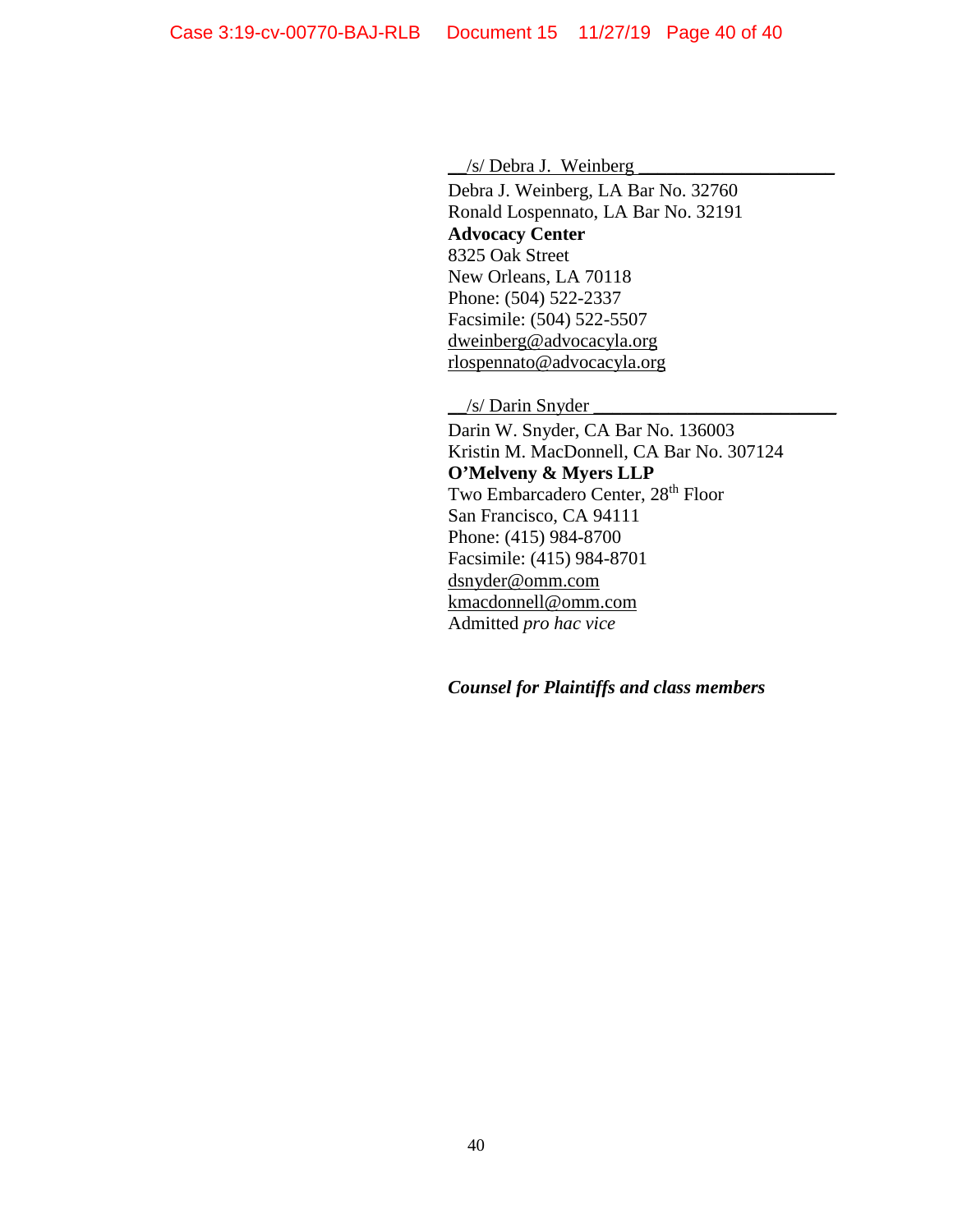Case 3:19-cv-00770-BAJ-RLB Document 15-1 11/27/19 Page 1 of 2

AO 440 (Rev. 06/12) Summons in a Civil Action

# UNITED STATES DISTRICT COURT

for the

Middle District of Louisiana

) ) ) ) ) ) ) ) ) ) ) )

A.A., by and through his mother, P.A.; B.B., by and through her mother, P.B.; C.C., by and through her mother, P.C.; D.D., by and through his mother, P.D.; E.E., by and through his mother, P.E.

*Plaintiff(s)*

REBEKAH GEE, in her official capacity, as Secretary of the Louisiana Department of Health, and the LOUISIANA DEPARTMENT OF HEALTH

*Defendant(s)*

v. Civil Action No. 3:19-cv-770-BAJ-RLB

**SUMMONS IN A CIVIL ACTION**

To: *(Defendant's name and address)*

Rebekah Gee, Secretary Louisiana Department of Health 628 N. 4th Street Baton Rouge, LA 70802

A lawsuit has been filed against you.

Within 21 days after service of this summons on you (not counting the day you received it) — or 60 days if you are the United States or a United States agency, or an officer or employee of the United States described in Fed. R. Civ. P. 12 (a)(2) or  $(3)$  — you must serve on the plaintiff an answer to the attached complaint or a motion under Rule 12 of the Federal Rules of Civil Procedure. The answer or motion must be served on the plaintiff or plaintiff's attorney, whose name and address are: Victor M. Jones

Sophia Mire Hill Neil S. Ranu Southern Poverty Law Center 201 St. Charles Avenue, Suite 2000 New Orleans, LA 70170

If you fail to respond, judgment by default will be entered against you for the relief demanded in the complaint. You also must file your answer or motion with the court.

*CLERK OF COURT*

Date:

*Signature of Clerk or Deputy Clerk*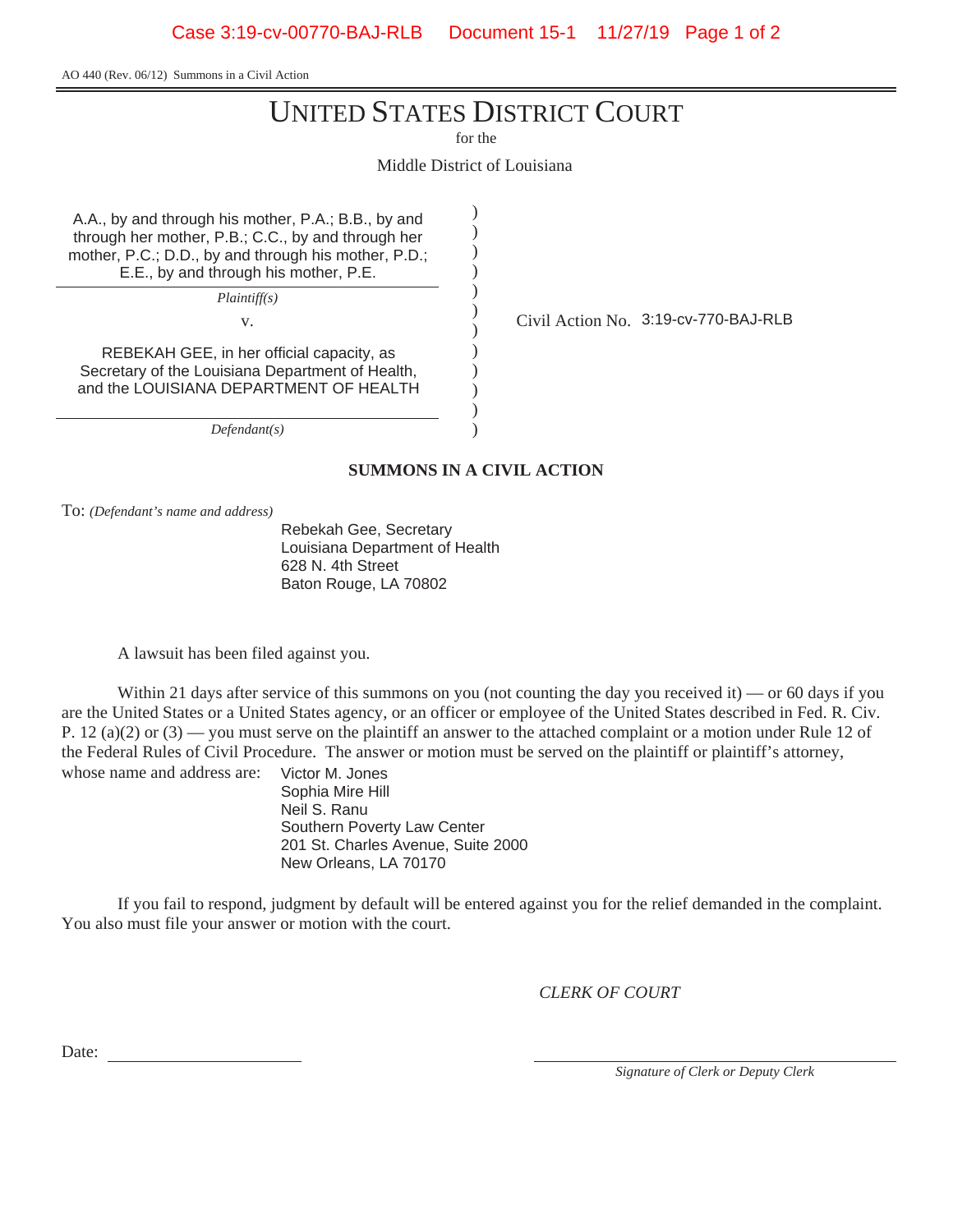| Case 3:19-cv-00770-BAJ-RLB  Document 15-1  11/27/19  Page 2 of 2 |  |  |  |
|------------------------------------------------------------------|--|--|--|
|------------------------------------------------------------------|--|--|--|

AO 440 (Rev. 06/12) Summons in a Civil Action (Page 2)

Civil Action No. 3:19-cv-770-BAJ-RLB

# **PROOF OF SERVICE**

*(This section should not be filed with the court unless required by Fed. R. Civ. P. 4 (l))*

|       | This summons for (name of individual and title, if any)                            |                   |                                                                                                                       |      |                  |
|-------|------------------------------------------------------------------------------------|-------------------|-----------------------------------------------------------------------------------------------------------------------|------|------------------|
|       | was received by me on $(date)$                                                     |                   |                                                                                                                       |      |                  |
|       | $\Box$ I personally served the summons on the individual at (place)                |                   |                                                                                                                       |      |                  |
|       |                                                                                    |                   | on $(data)$                                                                                                           | ; or |                  |
|       |                                                                                    |                   | $\Box$ I left the summons at the individual's residence or usual place of abode with (name)                           |      |                  |
|       | , a person of suitable age and discretion who resides there,                       |                   |                                                                                                                       |      |                  |
|       | , and mailed a copy to the individual's last known address; or<br>$on$ (date)      |                   |                                                                                                                       |      |                  |
|       | $\Box$ I served the summons on (name of individual)                                |                   | <u> 1989 - Johann Barn, amerikan bestemanns og forskellige og det forskellige og det forskellige og det forskelli</u> |      | , who is         |
|       | designated by law to accept service of process on behalf of (name of organization) |                   |                                                                                                                       |      |                  |
|       |                                                                                    |                   | on $(data)$<br>$\frac{1}{2}$ or                                                                                       |      |                  |
|       | $\Box$ I returned the summons unexecuted because                                   |                   | <u> 1980 - Johann Barn, fransk politik (d. 1980)</u>                                                                  |      | $\frac{1}{2}$ or |
|       | $\Box$ Other (specify):                                                            |                   |                                                                                                                       |      |                  |
|       | My fees are \$                                                                     | for travel and \$ | for services, for a total of \$                                                                                       |      | 0.00             |
|       | I declare under penalty of perjury that this information is true.                  |                   |                                                                                                                       |      |                  |
| Date: |                                                                                    |                   |                                                                                                                       |      |                  |
|       |                                                                                    |                   | Server's signature                                                                                                    |      |                  |
|       |                                                                                    |                   | Printed name and title                                                                                                |      |                  |

*Server's address*

Additional information regarding attempted service, etc: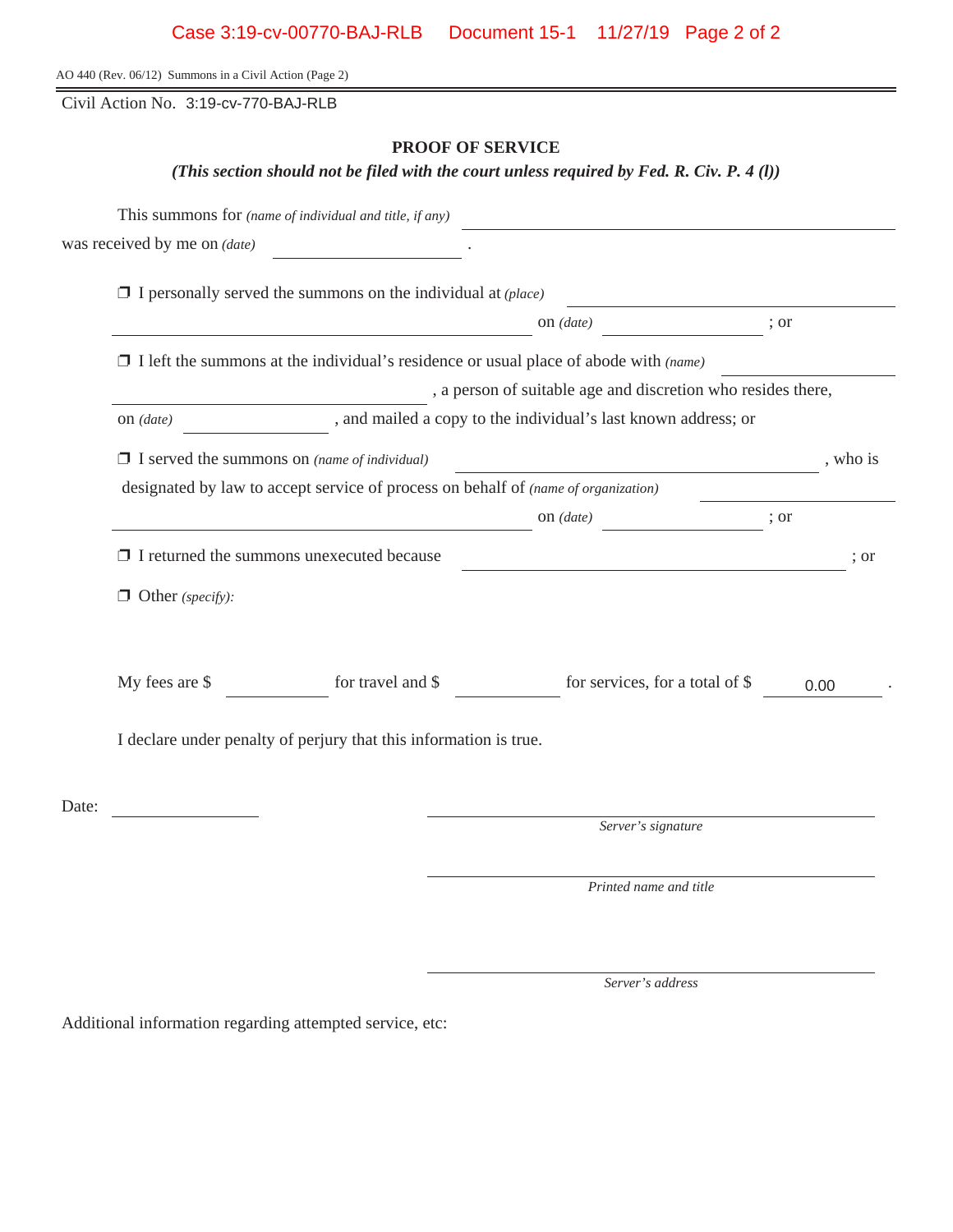Case 3:19-cv-00770-BAJ-RLB Document 15-2 11/27/19 Page 1 of 2

AO 440 (Rev. 06/12) Summons in a Civil Action

# UNITED STATES DISTRICT COURT

for the

Middle District of Louisiana

) ) ) ) ) ) ) ) ) ) ) )

A.A., by and through his mother, P.A.; B.B., by and through her mother, P.B.; C.C., by and through her mother, P.C.; D.D., by and through his mother, P.D.; E.E., by and through his mother, P.E.

*Plaintiff(s)*

REBEKAH GEE, in her official capacity, as Secretary of the Louisiana Department of Health, and the LOUISIANA DEPARTMENT OF HEALTH

*Defendant(s)*

# v. Civil Action No. 3:19-cv-770-BAJ-RLB

**SUMMONS IN A CIVIL ACTION**

To: *(Defendant's name and address)*

Louisiana Department of Health 628 N. 4th Street Baton Rouge, LA 70802

A lawsuit has been filed against you.

Within 21 days after service of this summons on you (not counting the day you received it) — or 60 days if you are the United States or a United States agency, or an officer or employee of the United States described in Fed. R. Civ. P. 12 (a)(2) or  $(3)$  — you must serve on the plaintiff an answer to the attached complaint or a motion under Rule 12 of the Federal Rules of Civil Procedure. The answer or motion must be served on the plaintiff or plaintiff's attorney, whose name and address are: Victor M. Jones

Sophia Mire Hill Neil S. Ranu Southern Poverty Law Center 201 St. Charles Avenue, Suite 2000 New Orleans, LA 70170

If you fail to respond, judgment by default will be entered against you for the relief demanded in the complaint. You also must file your answer or motion with the court.

*CLERK OF COURT*

Date:

*Signature of Clerk or Deputy Clerk*